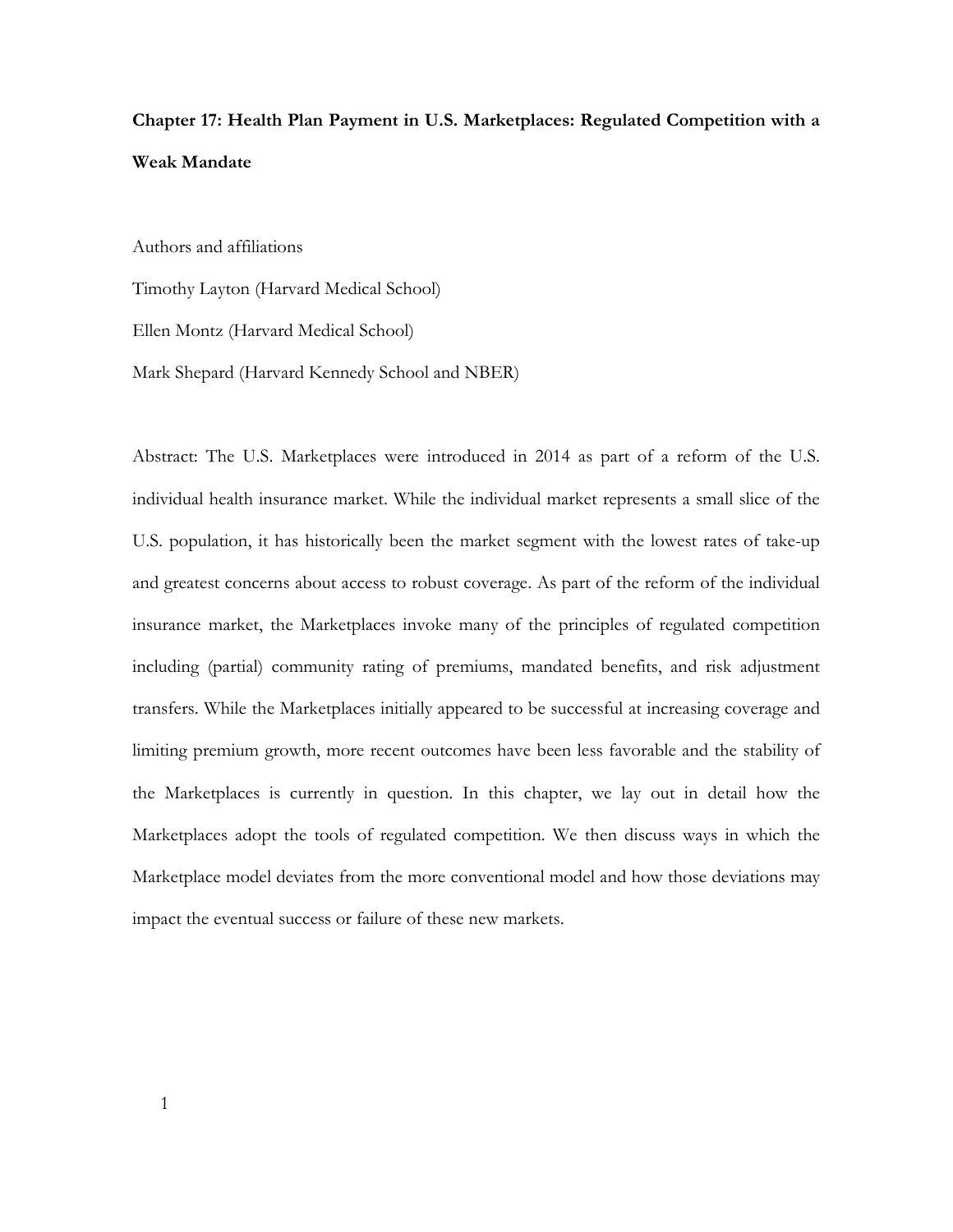# **17.1. Introduction**

The Patient Protection and Affordable Care Act (ACA) of 2010 called for the creation of state-based health insurance markets known as Health Insurance Exchanges or Health Insurance Marketplaces (Marketplaces). These markets are intended to provide a new, affordable source for health insurance for Americans who do not receive insurance through their employers or through public programs providing coverage for the elderly (Medicare) and for low-income families (Medicaid). The law included a number of reforms to the nonemployer-based private health insurance market (the "individual" market) in the United States that shifted this market toward a model of regulated competition. These reforms included (partial) community rating of premiums, mandated coverage of a basket of "essential health benefits," and guaranteed issue and renewal provisions prohibiting insurers from rejecting applicants based on their health status. These reforms represented a dramatic shift in the individual market in most states, where previously many insurance products were limited in the scope of what they covered, insurers were allowed to charge higher premiums for sicker enrollees, and some individuals with chronic conditions were unable to find insurers willing to sell them coverage.

The U.S. health insurance market can be broken down into three sectors: employersponsored insurance, public insurance (i.e. Medicare and Medicaid), and individual private insurance. The first two sectors, employer and public, are perceived to function relatively well, at least in terms of coverage (although high costs are a perennial concern). These sectors feature relatively high rates of take-up among eligible people and benefits that are perceived as adequate. The individual market is the third and smallest sector, covering only around 11 million Americans prior to the implementation of the ACA. It also acts as a sort of "market of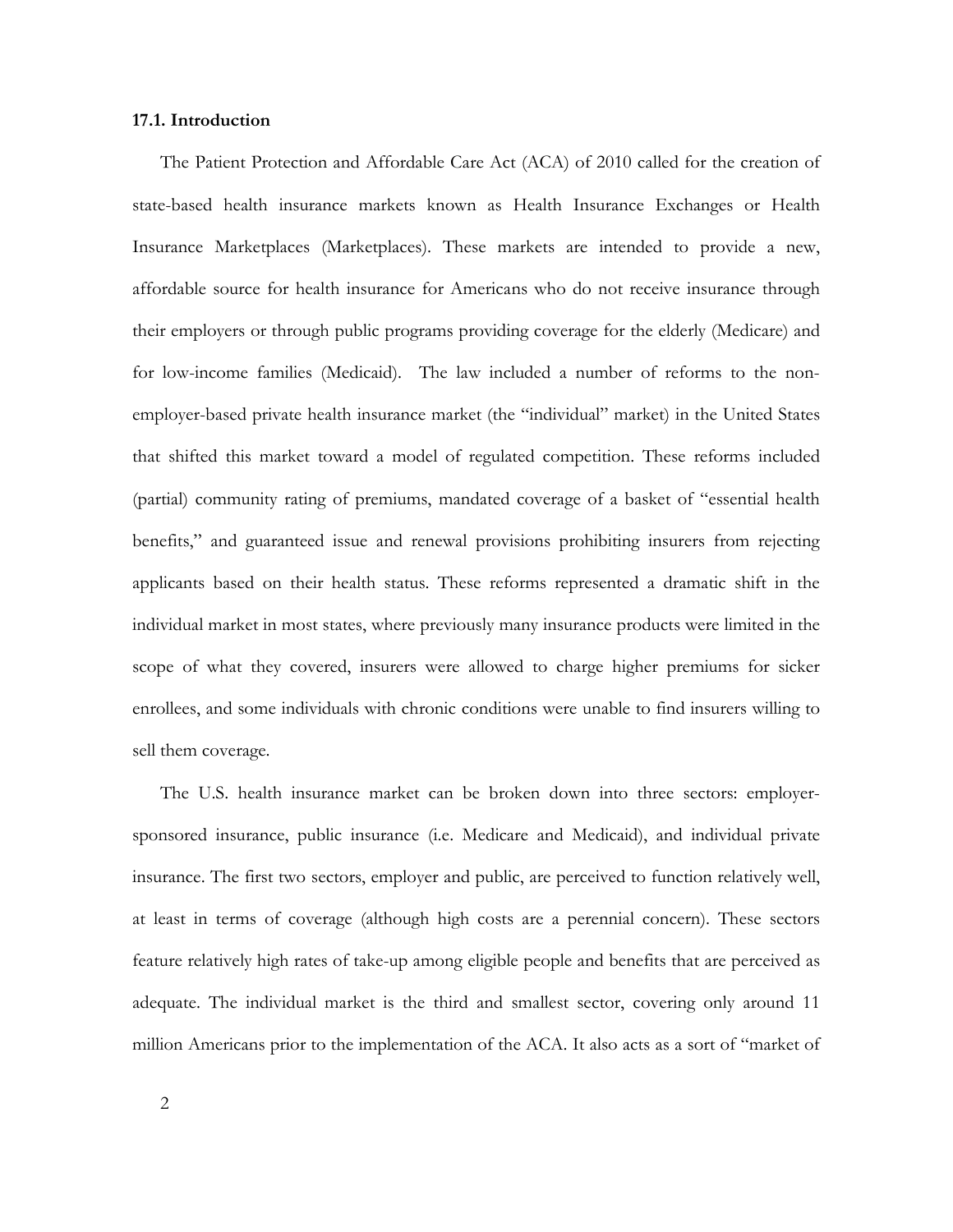last resort" for individuals without access to employer or public coverage. Unlike employer and public coverage, the individual market has historically featured low take-up (contributing to the high rate of uninsurance in the U.S.) as well as insurer underwriting and limited benefits driven by adverse selection. In an attempt to increase take-up and address adverse selection problems in this market, the ACA created the Marketplaces and made income-based premium subsidies available to individuals purchasing Marketplace plans. Additionally, a new tax penalty (or "mandate") was introduced for individuals neglecting to purchase coverage.

As of 2016, about 18 million Americans are enrolled in a Marketplace plan, 85% of whom receive premium subsidies. This represents over 60% of the individual market (US Department of Health and Human Services 2016). Recent research has shown that the premium subsidies have had a meaningful impact on the rate of uninsurance in the U.S., accounting for 40% of the decrease in the uninsurance rate due to the ACA (Frean et al. 2016). [1](#page-2-0) Overall growth in the individual market has been significant post-implementation of the ACA. This can be seen in Figure 1, which plots enrollment in the individual market between 2011 and 2015, with the ACA reforms going into effect in 2014.

### **Textbox: Marketplace vs. Individual-market**

While the introduction of the Marketplaces reformed the individual market, the Marketplaces did not replace the individual market. Instead, the Marketplaces entered as a platform where insurers could choose to compete and consumers could choose to purchase coverage within the larger individual market. Private individual health insurance can still be purchased outside of a Marketplace.

This generates two types of plans in the individual market: on-Marketplace plans and off-Marketplace plans. Many ACA reforms apply to both on-Marketplace and off-Marketplace plans such that both sets of plans are subject to the same regulations on premium rating rules, costsharing categories, and minimum benefit standards. Importantly, both on- and off-Marketplace plans are part of a single risk pool, meaning (1) risk adjustment transfers occur at the level of the entire individual market, not separately for the on- and off-Marketplace subsets of the market, and

-

<span id="page-2-0"></span><sup>&</sup>lt;sup>1</sup> The ACA has had much larger impacts on the uninsurance rate, but most of those impacts seem to have come via expansion of the Medicaid program and the "woodwork" effect of increasing take-up of Medicaid among already eligible individuals who were not enrolled.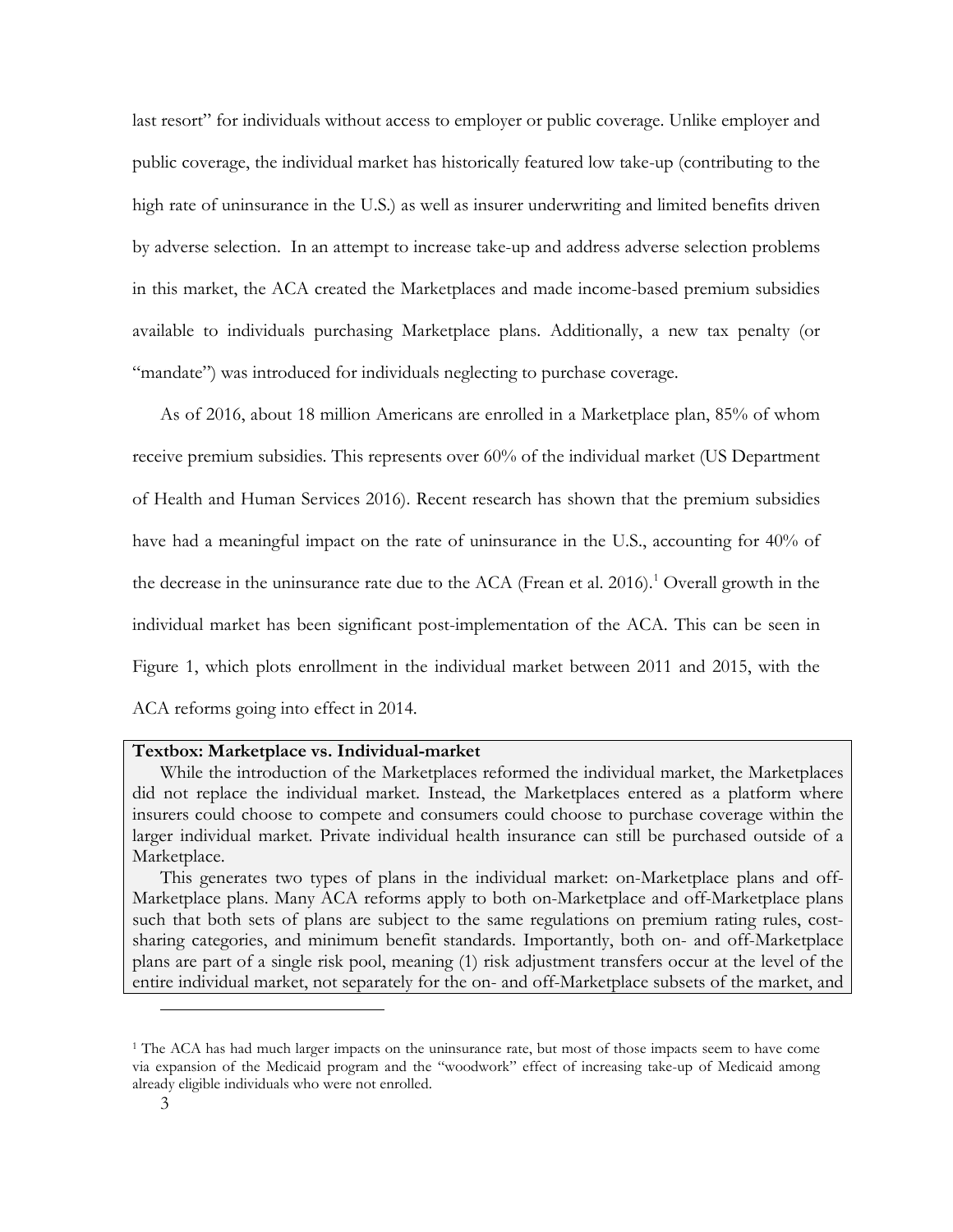(2) insurers cannot assign different prices to the on-Marketplace and off-Marketplace versions of the same plan due to anticipated differences in health status of on-Marketplace and off-Marketplace enrollees.

While the same rules apply on- and off-Marketplace, insurers are not typically required to participate in the Marketplaces. In most states insurers can choose to offer off-Marketplace plans but not to offer on-Marketplace plans. The reverse is not true: Any plan offered on-Marketplace must also be offered off-Marketplace. The biggest difference between on- and off-Marketplace plans is that when an individual purchases off-Marketplace coverage they are ineligible to receive a subsidy.

Data from the first 3 years (2014-2016) suggested that (despite initial technical difficulties) the Marketplaces were functioning reasonably well. Insurer premiums came in below the levels expected by the Congressional Budget Office (Adler and Ginsburg 2016), and premium growth was relatively slow. Many Marketplaces were initially highly concentrated – the average federally facilitated market in 2014 had 3.9 insurers, and almost 30% had just one or two insurers (Dafny, Gruber, and Ody 2015). In 2014, Marketplaces were more concentrated than the wider individual market (U.S. Government Accountability Office 2016). However, there was net insurer entry in 2015-16, with large national companies like United Healthcare expanding their presence.

More recent developments make for a less favorable picture. Two large national insurers (United and Aetna) exited many Marketplaces in 2017, and many smaller "co-op" insurers (which were established and subsidized as part of the ACA) have exited amid insolvency. Additionally, premiums rose markedly among the remaining insurers, with an average premium increase of 24% between 2016 and 2017. These developments became an important political issue in the 2016 U.S. presidential election, with Donald Trump elected on promises to repeal the ACA (and by implication, end the Marketplaces).

There is much speculation about the reasons for these disruptions in the Marketplaces. Many insurers have cited a sicker-than-expected risk pool, an inadequate risk adjustment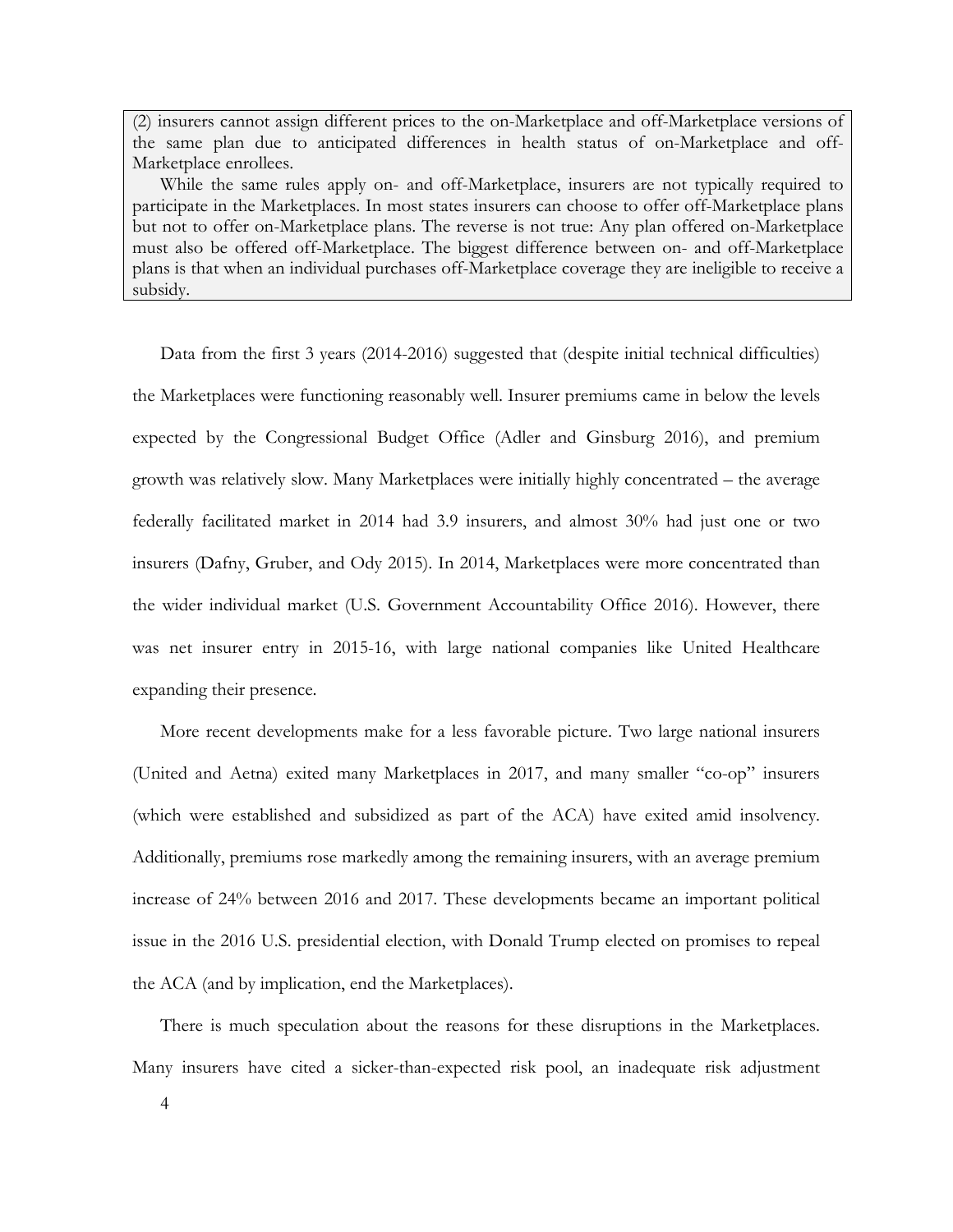system, the only partially-funded risk corridor program, and the end of federal reinsurance payments as important reasons for exiting and raising premiums. A key factor potentially behind many of these issues – and a difference from the standard ideas of managed competition – is that many (likely healthier) eligible individuals have remained uninsured due to a relatively weak coverage mandate (Newhouse 2017). These developments suggest that the future success of the Marketplaces is unknown and likely depends on continual adaptation of the health plan payment system to the new issues raised in the ACA.

We proceed as follows. In Section 17.2, we describe the organization of the individual market in the United States under the ACA. In Section 17.3, we describe the payment system used to pay health plans in the individual market. In Section 17.4, we review the (limited) literature evaluating the Marketplace payment system. Finally, in Section 17.5 we discuss several issues with the Marketplace payment system and their potential implications for the future stability of the individual health insurance market.

### **17.2. Organization of the Health Insurance System**

The ACA created Marketplaces within the individual market as part of a package of reforms, and also as a vehicle to increase access to and affordability of health insurance coverage. Each state has its own Marketplace, operated either by a state entity or the federal government in accordance with the state's choice. As of 2016, the federal government ran 34 of the 51 Marketplaces. All Marketplaces must be operated according to federal regulations, but states can set standards that go beyond federal rules.

5 Health insurers offering coverage in the individual market (both on- and off-Marketplace) must offer plans that cover a minimum set of benefits, called "essential health benefits." They must offer plans that fall within four levels of increasing generosity: bronze, silver, gold, and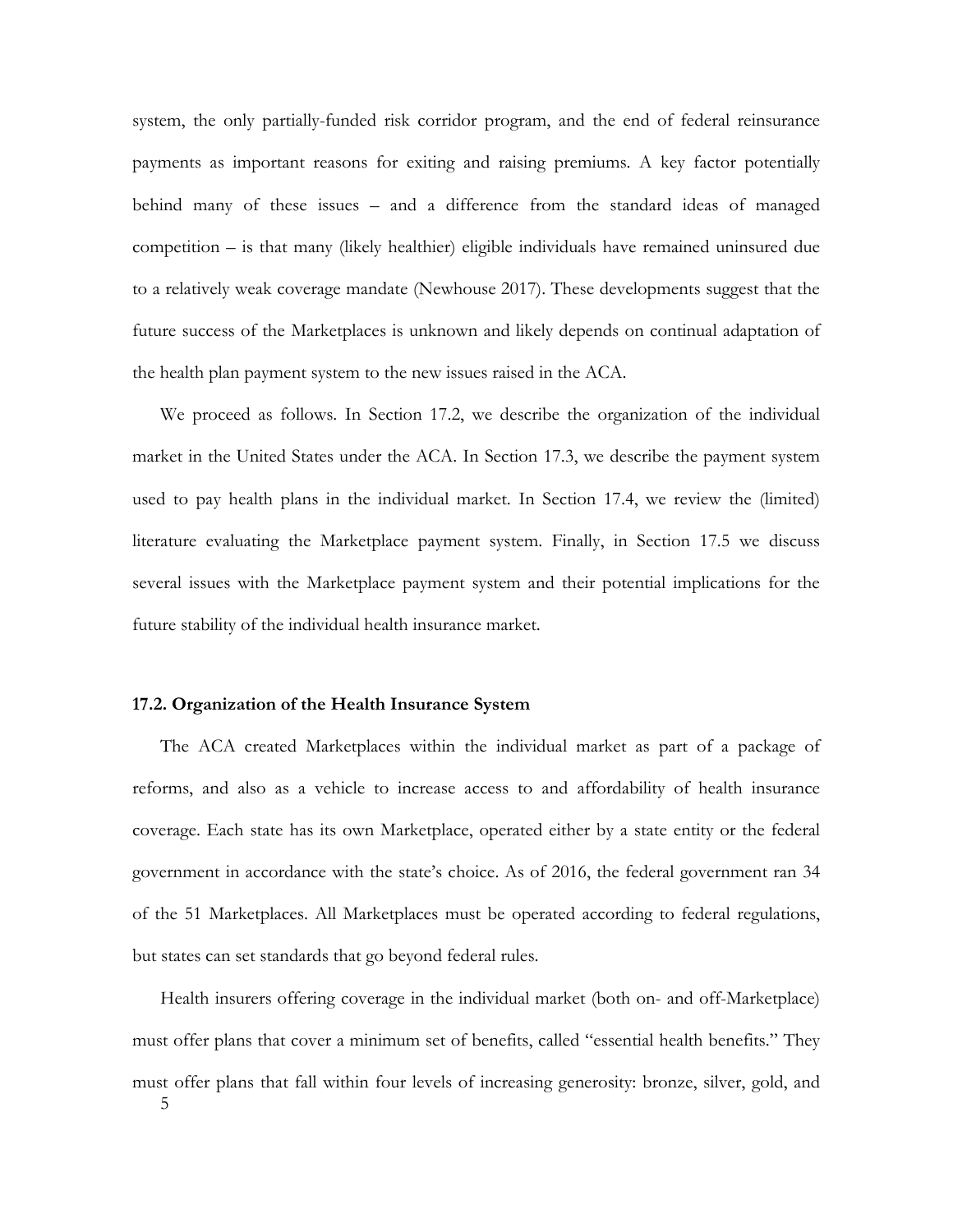platinum. Plans include a number of cost-sharing parameters, including deductibles, coinsurance rates, copays for various drugs and services, and out-of-pocket maximum payments. Due to the complexity of the cost sharing, generosity is summarized by the plan's "actuarial value," the percentage of spending on covered services the plan is expected to pay, on average, for a fixed sample of individuals. [2](#page-5-0) Actuarial values must be 90% for platinum plans, 80% for gold, 70% for silver, and 60% for bronze.[3](#page-5-1) Plans must also meet other minimum requirements set by federal and state regulators, including network adequacy rules, maximum out-of-pocket cost caps, and marketing standards. While some of these additional regulations are related to plan actuarial value, they are separate requirements.

Each state defines rating areas within the state, and eligible individuals within each rating area can choose from among all plans offered to them. The Marketplace functions as a common platform where all on-Marketplace competing plans are offered to consumers in one place. Health insurance issuers meeting minimum federal and state standards are generally allowed to offer as many health plan options in as many rating areas within the state as they wish – although a few states, most notably California (see "Covered California" textbox) and Massachusetts, take a more active role in managing the number and type of plans available to consumers. As such, health insurers typically have wide discretion in plan pricing and flexibility in designing cost-sharing rules (conditional on actuarial value), provider network size, coverage for out-of-network spending, care management rules, and other difficult-to-observe measures of quality and generosity. This flexibility differentiates the Marketplaces from

<u>.</u>

<span id="page-5-0"></span><sup>2</sup> In practice, the regulator selected a large sample of individuals with employer-provided health insurance and used that sample to construct an actuarial value calculator used by the regulator to determine plan actuarial value (and, thus, metal tier) and by the insurer to design the cost-sharing features of their plans.

<span id="page-5-1"></span> $3$  For reference, 90% actuarial value (platinum) is similar to a generous employer-sponsored insurance plan, while 60% actuarial value (bronze) is equivalent to a high-deductible plan.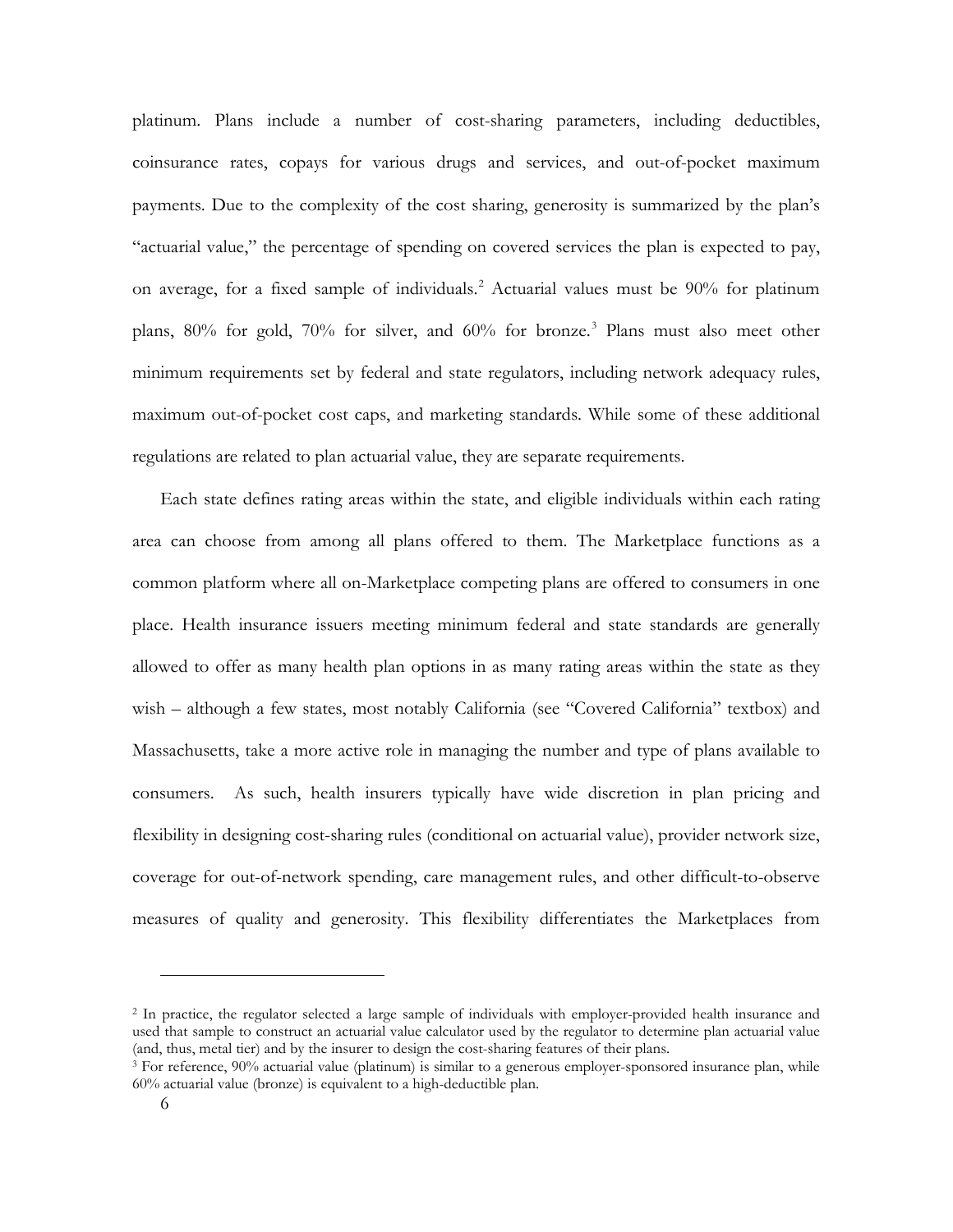regulated insurance markets in other countries and provides potentially important avenues through which insurers can engage in behaviors related to risk selection.

Plans for the upcoming year are available to consumers on the first day of open enrollment, which now runs from November 1 to January 31st. Outside of open enrollment, health insurers are not required to accept new enrollees unless they fall under special enrollment rules – cases such as losing eligibility for employment-based insurance or Medicaid or the birth of a baby.

# **Textbox: Covered California**

Covered California, California's Health Insurance Marketplace, is widely viewed as one of the most successful of the ACA Marketplaces. Covered California chose to adopt an "active purchaser" model where the state chooses to play a more active role than other states following the "clearinghouse" model. California has implemented the active purchaser role by limiting insurer entry (only allowing one-third of the insurers who originally expressed interest to actually enter the market), standardizing cost sharing benefit designs, and negotiating prices and benefits with insurers (including provider network size and composition and insurers' use of non-FFS "alternative" payment arrangements with providers). California has also limited new entry after the initial year of 2014. Entry has been restricted to insurers newly entering California after 2012, insurers that offer MediCal plans, and insurers entering low competition areas (Qualified Health Plan Recertification 2015). The goal of this entry limitation was to stabilize the Marketplace. The regulator also prevented insurers from charging prices that they deemed "too low" as well as "too high." While state regulators rarely ask insurers to *raise* their premiums, Covered California wanted to ensure that insurers were not engaging in "invest-then-harvest" dynamic pricing strategies, where insurers offer low prices and take losses in order to capture market share the first year but then ramp up prices over time, exploiting consumer inertia. Finally, Covered California used their access to administrative hospital discharge data to aid insurers in pricing by providing estimates of each plan's risk adjustment transfer payments based on information about the relative rates of various chronic conditions for each insurer's members.

In addition to using active purchasing, Covered California also chose to implement an "active marketer" strategy where the Marketplace invested substantial resources in outreach to groups of enrollees (such as non-English speakers) that insurers were not targeting with their own outreach campaigns. In addition, insurers were required to invest substantial marketing dollars of their own. The rationale for this form of centralized marketing is that individual insurers may underinvest in outreach due to a free riding problem, since consumers induced by marketing efforts to purchase insurance through Covered California may choose to buy a competitor's plan. Covered California's active marketer strategy may help solve this free riding problem.

While the effects of California's active purchaser and active marketer strategies are still unclear, what is clear is that Covered California has achieved several measures of success in its individual market. First, Covered California has high levels of enrollment, with around 1.5 million enrollees in 2016. This comprises 47% of eligible individuals, placing California 9<sup>th</sup> among states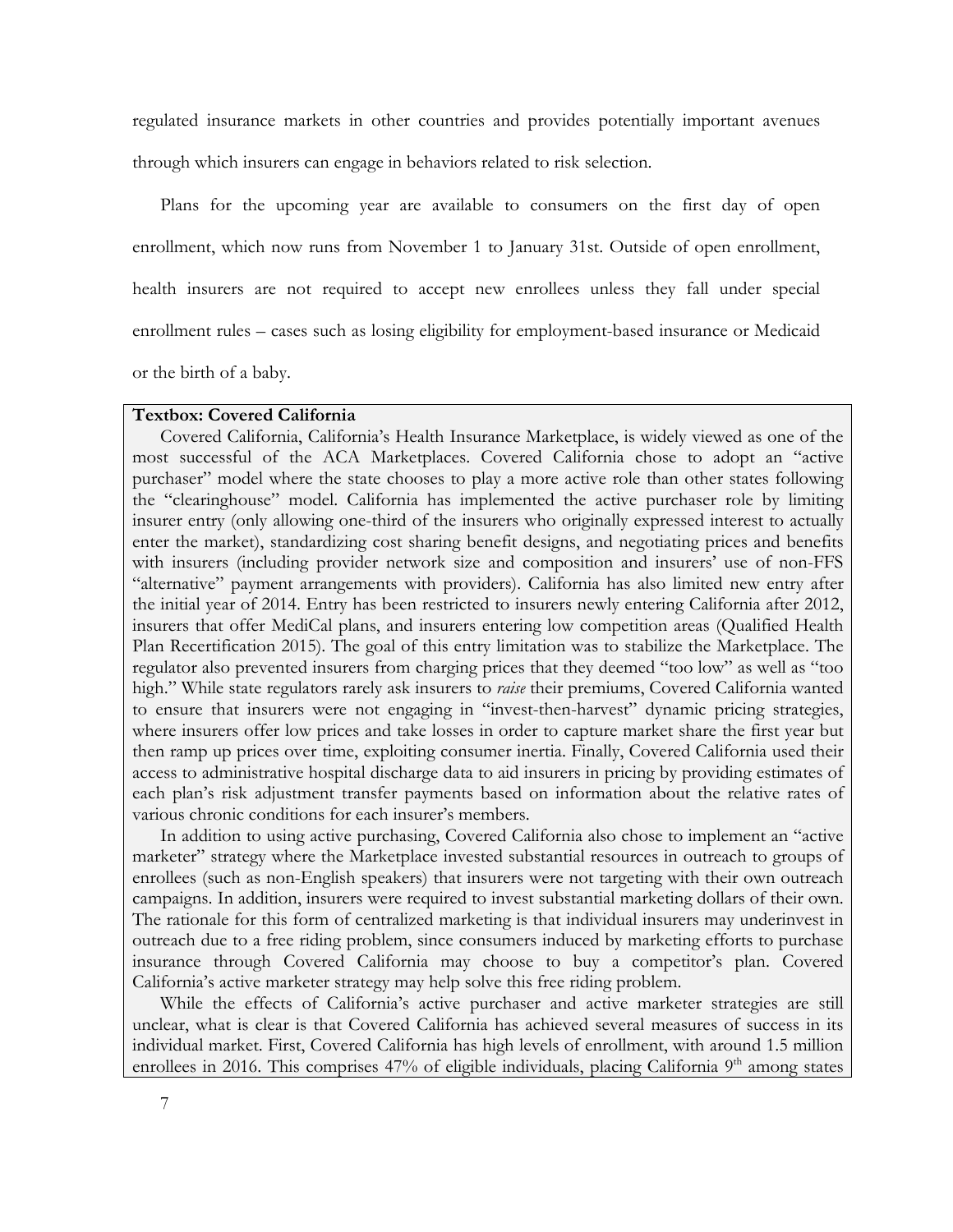with respect to this measure of Marketplace success (Marketplace Enrollment 2016). Second, adverse selection between on- and off-Marketplace plans seems to be fairly limited. Finally, and most importantly, adverse selection between the insured and uninsured populations in California also seems to be fairly limited (Hsu et al. 2017).

### **17.3. Health Plan Payment Design**

Health plan payment in the Marketplaces consists of a number of components. First, insurers set and collect premiums for each of their plans. Second, insurers receive premium and cost-sharing subsidies from the government for their subsidy-eligible enrollees. Third, insurers receive or pay risk adjustment, reinsurance, and risk corridor transfers. Figure 2 describes payment flows across the different actors in the market. We will discuss each of these components of the plan payment system in this section.

### **17.3.1 Premiums**

Plan premium setting in the Marketplaces is subject to a variety of regulations that makes the process differ from a textbook insurance market. Typically, economists think of firm pricing decisions as taking place at the level of the product (i.e., a specific plan in a given market), with product-specific demand and cost factors determining firm pricing incentives. In insurance markets, economists also consider the possibility that insurers price discriminate across enrollees based on observable risk factors like age and pre-existing conditions. The ACA Marketplaces limit both of these aspects of the insurer premium-setting decision.

First, the Marketplaces regulate how insurers set the premium for a given plan in a given market. Insurers are supposed to adhere to a "single risk pool rating" requirement, which means that insurers must consider all enrollees in all health plans (both on- and offmarketplace) in a given state as one single risk pool when developing premiums. The ACA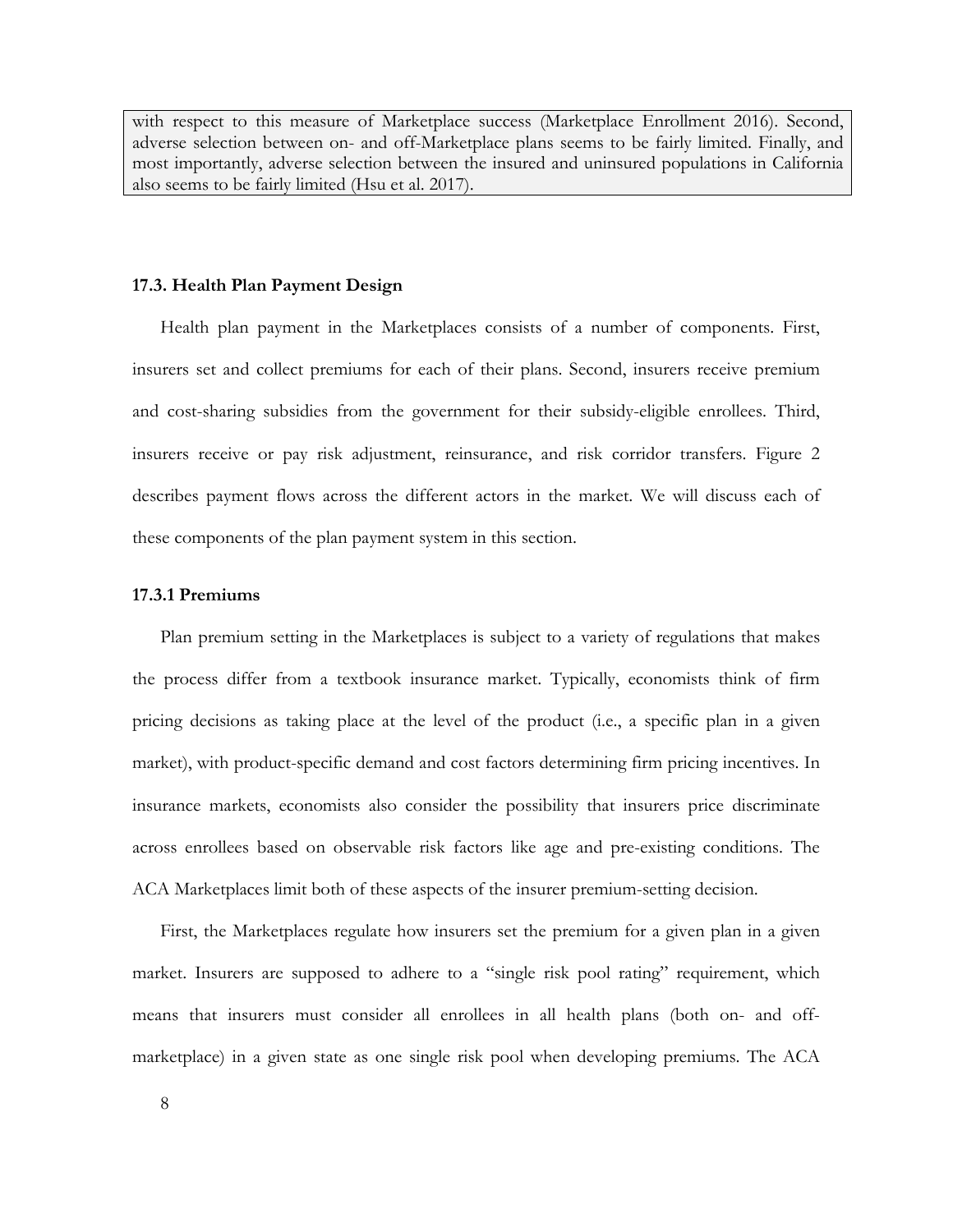limits the reasons that an insurer can vary premiums across its individual market plans in a state and subjects these decisions to regulatory oversight.

In practice, this works as follows. Each insurer first develops an "index rate" for a given state. This index rate can be thought of as an "insurer price" that will influence the price of every plan the insurer offers. The index rate then acts as the starting point for building the "plan price" that is assigned to a particular plan offered by the insurer in a particular rating area. [4](#page-8-0) Regulation allows the insurer price and plan price to vary only based on specific factors (which differ between the two). The insurer price is allowed to incorporate average claims for essential health benefits for the insurer's anticipated risk pool (which can be influenced by risk selection) as well as market-wide adjustments for items such as risk adjustment, fees, and reinsurance. The plan price then builds off the insurer price via a set of allowed plan-specific adjustments. Plan-specific adjustments to the insurer price are allowed based on geographic factors, benefit generosity (captured in the metal level and the provision of any additional benefits), network size, and plan management factors (e.g. HMO versus PPO).

Importantly, plan prices – i.e., for different plans offered by the same insurer – are not supposed to incorporate differential selection on health status across plans.<sup>[5](#page-8-1)</sup> Nonetheless, since insurers may adjust plan-specific premiums for a number of other plan factors (listed above), insurers do have flexibility to incorporate selection- and demand-related factors into *plan* prices via tweaks to their expectations of the allowed adjustment factors. For example, an insurer anticipating that its HMO plans will attract healthier individuals than its PPO plans might

<u>.</u>

<span id="page-8-0"></span><sup>4</sup> Throughout this section a plan refers to a product-by-rating area pair, so we consider the same plan offered in two rating areas as two plans.

<span id="page-8-1"></span><sup>5</sup> Recall that the "insurer price" *is* allowed to vary because of risk selection. A single insurer, however, is not supposed to vary premiums across its plans because of anticipated risk selection. The motivation for this asymmetric restriction on including risk selection factors in premiums is not totally clear.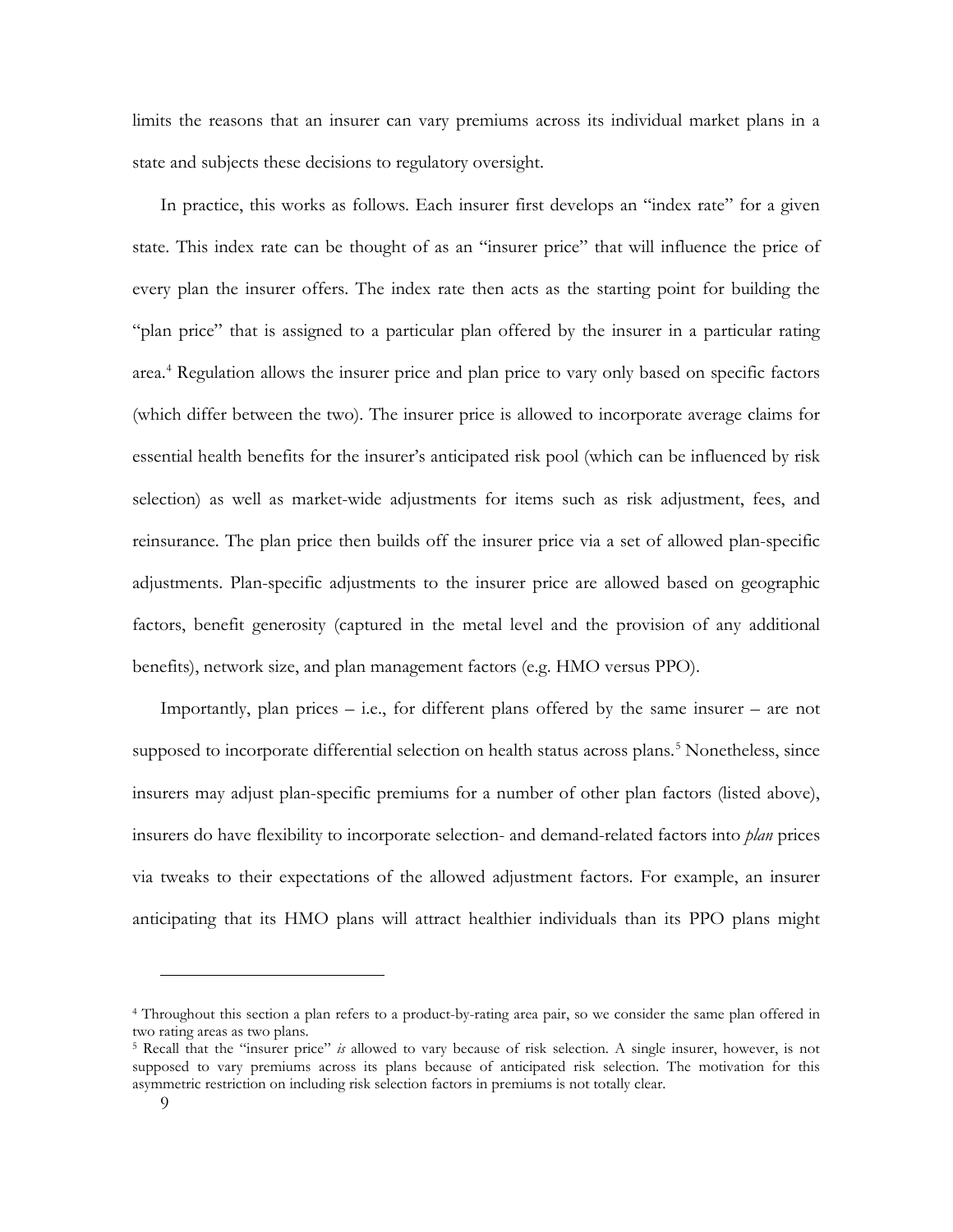tweak its HMO/PPO adjustment factor to incorporate differential selection in addition to structural cost differences between these two plan types.

After the premium for a particular plan (in a particular rating area) is determined in the manner just described, the Marketplaces also restrict how this plan's premium can vary across individuals. Plan prices may vary across individuals only by age and smoking status. Age-based premium variation is fixed by regulation. Insurers first submit a base price for each plan. Then, the base price is multiplied by a fixed set of age weights (varying from 1.0 for a 21 year-old to 3.0 for a 64 year-old) to produce age-specific premiums. Smoking status is incorporated by multiplying a "smoking" weight by the individual's age-specific premium. The smoking weight is chosen by the insurer, but it must be between 1.0 and 1.5.

All insurers seeking to offer coverage in the individual market in a given year must submit their plan offerings and premium proposals by June 1 of the prior year. Plan and pricing submissions are reviewed by state and/or federal regulators. [6](#page-9-0) The interactions between regulators and issuers often leads to changes – generally minor but sometimes larger for premiums. This pricing process applies to the entire individual market, not just on-Marketplace plans.

#### **17.3.2 Subsidies**

There are two forms of subsidies in the Marketplaces: (1) premium tax credits, which lower the premiums that low-income enrollees must pay, and (2) cost-sharing subsidies, which make silver plans more generous for a subset of low-income enrollees. We describe these two forms of subsidies in turn.

-

<span id="page-9-0"></span><sup>&</sup>lt;sup>6</sup> Regulators review not only the premiums themselves but the assumptions that map from the insurer premium to the plan premiums. It is this review that allows the regulator to (loosely) enforce the regulations outlined above regarding what factors can and cannot be considered in the development of plan premiums.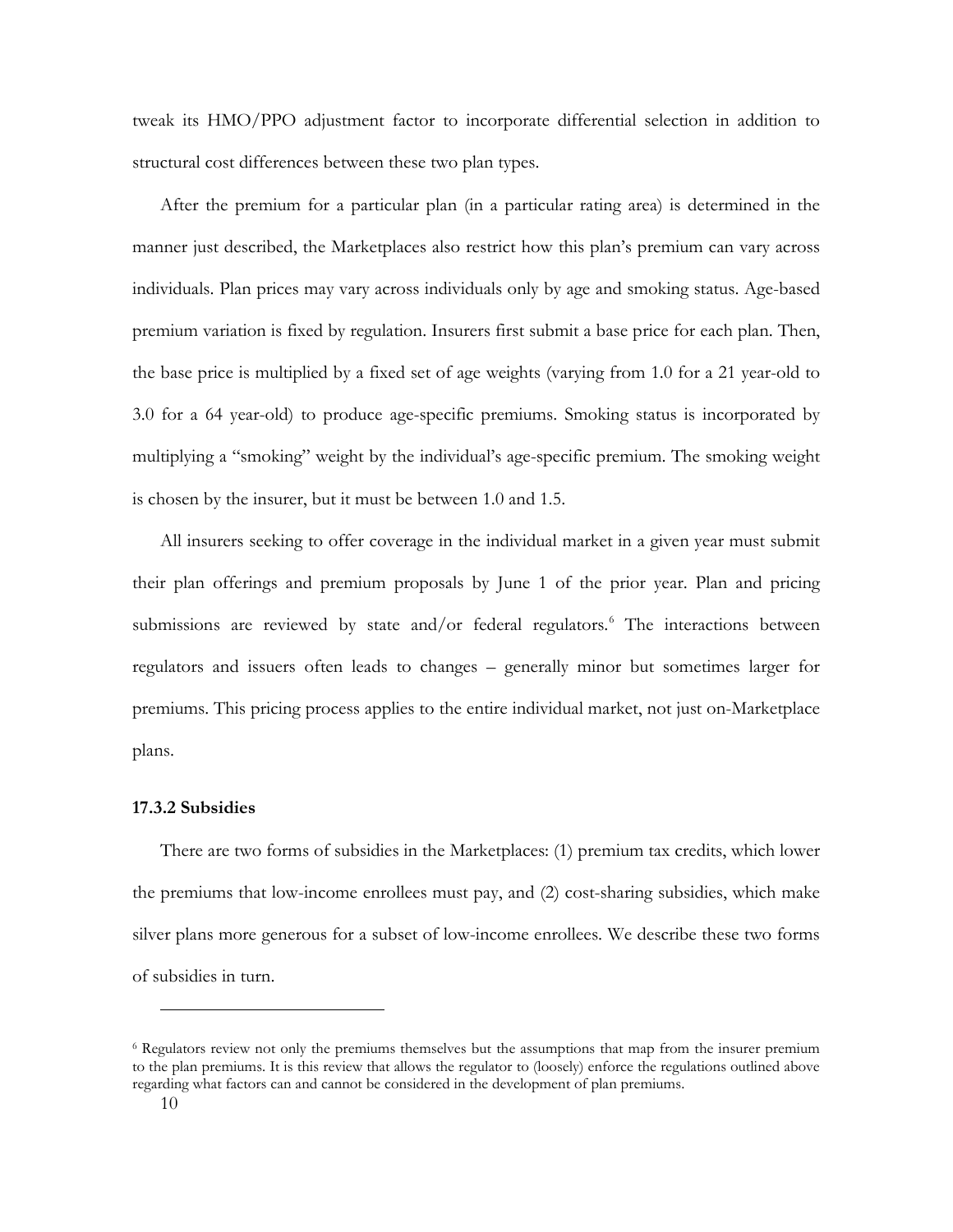While the same plans available on-Marketplace are available off-Marketplace, individuals below 400% of the Federal Poverty Line (FPL) have access to premium tax credits only if they buy an on-Marketplace plan. Additionally, those households eligible for cost-sharing subsidies have access to those subsidies only when purchasing an on-Marketplace silver plan. Premium tax credits are applied directly to reduce health insurance premiums owed by eligible enrollees. They are calculated based both on an individual's household income for the year and on the second-lowest price silver plan available on the Marketplace. Specifically, the tax credit is set so that the *post-subsidy* enrollee premium for the second-cheapest silver plan equals a target amount intended to be affordable based on an enrollee's income. This target amount rises on a sliding scale from 2% of income for a household with income of 100% of FPL up to 9.7% of income for a person with income of 400% of FPL.

This calculation – the premium of the second-cheapest silver plan minus the incomespecific target amount – determines the dollar amount of the tax credit. This tax credit can then be used toward the purchase of any plan on the Marketplace. However, the tax credit cannot be used to reduce the enrollee premium of a plan below  $$0 - a$  constraint that has been binding for some bronze plans for lower-income households.

Individuals may claim their tax credit in two ways. First, an individual can receive an advance premium tax credit (APTC) based on projected household income for the year at the time of enrollment. In this case, individuals pay premiums, net of the tax credit directly to insurers each month, and the federal government pays the tax credit directly to the health insurance issuers. APTCs are an estimate and the individual must reconcile the amount they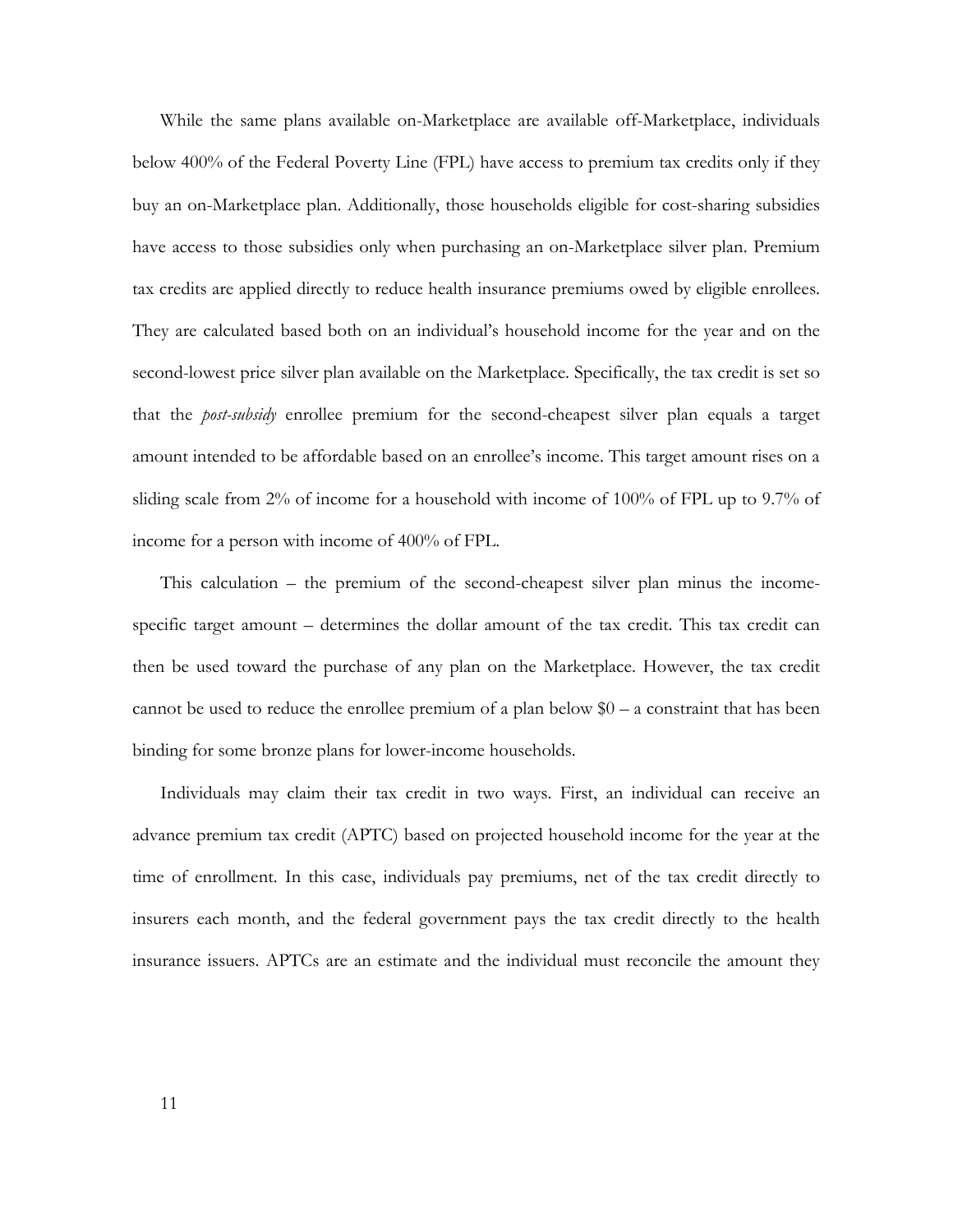received based on actual income when they file their income taxes.<sup>[7](#page-11-0)</sup> Second, an individual may choose to pay the full amount of their premium directly to insurers during the year and then use the tax credits against their tax obligations, receiving any remaining balance in the form of a tax refund from the federal government.

The second type of Marketplace subsidies are cost-sharing reductions. Cost-sharing reductions lower the amount eligible individuals have to pay for out-of-pocket costs like deductibles, copayments, and coinsurance. To qualify, households must have income below 250% FPL and enroll in a silver plan on the Marketplace. Cost-sharing reductions increase the actuarial value of the silver plan (70% at baseline) to 94% for individuals below 150% FPL, to 87% for individuals between 151% and 200% FPL, and to 73% for individuals between 201 and 250% FPL. When insurers submit their plans and rates for the year, they also include 73%, 87% and 94% versions of all of their silver plans. Eligible individuals are automatically enrolled in the increased actuarial value silver plan of their chosen silver plan on the Marketplace and, unlike tax credits, do not need to reconcile any subsidy received when filing their taxes. Health insurers receive money from the federal government based on a per capita enrollee estimate of cost-sharing subsidies during the course of the year. Then, during the following year, health insurers reconcile with the federal government the per capita dollars they received during the year with the actual dollar amount of cost-sharing reductions received by the enrollees throughout the year.

-

<span id="page-11-0"></span><sup>7</sup> At the time of tax filing, households with incomes greater than 400% FPL must pay back the full difference between the tax credit they actually received and the tax credit they should have received. Households with incomes less than 400% FPL repay only part of this difference.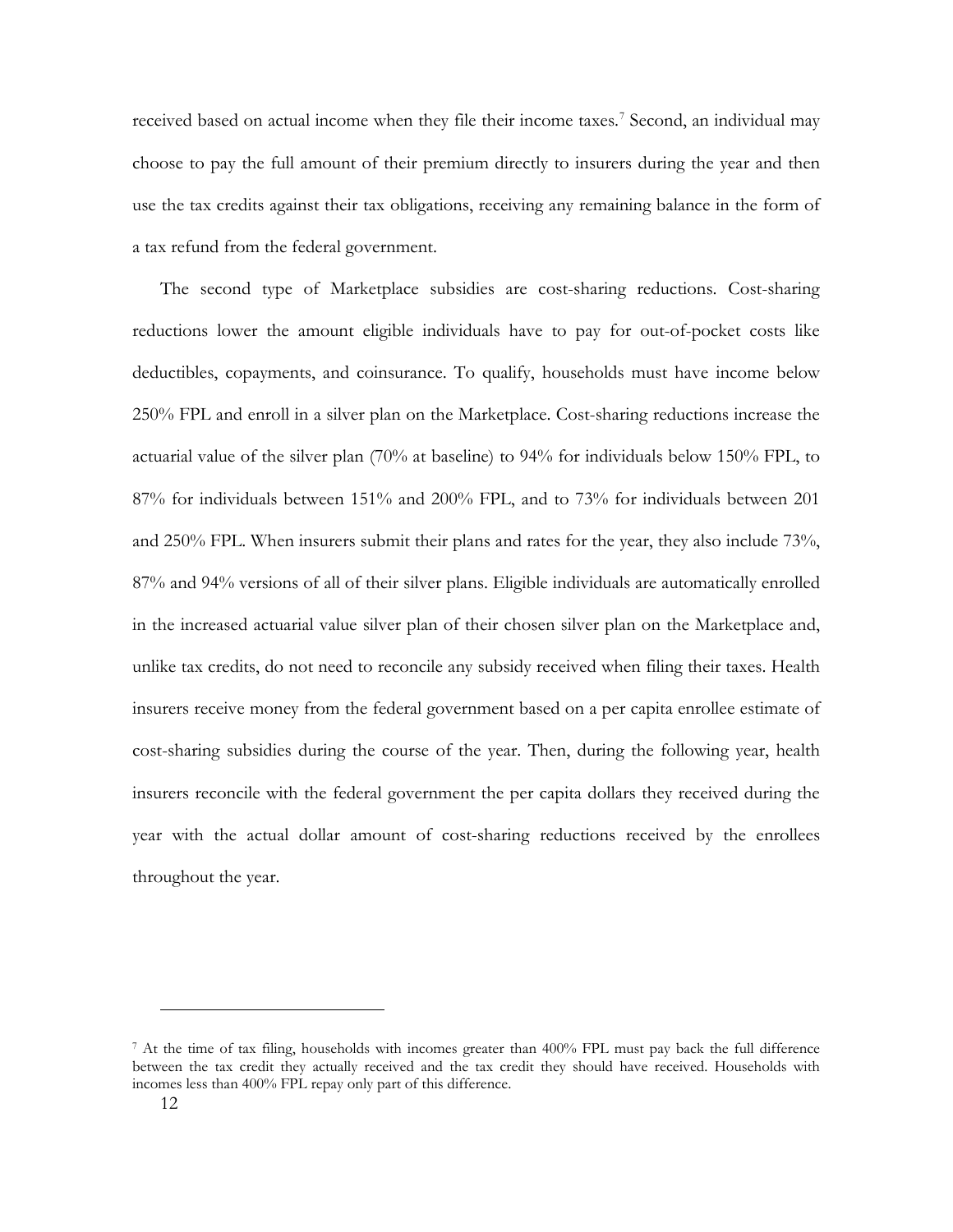### **17.3.3 Risk Adjustment**

To mitigate problems caused by risk selection across plans in the individual market, the ACA established a permanent risk adjustment program. This program transfers funds from (both on- and off-Marketplace) plans with healthier enrollees to plans with sicker enrollees, after accounting for age and other factors on which premiums already vary at an individual level. Risk adjustment aims to make plan premiums charged to enrollees reflect differences in scope of benefits and network coverage rather than differences in enrollee health status. It also aims to mitigate incentives for plans to avoid high-cost individuals.

The individual market risk adjustment program is made up of two components: a *risk adjustment model* (which determines individual risk scores) and a *risk transfer formula* (which determines monetary transfers across plans). We will discuss these two components of the program separately.

### Risk Adjustment Model

The risk adjustment model assigns risk scores to enrollees based on their demographics and observed diagnoses during the concurrent plan year (i.e. calendar year). The risk score reflects the individual's predicted costliness to the insurer relative to an average enrollee. Risk scores are calculated using a model developed by the Department of Health and Human Services (HHS), the HHS Hierarchical Condition Categories (HHS-HCC) model. The HHS-HCC model predicts an enrollee's medical spending in the current year by mapping diagnoses coded on insurance claims into one of 100 HHS-selected HCCs, which were selected from the full 264 HCCs in the diagnostic classification system (Kautter et. al. 2014). To determine which HCCs to include in the HHS-HCC model, HHS used four main criteria: (1) that the HCC had to represent clinically-significant, well-defined, and costly medical conditions; (2) that the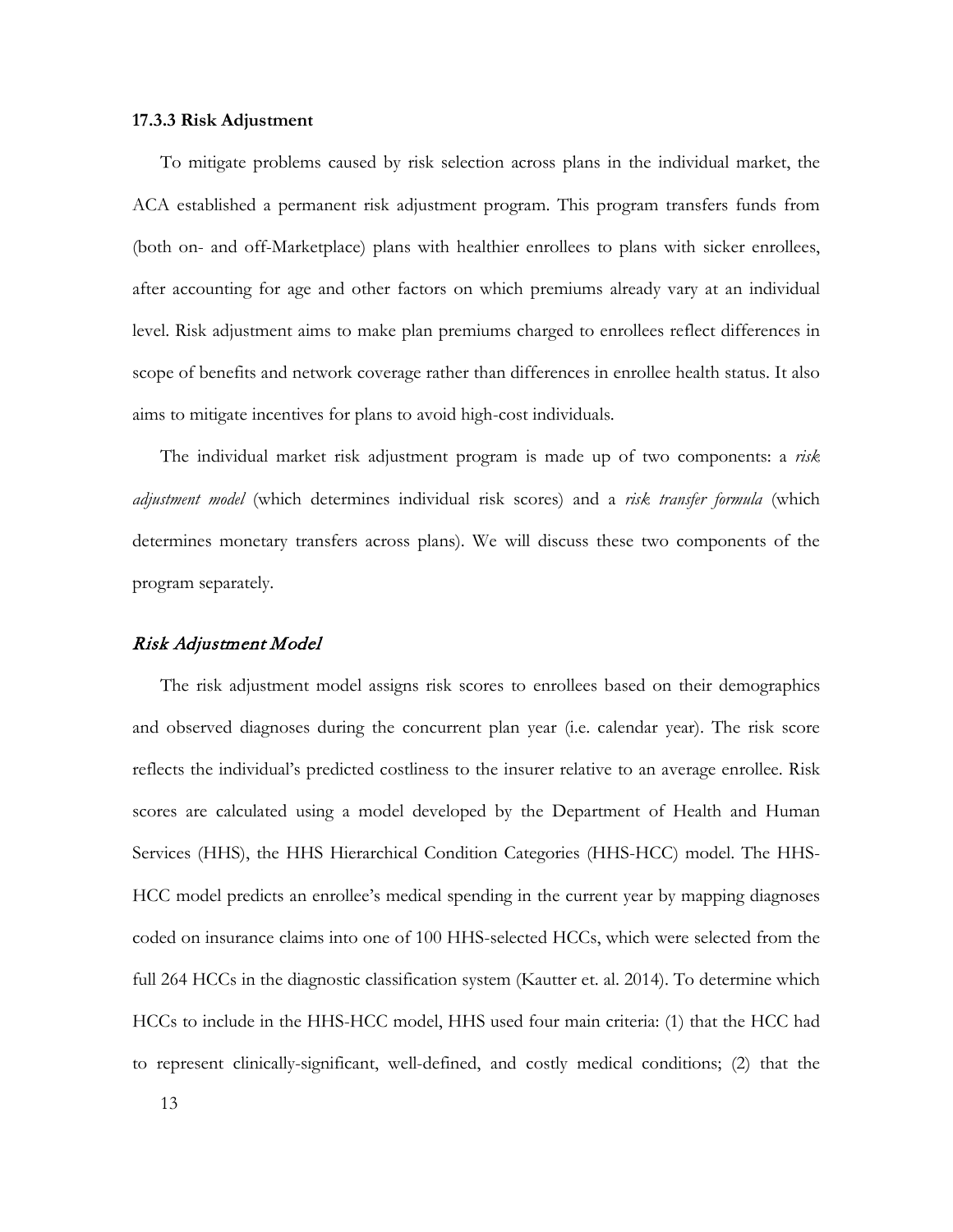HCCs are not especially vulnerable to discretionary diagnostic coding; (3) that the HCCs do not primarily represent poor quality or avoidable complications of medical care; and (4) that the HCCs should identify chronic, predictable, or other conditions that are subject to insurer risk selection, risk segmentation, or provider network selection, rather than random acute events that represent insurance risk. The HCC indicators enter into a linear regression model predicting total cost.

The starting point for the HHS-HCC model is the model used in Medicare Advantage, the CMS-HCC model (see chapter 19 in this volume). The CMS-HCC model was modified to reflect three major differences between Medicare Advantage and the individual market. The HHS-HCC model: (1) uses concurrent year diagnoses and demographics to predict spending (rather than the past year's variables used by the CMS-HCC model); (2) reflects HCCs more relevant to the under-65 population (such as those related to childbirth); and (3) predicts total spending including drug costs (which in Medicare are covered by Part D). The full HHS-HCC risk adjustment model incorporates 15 different variations—one model for each age group- (adult, child, and infant) by cost-sharing level (platinum, gold, silver, bronze, and catastrophic). The separate models are meant to capture major differences across the age groups and differences across the cost-sharing levels in the portion of medical spending covered by the insurer. The adult and child models include the same variables (with the exception of a few interactions) but differ in the payment weights because the adult model is estimated on a sample of adults and the child model is estimated on a sample of children. The infant model uses a different set of risk variables: a set of 20 mutually exclusive categories based on a subset of HCCs that are relevant to infant health status. Additional details on the HHS-HCC risk adjustment model are provided in a textbox.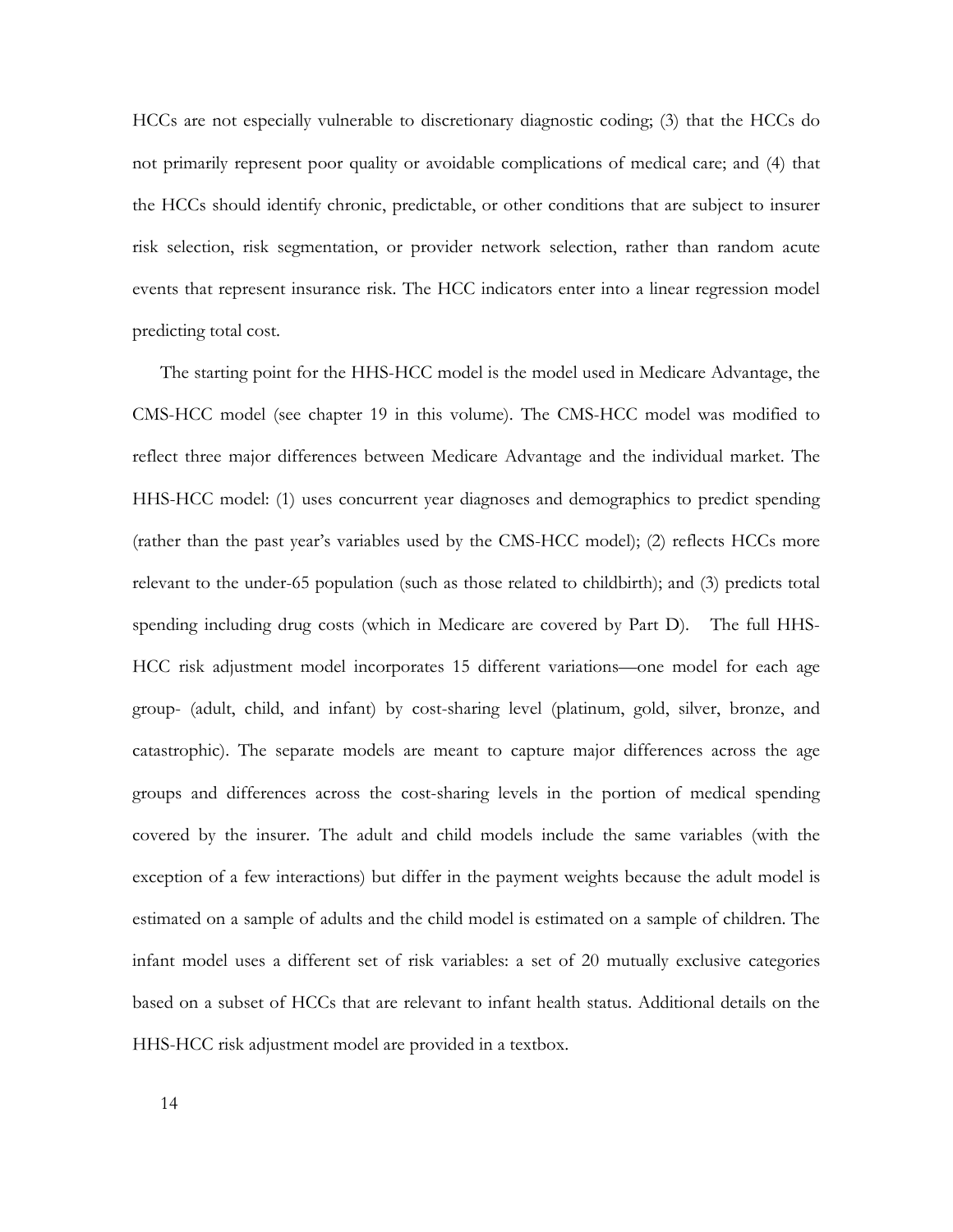# **Textbox: Details of the Marketplace (HHS-HCC) Risk Adjustment Model**

The HHS-HCC risk adjustment model is designed to determine individual risk scores, which measure how costly an individual is relative to the average market enrollee, for individuals enrolled in Marketplace plans. To determine such risk scores, HHS constructed a linear model using age, sex, and diagnosis information to predict individual-level total costs. The HHS-HCC model consists of separate models for adults (age  $>$  20), children (age 1-20), and infants (age  $<$  1).

The HHS-HCC model uses the Hierarchical Condition Category (HCC) classification system. The system consists of 254 Condition Categories (CCs) that map the universe of ICD-10 diagnoses to unique clinical conditions. The system takes all of the diagnoses submitted for a given individual and maps them to CCs. A binary variable for each CC is created, and if the individual has at least one eligible diagnosis appearing on a health insurance claim that maps to the CC, the individual is given a value of 1 for that CC. The system then takes the Condition Categories and produces Hierarchical Condition Categories. For sets of related Condition Categories, hierarchies are pre-specified so that more-severe conditions are higher in the hierarchy than less-severe conditions. The HCCs are generated by setting to zero for an individual any CCs for which there is a CC "higher up" in the CC's hierarchy that is set equal to 1. This ensures that for each individual, only the most severe CC in a hierarchy is turned "on" and all less-severe CCs are turned "off." The mapping from ICD-10 diagnoses to HCCs is described in Figure 3.

Of the 254 HCCs, the same 127 were chosen for inclusion in the child and adult HHS-HCC models. Variables were chosen based on how discretionary diagnoses were and how well they predict spending as well as other considerations laid out in Kautter et al. (2014). Of these 127 HCCs, 53 were combined into 17 HCC groups for the adult model in order to improve the precision of the coefficient estimates. For the child model 50 HCCs were combined into 17 groups. A "Severe Illness Indicator" was also formed, equal to 1 if one of 8 high-severity HCCs is equal to 1. This indicator was not included in the model but was instead used to form two interaction groups, indicating interactions between severe conditions. These interaction groups were included in the adult model but not the child model. The final adult model includes 18 ageby-sex groups, 74 individual HCCs, 17 groups of HCCs, and 2 interaction groups for a total of 111 variables. The final child model includes 8 age-by-sex groups, 77 individual HCCs, and 17 groups of HCCs for a total of 102 variables.

The infant HHC-HCC model also starts with the HCC classification system. 108 relevant HCCs are grouped into 5 severity groups. A hierarchy is then imposed on the severity group such that each infant is only in the most severe severity group for which he has an HCC. HCCs describing prematurity are then mapped to 5 maturity levels: extremely immature, immature, premature multiples, term, and age 1. A hierarchy is then imposed on the maturity level so that each infant is assigned only to the most severe maturity level for which he has an HCC. Neither the maturity level nor the severity level variables are included directly in the infant model. Instead, they are interacted with one another to form a set of 25 mutually exclusive severity-by-maturity cells. The model then consist of these 25 cells.

In the absence of actual claims data from a yet-to-be formed Marketplace, HHS used data from Truven MarketScan Commerical Claims and Encounter Data, a dataset of individuals in employer-sponsored plans, to calibrate the model. For each of the three populations, 5 models were estimated, one for each plan tier (platinum, gold, silver, bronze, catastrophic). For each model, total spending was first calculated for each individual and then a standard cost-sharing schedule (deductible, coinsurance, out-of-pocket maximum) was applied to determine the total plan spending for the tier. Models were then estimated separately for adults, children, and infants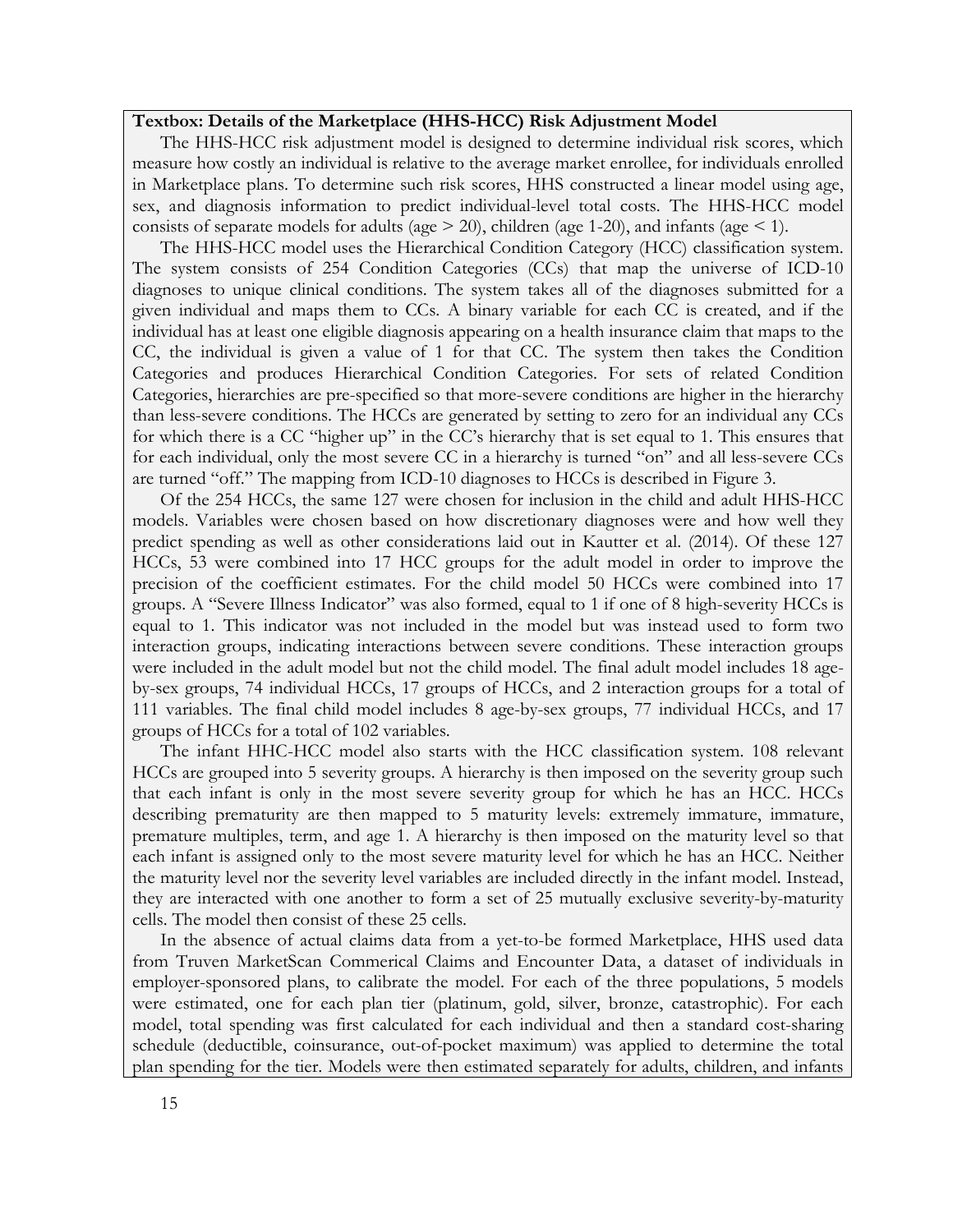using ordinary least squares, constraining coefficients to be greater than or equal to zero and constraining coefficients on more-severe categories within a hierarchy to be larger than less-severe categories within the same hierarchy.

### Risk Transfer Formula

Next, HHS inputs enrollee risk scores into a "risk transfer formula" that determines transfer payments across insurers. Transfer payments are intended to offset cost differences due to risk selection while preserving cost differences due to plan features (e.g., moral hazard, actuarial value, provider network) and allowable rating factors like age. Transfer payments depend on a plan's average risk score relative to the market average risk score and are constructed to be budget neutral in a given year. Payment transfers occur among (both on- and off-Marketplace) platinum, gold, silver, and bronze plans as a single risk adjustment pool, with a separate risk pool for catastrophic plans.

The risk transfer formula is complex and not always intuitive from an economic standpoint. Here, we try to provide some insight into the regulator's thought-process in constructing the formula based on the discussion in Pope et al. (2014). Later, we will discuss some of the potential problems that the formula may introduce.

First, the regulator constructs an estimate of what a plan's premium *would be* without risk adjustment. To do this, the regulator starts with the statewide (enrollment-weighted) average premium and accounts for the following factors driving differences between the underlying costs for a given plan and the statewide average: health risk, coverage (i.e. actuarial value), demand-response (i.e. moral hazard), and geography. Other factors contributing to differences in premiums across plans, such as plan type (HMO vs. PPO) and demand, are not accounted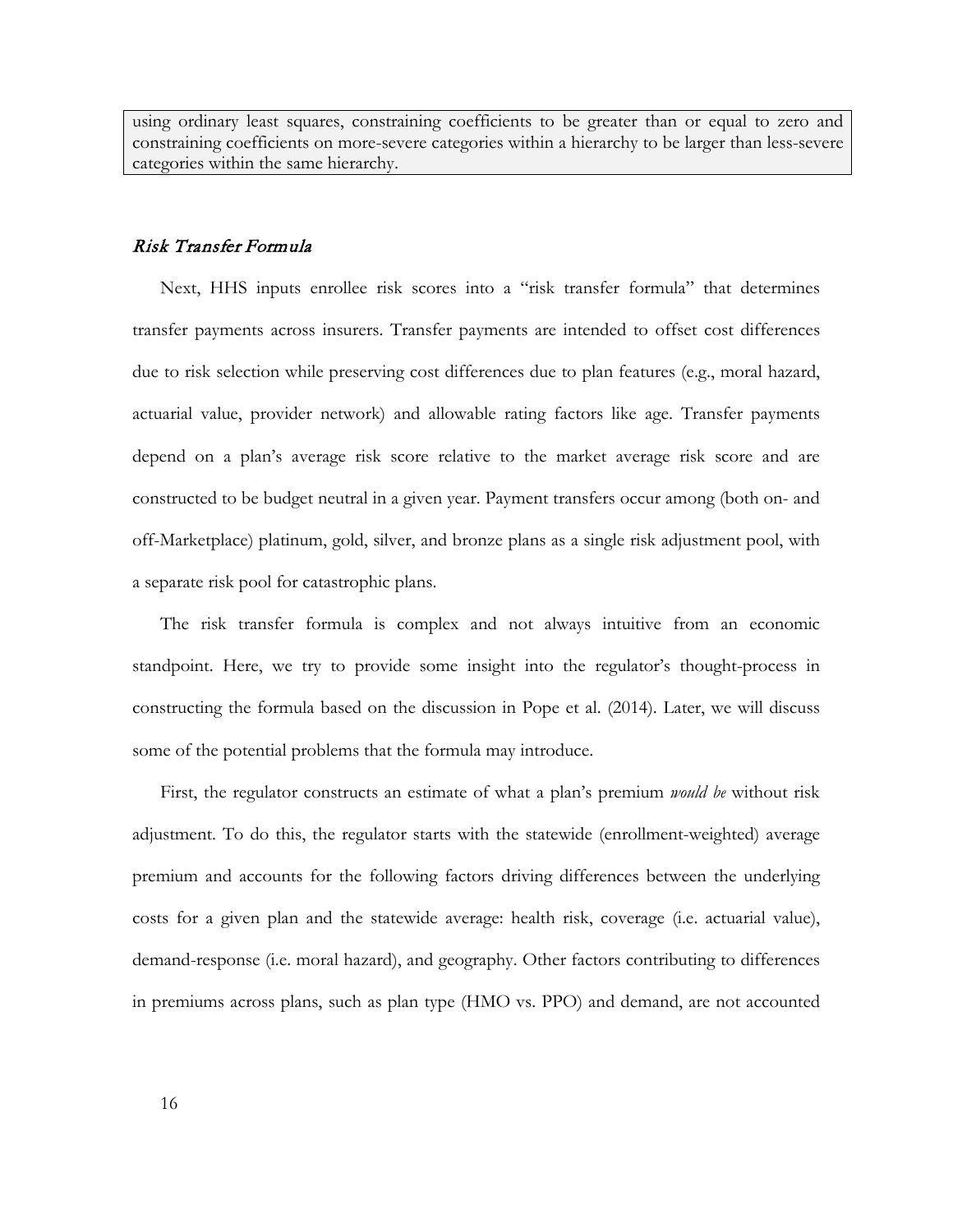for in the risk transfer formula. The regulator constructs her estimate via the following formula:

$$
\hat{P}_j = \left(\frac{Risk_j \cdot IDF_j \cdot Geo_j}{(Risk \cdot IDF \cdot Geo)_s}\right) \cdot \bar{P}_s
$$

 $\bar{P}_{s}$  represents the statewide (enrollment-weighted) average premium. Risk<sub>i</sub> is the average risk score among plan j's enrollees,  $IDF_j$  is a plan-specific "induced demand factor" calibrated by the regulator and meant to capture differences in costs across plans with different actuarial values caused by demand-response (moral hazard) to the coverage level, and  $Geo_i$  is a geographic factor meant to capture differences in costs across plans due to differences in the geographic distribution of a plan's enrollees. The denominator is a statewide (enrollmentweighted) average of the product of these factors. Note that a plan's actuarial value does not explicitly enter the formula. The regulator argues that this is because it implicitly enters via  $Risk_i$  due to the fact that there are different risk adjustment models for plans with different actuarial value levels, as explained in the textbox describing the HHS-HCC model (Pope et. al.  $2014$ ).

Next, the regulator constructs an estimate of what a plan's premium would be without risk selection, conditional on the "allowable rating factors." To do this, the regulator again starts with the statewide average premium, but this time accounting for all of the previous factors contributing to differences in underlying costs across plans *except for health risk* ( $Risk<sub>i</sub>$ ). The regulator constructs this estimate via the following formula:

$$
\tilde{P}_j = \left(\frac{AV_j \cdot Age_j \cdot IDF_j \cdot Geo_j}{(AV \cdot Age \cdot IDF \cdot Geo)_s}\right) \cdot \bar{P}_s
$$

17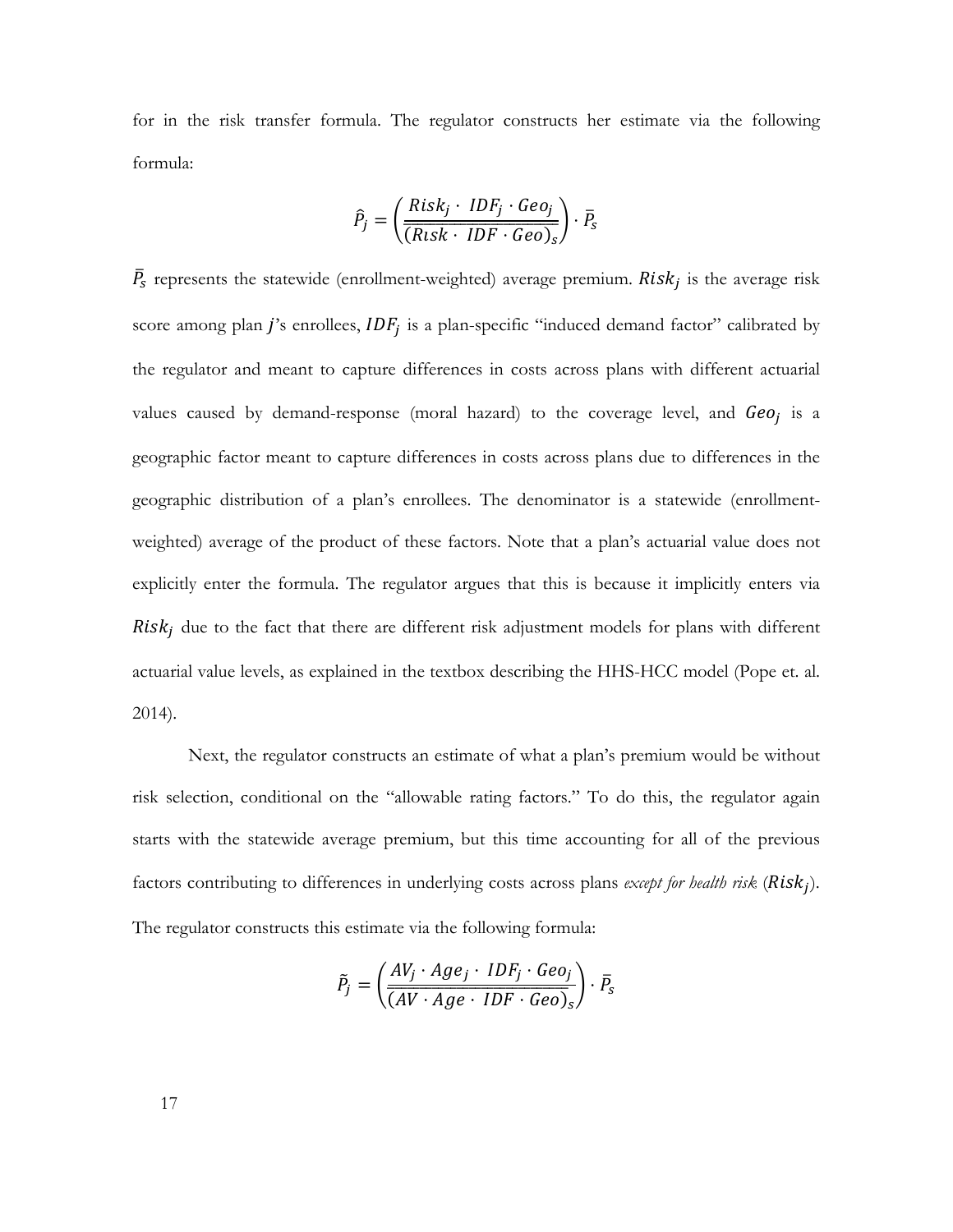For this estimate, the regulator again includes the induced demand factor,  $IDF_j$ , and the geographic factor,  $Geo_j$ . But now two additional factors are also included: the actuarial value of the plan,  $AV_j$ , and an age factor equal to the average age weight (the age-based premium factors discussed above) for the plan's enrollees. While these two factors were not explicitly included in the regulator's estimate of the plan's premium without risk adjustment  $(\hat{P}_j)$ , the regulator argues that they were implicitly included via the risk score calculation, which incorporates both the plan's actuarial value (different models for each actuarial value level) and age distribution (age groups are included in the risk adjustment model).

The risk adjustment transfer is defined as the difference between the estimate of the premium with risk selection,  $\ddot{P}_j$ , and the estimate of the premium without risk selection,  $\ddot{P}_j$ :

$$
T_j = \hat{P}_j - \tilde{P}_j = \left\{ \frac{Risk_j \cdot IDF_j \cdot Geo_j}{(Risk \cdot IDF \cdot Geo)_s} - \frac{AV_j \cdot Age_j \cdot IDF_j \cdot Geo_j}{(AV \cdot Age \cdot IDF \cdot Geo)_s} \right\} \cdot \bar{P}_s
$$

The use of the statewide (enrollment-weighted) average premium combined with the normalization of the numerators of both terms in brackets by their statewide averages ensures that transfers are budget neutral within a given year and market. This is true even in the presence of insurer "upcoding" of enrollee risk scores – in contrast to the Medicare Advantage market where upcoding increases government spending (Geruso and Layton 2015). The transfer is meant to eliminate premium differences stemming from risk selection. Thus, if the difference between the estimate of the premium with risk selection and the estimate of the premium without risk selection is positive, a plan receives a transfer payment, and if the difference is negative, a plan owes transfer funds.

Risk adjustment and payment transfer calculations occur annually after the coverage year ends, following a period to allow all claims to be submitted by providers. Only the summary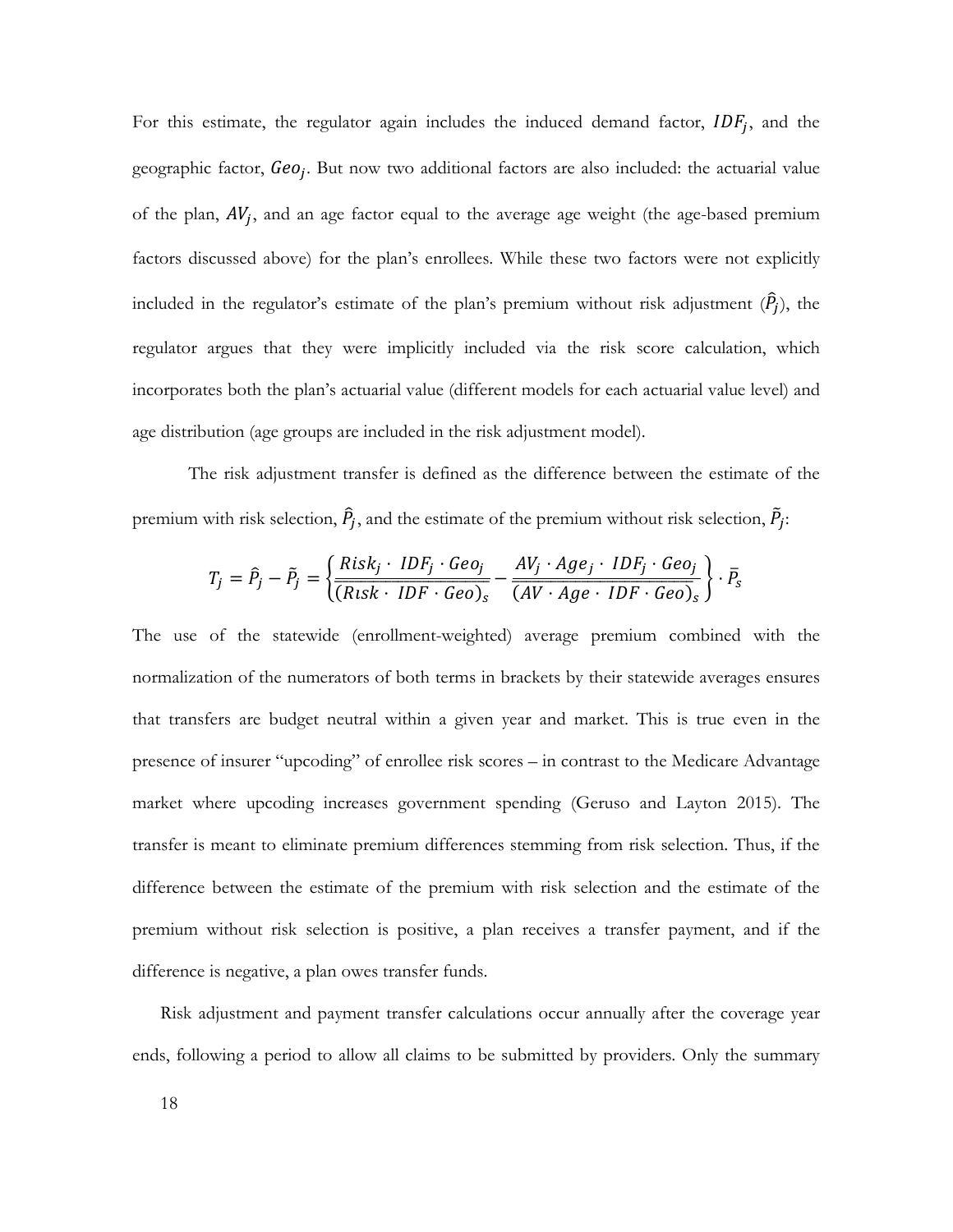measures necessary to calculate the transfer payments are provided to HHS. Individual claims and risk score data are kept by the insurer and are not required to be reported, except in the case of an audit. After health insurance issuers run the HHS software to get a risk score for each of their enrollees, issuers report the average risk score for their enrollees, the average enrollment-weighted premium for their enrollees, and other demographic and enrollment details necessary for HHS to implement the risk adjustment transfer formula. After HHS completes the risk adjustment transfer calculation, HHS reports balances to issuers and transfers across insurers are routed through HHS. Apart from a small administrative fee to HHS, the transfers are budget neutral.

### **17.3.4 Risk Sharing**

The Marketplace payment system features two risk sharing features. Both are temporary, in place from 2014-2016, with the goal of stabilizing the market in the short-term to encourage insurer entry. The first is a reinsurance policy, reimbursing insurers for a portion of individuallevel spending exceeding a threshold. The second is a risk corridor program, compensating insurers for a portion of any losses exceeding a pre-specified threshold and extracting a portion of profits.

### Temporary Reinsurance Program

The ACA established a temporary reinsurance program for plans in the individual market (both on- and off-Marketplace). The program was in place from 2014-16 and was intended to stabilize premiums during the initial years of reform by helping cover the costs of very highcost enrollees. While it is not totally clear why reinsurance was temporary, a possible reason was the hope that over time, insurers would learn the extent to which these high-cost cases affected their costs and incorporate that information into plan premiums.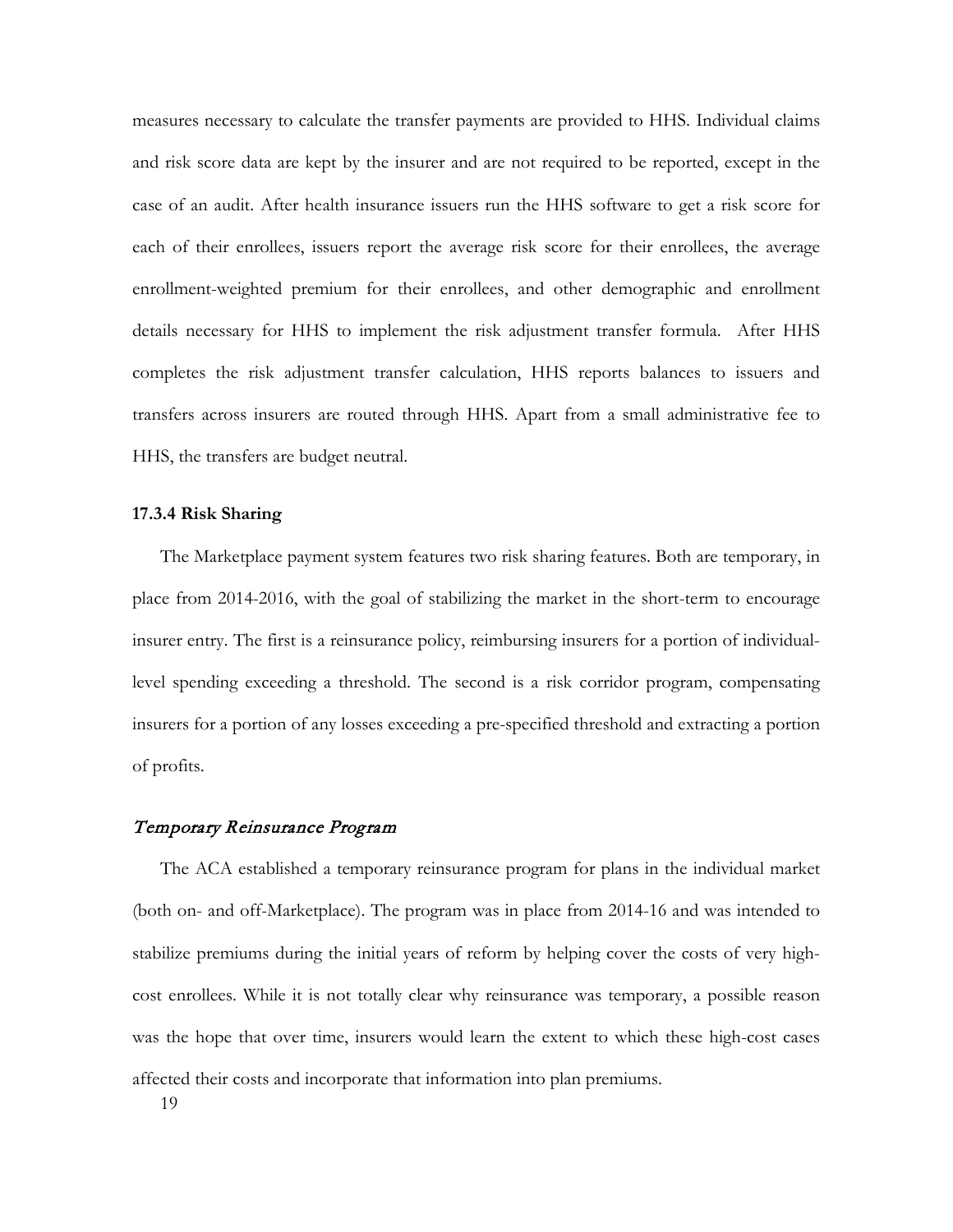The program, run by HHS, collected per-capita fees from all commercial insurance (both in the individual *and* group market, including self-insured plans) in amounts totaling \$10 billion in 2014, \$6 billion in 2015, and \$4 billion in 2016 and transferred these funds to individual market plans when their enrollees incurred high costs. Individual market plans received reimbursement for an enrollee's annual costs above an attachment point – \$45,000 for 2014-15 and \$90,000 for 2016 – up to a reinsurance cap of \$250,000. Because the reinsurance program could not pay out more than the amount collected, the percentage of costs reimbursed for a given year depended on the total funding available. In 2014, 100% of the costs were reimbursed, but this fell to 51% in 2015.

The reinsurance program differed from risk adjustment in two notable ways. First, it was based on enrollees' *actual* costs – rather than predicted costs as used in the risk adjustment model. Second, unlike risk adjustment, the reinsurance program involved a net transfer of funds *into* the individual market from the group market (which helped fund the fees). This meant that the end of reinsurance in 2017 involved a net funding reduction. Insurers' large premium increase in 2017 partly reflects the one-time loss of reinsurance as a funding source.

# Temporary Risk Corridors

The ACA also set up a temporary risk corridor program for 2014-16. Underlying this program is the idea that, with uncertainty about the costliness of enrollees in a new market, issuers might stay out of the market or price higher than otherwise. Because the Marketplaces represented an entirely new market, and the risk mix of the individuals who would enroll in the market was previously unknown, there was a great deal of uncertainty around the consequences of entry for a particular insurer. Many of the insurers also had little experience with risk adjustment in general, having previously participated mostly in the individual market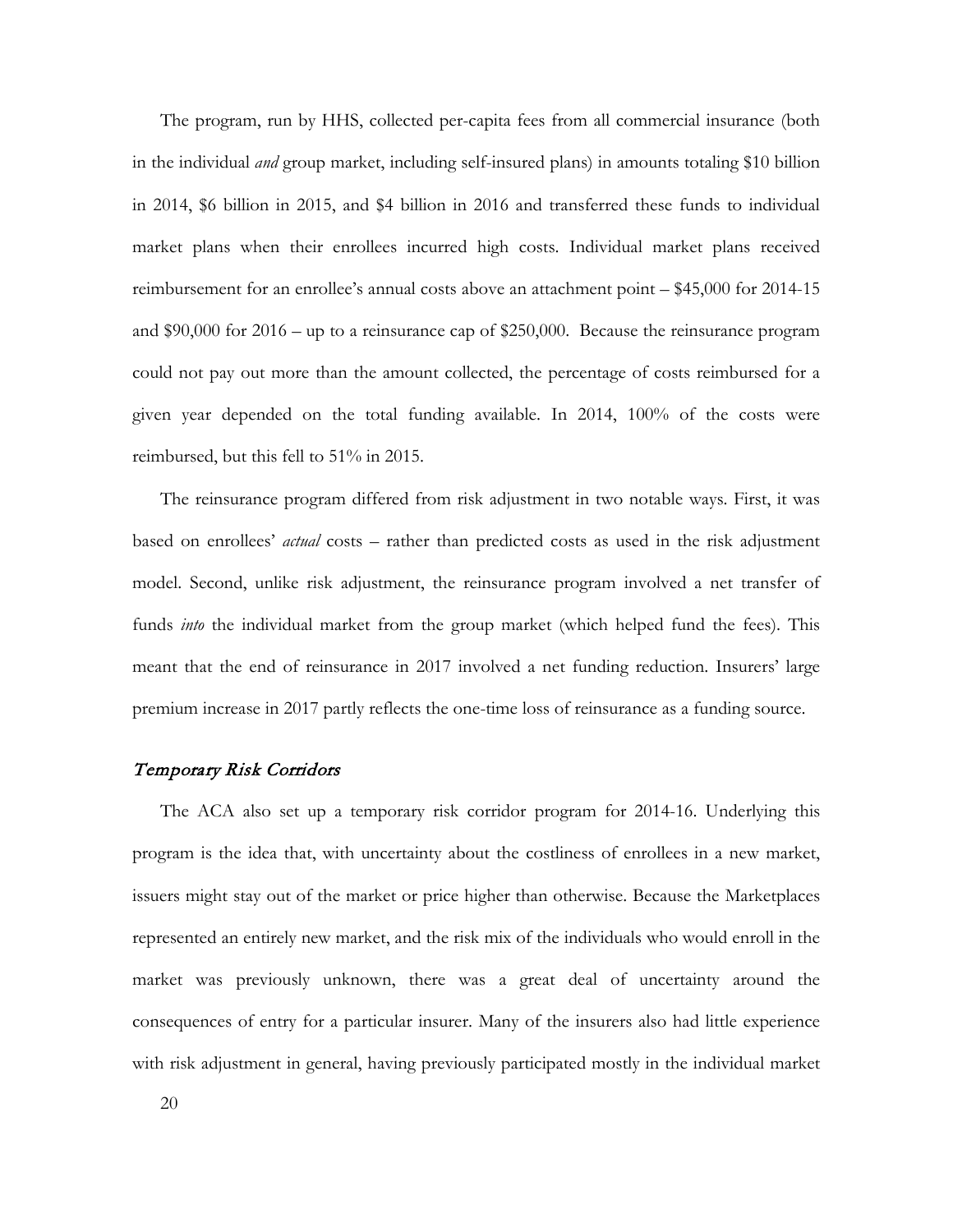or in the employer market (neither of which used risk adjustment). Additionally, the risk adjustment system used in the Marketplaces was different from the systems used in other U.S. markets such as Medicaid and the Medicare Advantage program, in that the Marketplace system was "balanced budget," and depended on transfers across insurers rather than from the government to insurers. Because of these issues, it was difficult for insurers to predict (1) what the costs of their enrollees would be and (2) what their risk adjustment payments would look like (including whether they would be positive or negative). This uncertainty provided a rationale for implementing this temporary risk corridor program.

The program – which applies only to Marketplace-certified plans (Qualified Health Plans) – worked like a profit and loss sharing program between insurers and the government. Plans first calculated a "benchmark" rate, equal to 80% of their premium revenue, and the amount spent on health care plus quality-improvement.<sup>[8](#page-20-0)</sup> The state shared in "profits" when spending was less than 97% of the benchmark and shared in "losses" when spending exceeded 103% of the benchmark. The profit sharing rate was 50% for the first 5% of costs (i.e., between 92-97% or 103-108% of the benchmark). For instance, a plan with spending between 92-97% of its benchmark owed HHS 50% of the difference between 97% of the benchmark and their actual spending. The profit sharing rate was 80% for all profits/losses beyond this amount.

As originally enacted, risk corridor payments were not required to be budget neutral. As a result, the program gave insurers a strong incentive to lower premiums. Each \$1 of lower premiums could be passed onto enrollees, increasing demand, but a portion of the lower perenrollee profit (or increased losses) would be offset by additional risk corridor payments.

<u>.</u>

<span id="page-20-0"></span><sup>21</sup> <sup>8</sup> Costs are defined in the same manner in which the medical loss ratio is defined for the same market.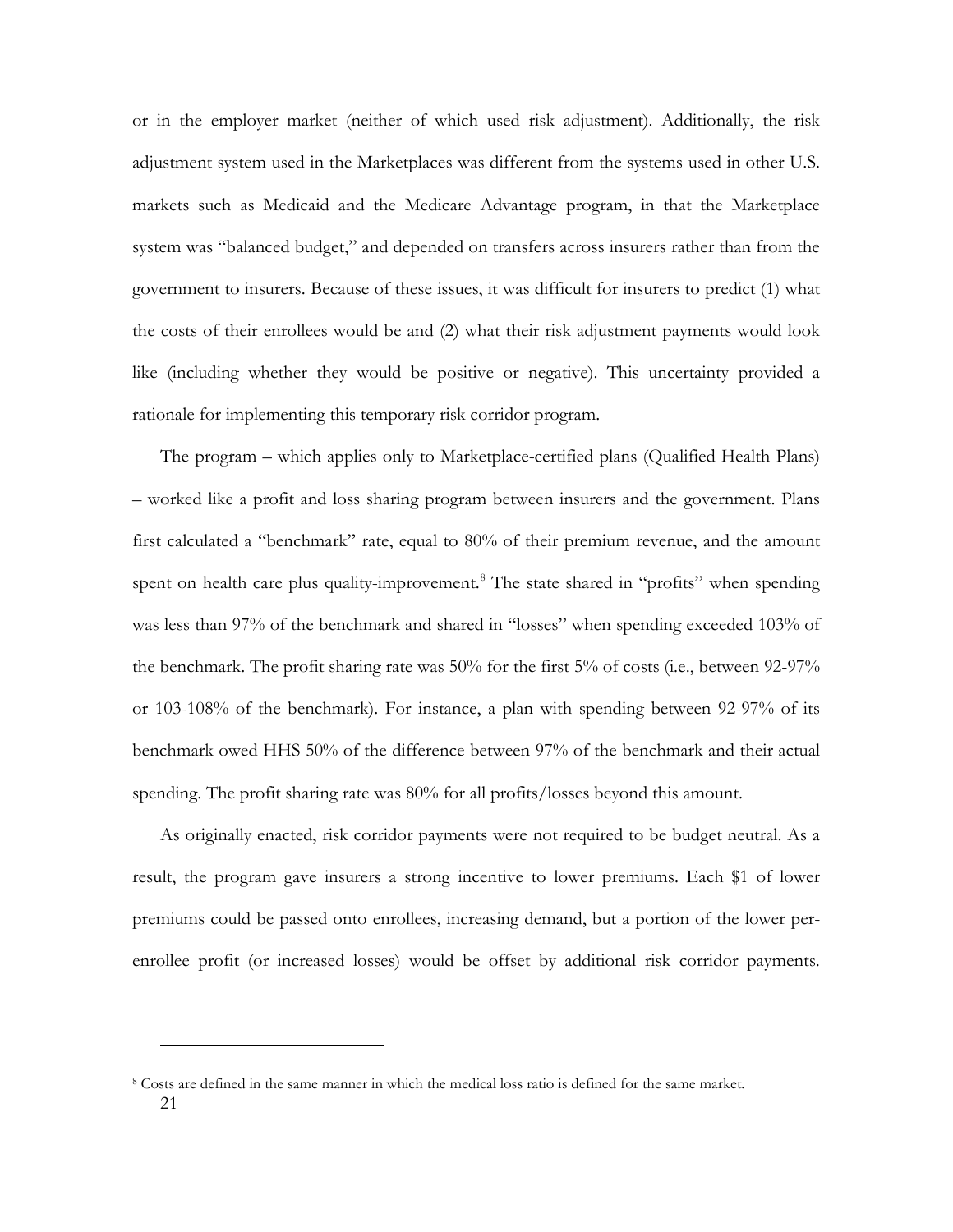Perhaps as a result, many insurers "underpriced" their plans, setting premiums such that spending exceeded their benchmark.

However, following a backlash against what some Republicans labeled as a "bailout" of money-losing insurers, Congress changed the original program by specifying that payments could not exceed charges for a given year. Such a change meant that the risk corridor program could pay out very little of its liabilities. HHS was only able to pay out 12.6% of claims for 2014 and has announced that any revenues collected for 2015 will go toward (but far from cover) existing 2014 issuer claims. This change was made after plan prices were set for 2015, implying that any issuer that incorporated the original risk corridor payments into their 2014 or 2015 pricing decision experienced an unexpected negative shock to revenues. This shock may have contributed to the forced (co-ops) or voluntary (Aetna and United) exit of many insurers from the Marketplaces in 2016 and 2017.

#### **17.4. Evaluation of Health Plan Payment**

Generally, evaluations of health plan payment systems come in two forms. The first is *exante* evaluations that use data from other markets and simulate plan payments and costs under a given payment system. The second is *ex-post* evaluations that use data from the actual market of interest to determine how well the payment system works in practice. Because the Marketplaces are so new and access to data is so limited, most studies evaluating the Marketplace plan payment system fall into the *ex-ante* category, with a few notable exceptions that we discuss below.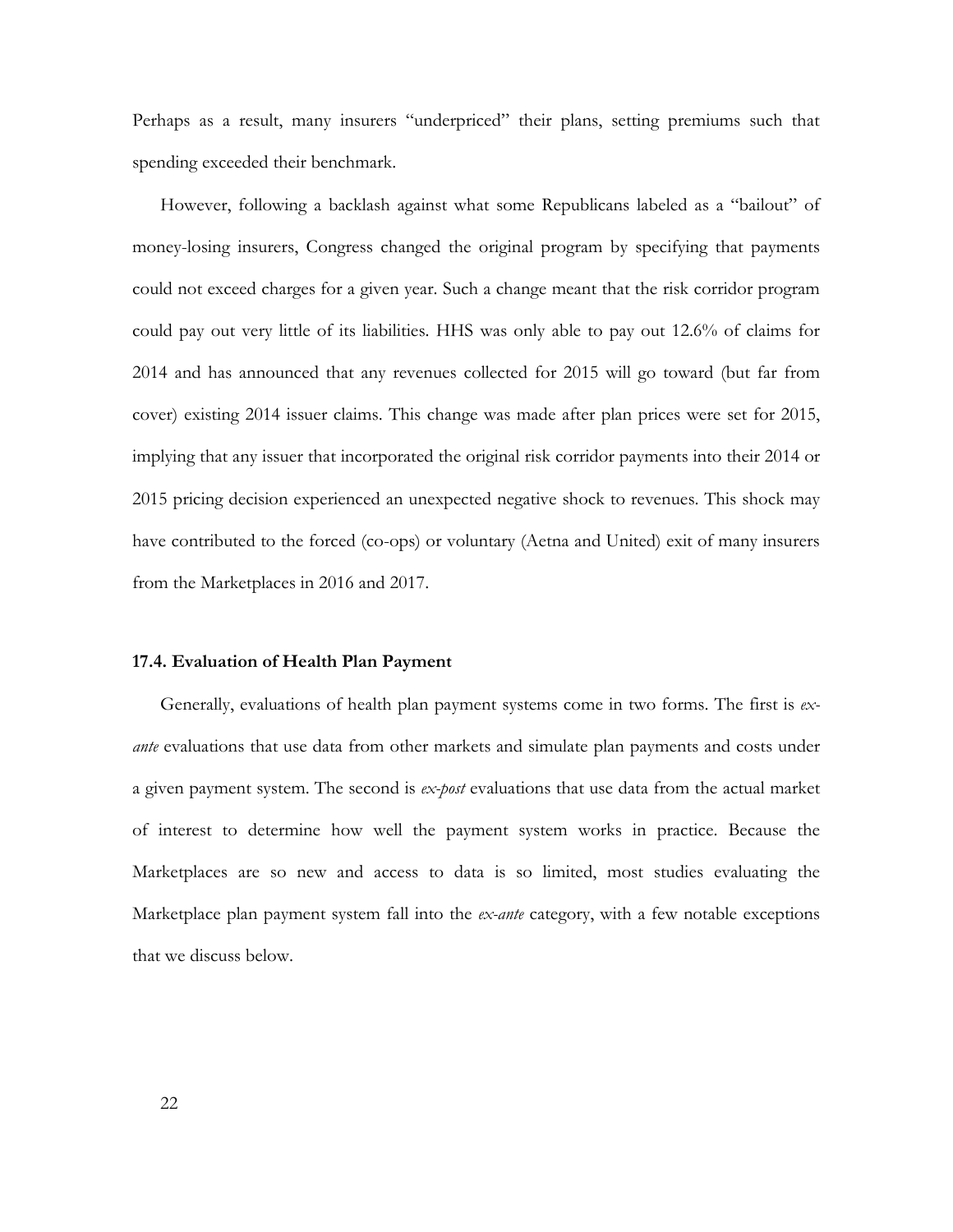# Ex Ante Evaluations

All of the *ex-ante* studies of the Marketplace plan payment system use data from large employers or the Medical Expenditure Panel Survey (MEPS). The first evaluation was produced by the Marketplace payment system designers (Kautter et al. 2014). They found that for the different risk score models (by age group and metal level, as described above) the Rsquared statistic (in a regression predicting costs) varied between 0.3 and 0.36. They also looked at predictive ratios (the ratio of simulated revenues to realized costs) for subgroups of the population, focusing largely on groups defined by quantile of the distribution of predicted spending. They find that predictive ratios for most quantiles are close to 1, indicating little incentive to attract or deter these groups of individuals. This result is not surprising because individuals were grouped by quantile of *predicted* spending rather than *actual* spending meaning that any spending not picked up by the risk adjustment model would also not be picked up by the grouping of individuals.

McGuire et al. (2014) also evaluate the performance of the Marketplace plan payment system. In their evaluation, McGuire et al. again use predictive ratios but for subgroups of individuals with four chronic conditions: cancer, heart disease, diabetes, and mental health conditions. In addition, they use measures based on Ellis and McGuire's (2007) "predictability and predictiveness" index of the incentives for a profit maximizing plan to ration a particular service to attract healthy enrollees and avoid sick ones. They find that, even after accounting for risk adjustment, strong incentives remain to avoid individuals with chronic conditions, with the strongest disincentives attached to cancer and mental health conditions.

Montz et al. (2016) delve further into the payment system's performance with respect to individuals with mental health conditions. They find evidence of service-level selection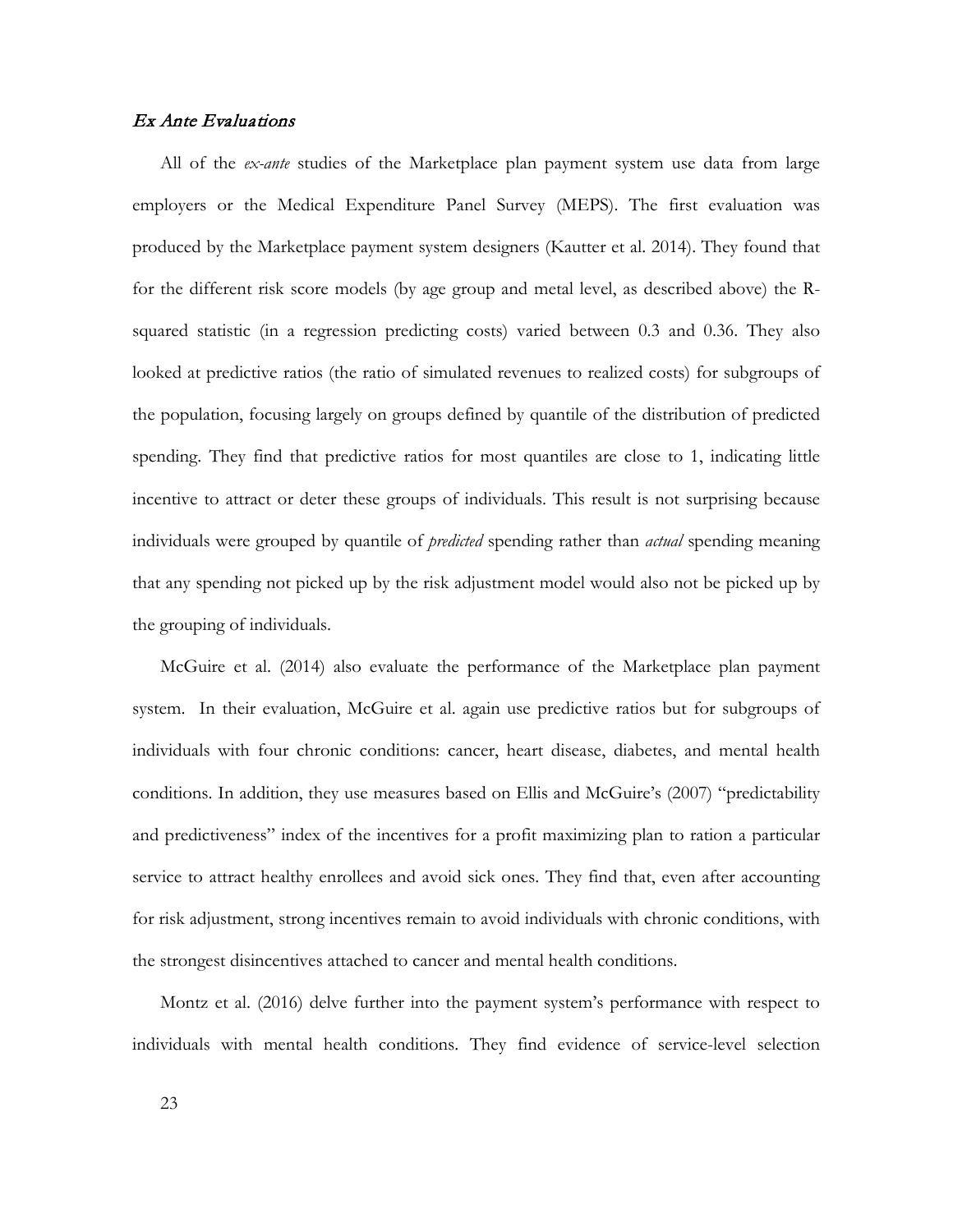incentives within the HHS-HCC risk adjustment system as individuals with mental health conditions are undercompensated by the model, especially those with anxiety, mood, and adjustment disorders. Examining differences between the HHS-HCC risk adjustment system and those used in Medicare Advantage and Medicare Part D, the study suggests that the treatment of prescription drugs in the HHS-HCC system may contribute to this undercompensation. The reliance on a model not optimized for predicting drug spending may result in the HHS-HCC model failing to adequately account for conditions that do not typically result in high medical spending but that do result in high prescription drug spending.

Handel, Hendel, and Whinston (2015) and Layton (2015) evaluate the Marketplace payment system with respect to its ability to limit welfare losses due to adverse selection. Both focus on selection between bronze and platinum plans and both find that with no risk adjustment, the platinum plan death spirals, leaving all enrollees in the limited coverage bronze plan. Handel, Hendel, and Whinston find that a risk adjustment system that bases transfers on realized costs corrects part of this market failure. Layton presents similar findings for a simulation of the actual Marketplace payment system, implying that the payment system seems to perform well with respect to its ability to weaken adverse selection. Both of these studies simulate plan prices and consumer choices using data from large employers.

Layton, Ellis, McGuire, and van Kleef (2017) introduce new measures of payment system performance that are "valid, complete, and practical," where valid refers to their being based in a formal model of welfare economics, complete refers to their incorporation of all components of the payment system, and practical refers to their ability to be readily implemented by researchers and policymakers. The main measure they develop is "payment system fit" which is the R-squared from a regression of individual-level spending on the revenue (from premiums,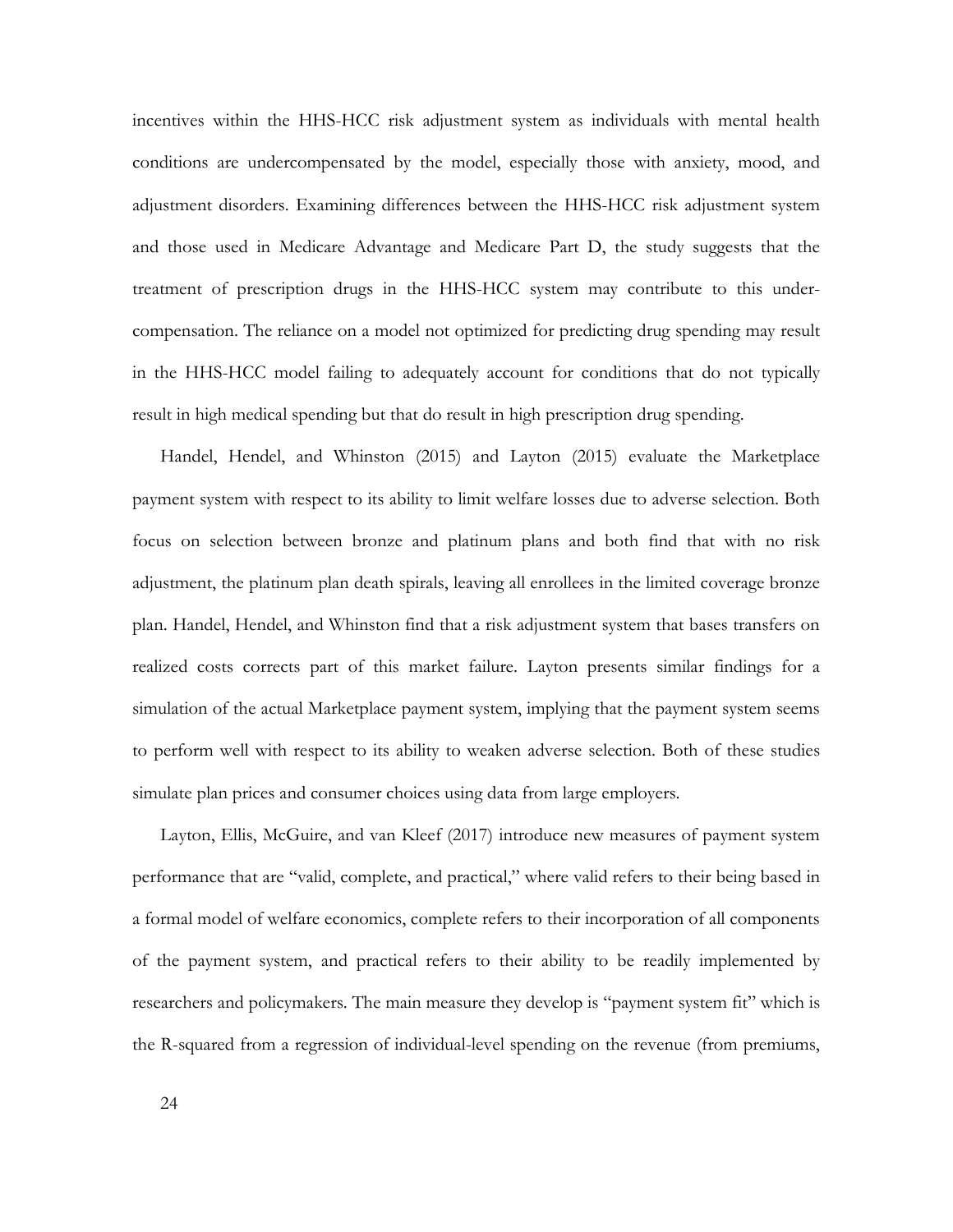risk adjustment, reinsurance, etc.) a plan would receive from enrolling the individual. They also show the additional importance of "premium fit" or how well premiums match an individual's expected cost. They make the important conceptual point that, because no single premium can typically achieve first-best sorting of individuals across plans, any payment system evaluation must take account of premium fit *and* payment system fit separately. Finally, they present a measure of incentives for service-level selection under a given payment system recently developed by Layton, McGuire, and van Kleef (2016). They use all of these measures to evaluate the Marketplace plan payment system relative to an alternative system. They simulate the payment systems using data from the Marketscan Database of employer-provided health insurance claims. Unlike the other studies that use Marketscan data, they restrict the dataset to individuals who look similar to individuals eligible for coverage through the Marketplaces, as identified in the MEPS.<sup>[9](#page-24-0)</sup> They find that the Marketplace's concurrent risk adjustment system performs well with respect to payment system fit and the service-level selection measure. They also find that the reinsurance system in place in 2014 produces dramatic improvements in these measures. Premium fit is weak because premiums vary only by age, but it is better than in other markets where premium discrimination is not allowed at all.

Geruso and McGuire (2015) introduce a new evaluation criteria, the "power" of the payment system, and apply it to the 2017 Marketplace payment system as well as several alternatives. Power is defined as the portion of the marginal dollar a plan spends on an enrollee that is borne by the plan. The concept stems from the observation that under a given payment system, when a plan spends an extra dollar on an individual, the revenue the plan receives for that individual may be affected. Consider a payment system incorporating reinsurance. Under

<u>.</u>

<span id="page-24-0"></span><sup>25</sup> <sup>9</sup> See Rose et al. (2015) for a discussion of the methods that produced this dataset.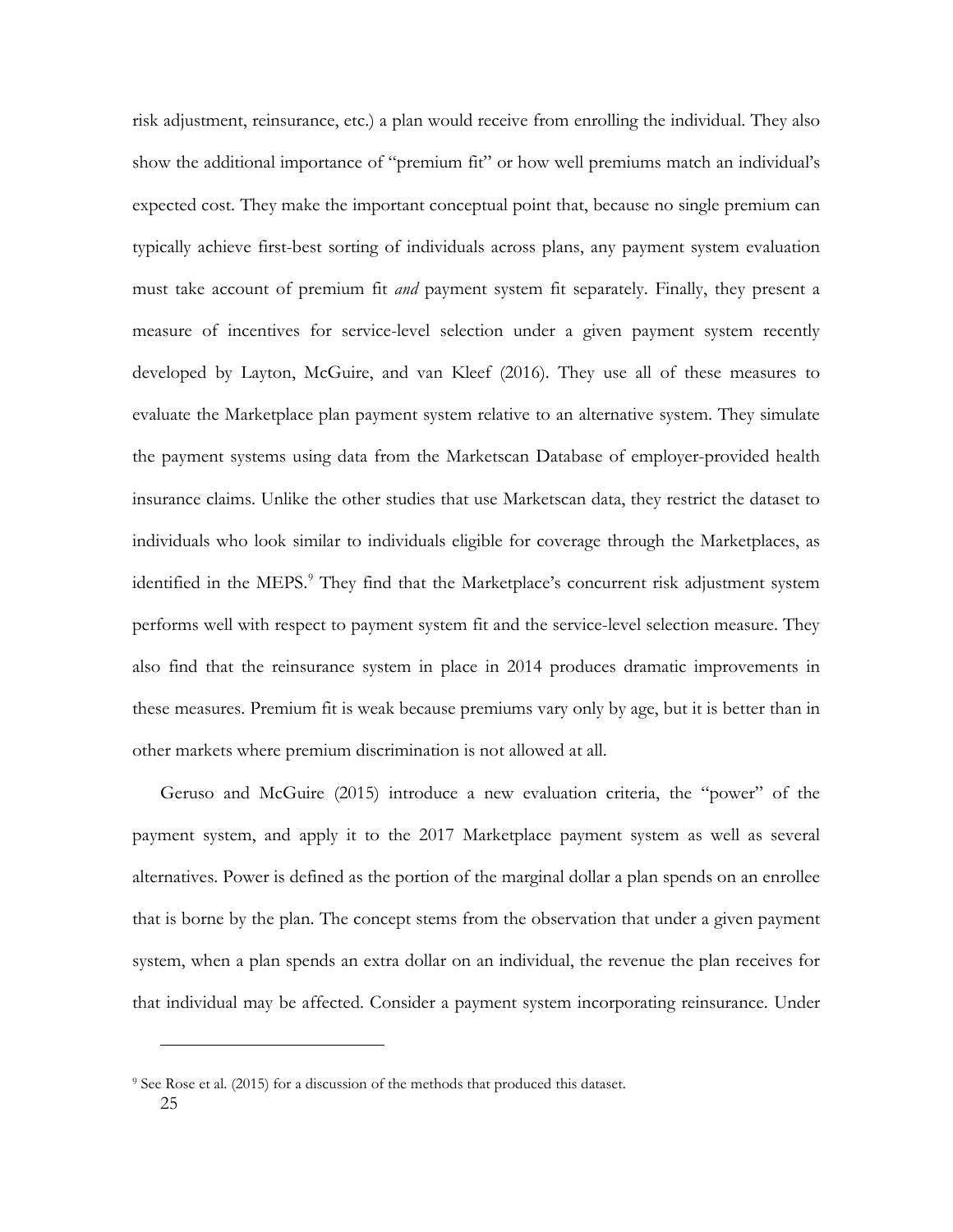such a payment system, a plan only bears  $(100-X)%$  of the marginal dollar it spends on an individual whose spending exceeds the reinsurance cutoff, where X is the reinsurance policy's reimbursement rate. Intuitively, power captures the strength of a plan's incentive to control their enrollees' costs. It is clear that reinsurance weakens power by reimbursing plans for a portion of the marginal dollar spent on high-cost individuals. Geruso and McGuire argue that risk adjustment has similar properties: risk scores are based on diagnoses coded in insurance claims, and these diagnoses cannot appear unless an enrollee visits a doctor. Thus, the first doctor visit for an individual with a chronic condition generates a large increase in revenue, weakening the incentive to limit the cost of physician visits. Geruso and McGuire operationalize power by randomly eliminating outpatient days and inpatient admissions and observing how costs and simulated revenues respond. They show via simulation that the power of the Marketplace's concurrent risk adjustment system is relatively low, around 0.25 with reinsurance and around 0.6 without it (where 1.0 indicates full power). On the other hand, they find that payment system fit is relatively high, around 0.6 with reinsurance and around 0.4 without. Finally, they bring these two measures together with another novel measure, "balance," to show that the 2017 Marketplace payment system is dominated by a payment system consisting of prospective (rather than concurrent) risk adjustment and a reinsurance policy compensating plans for 80% of an individual's annual spending above \$60,000.

A final *ex-ante* evaluation is by Layton, McGuire, and Sinaiko (2016). They focus on the final component of the Marketplace plan payment system, risk corridors, and compare the Marketplace risk corridor and reinsurance programs with respect to insurer risk protection and the power measure developed by Geruso and McGuire (2015). They find that both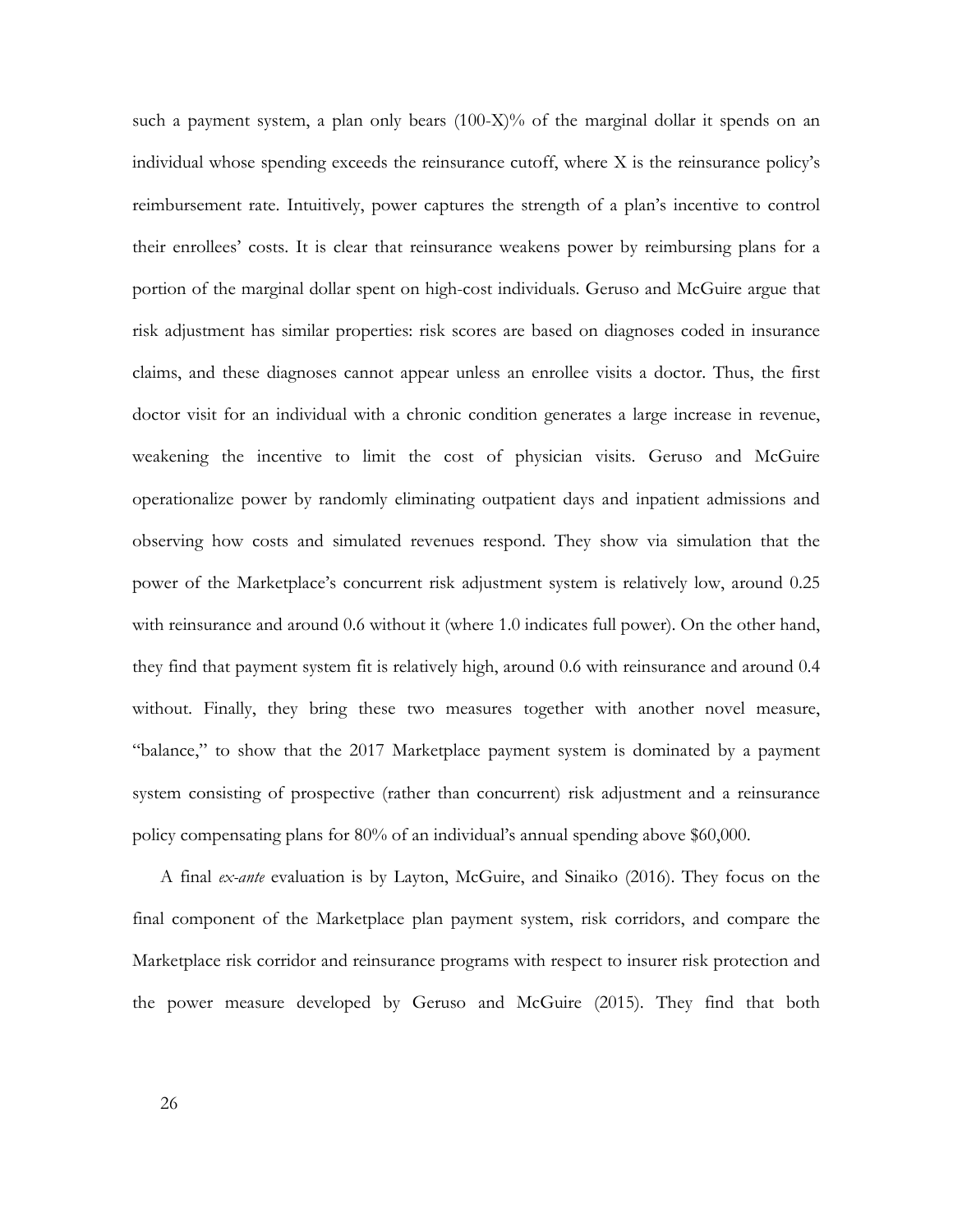Marketplace policies offer substantial risk protection, and that they perform similarly when compared on both power and risk protection simultaneously.

# Ex Post Evaluations

Due to the relatively young age of the Marketplaces as well as limited data availability, there are few *ex-post* evaluations of the Marketplace payment system. One exception is evidence from Massachusetts, which established a health insurance marketplace (the Connector) in 2006 that was a model for the ACA Marketplaces. The Connector shared many of the features of the ACA Marketplaces including strict limits on premium discrimination, generous subsidies, a coverage mandate, and risk adjustment payments.

Shepard (2016) studies the subsidized portion of the Connector for low-income people, called Commonwealth Care. He studies the role of adverse selection in affecting insurers' incentives to offer a more generous hospital network that covers certain "star" academic hospitals. He finds that plans covering star hospitals attracted a much higher-cost set of members – in particular those with existing relationships with the star hospitals and their affiliated physicians. The Connector's risk adjustment system compensated these plans for about two-thirds of these patients' higher costs. But even after risk adjustment, these patients were substantially more expensive (about 28% higher) than other individuals. Shepard shows that much of their higher costs reflect differential "moral hazard," in the sense that these enrollees' costs increase more when their plan covers the star hospitals and they shift their care to those hospitals and away from cheaper providers.

Geruso, Layton, and Prinz (2016) combine *ex-ante* and *ex-post* techniques to study the performance of the Marketplace payment system with respect to insurer incentives to inefficiently ration access to prescription drugs that attract unprofitable enrollees. They first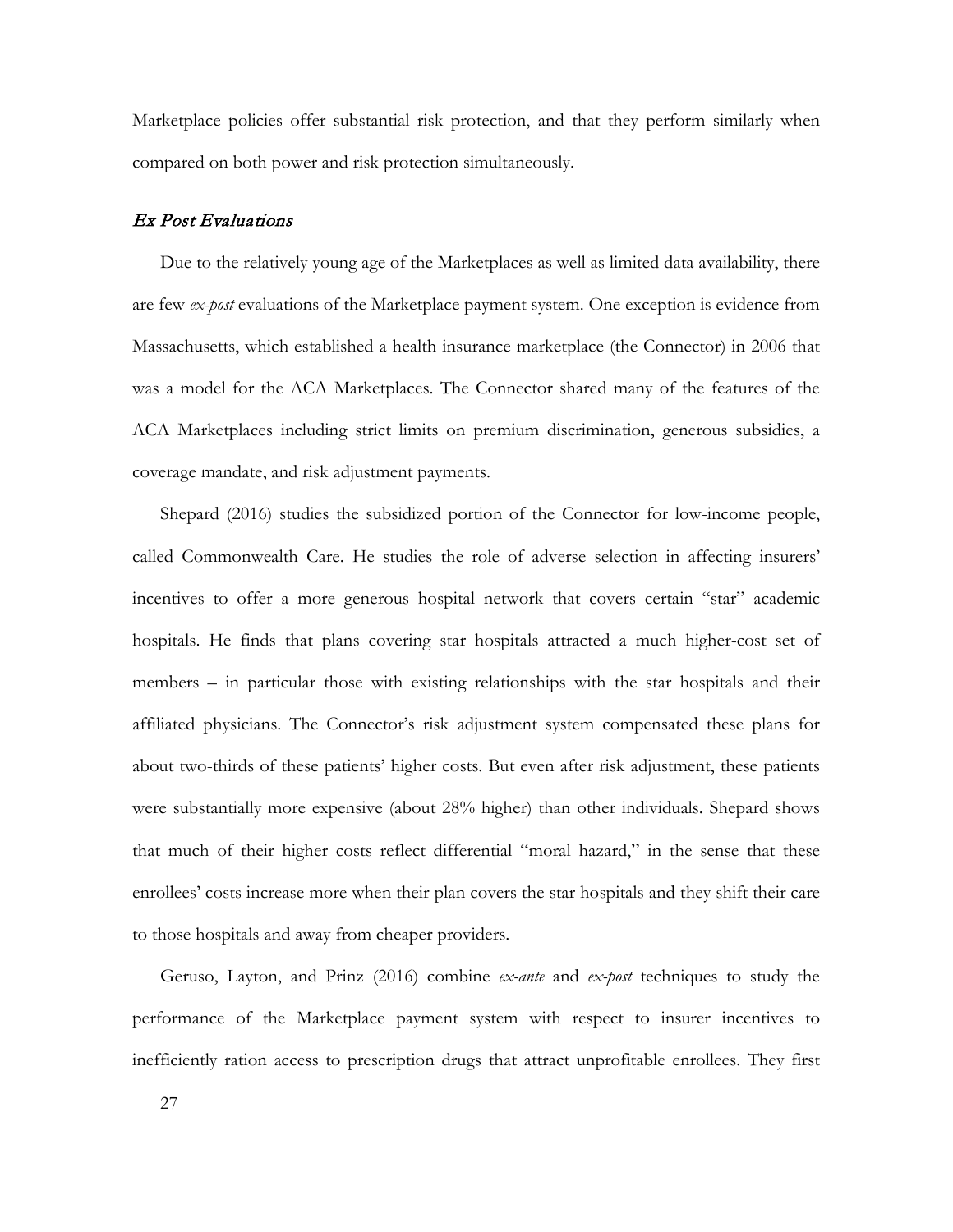use Marketscan data and simulated revenues under the Marketplace payment system to assess for each drug class the over-/underpayment for individuals taking drugs in the class as well as the "predictability and predictiveness" measure of insurer incentives to distort coverage developed by Ellis and McGuire (2007). They find that the Marketplace payment system performs reasonably well. Figure 2 from their paper is reproduced here as Figure 4. It plots for each drug class the average cost vs. the average revenue associated with people taking drugs in the class. It is clear that most classes lie close to the 45-degree line, implying an alignment of costs and revenues. A few classes, however, are far from the 45-degree line. Geruso, Layton, and Prinz then go to *ex-post* data on the drug formularies of Marketplace plans. They show that the generosity of the Marketplace formularies for a given drug class is highly correlated with their measures of the insurer's incentive to ration access to the drugs in the class in order to avoid unprofitable enrollees. This result holds even when adding data on employer formularies (where there is no selection incentive) and including drug class fixed effects to control for drug characteristics that are fixed across the employer and Marketplace markets. They also find that the result is largely driven by the most salient drugs in a class, the drug spending component of an individual's profitability, and the drug classes in the far right tail of the distribution of selection incentives. They conclude that while the Marketplace payment system performs well for the vast majority of drug classes, it performs poorly with respect to a few (such as classes that include fertility drugs and drugs used to treat multiple sclerosis) and that insurers respond to the incentives generated by that poor performance.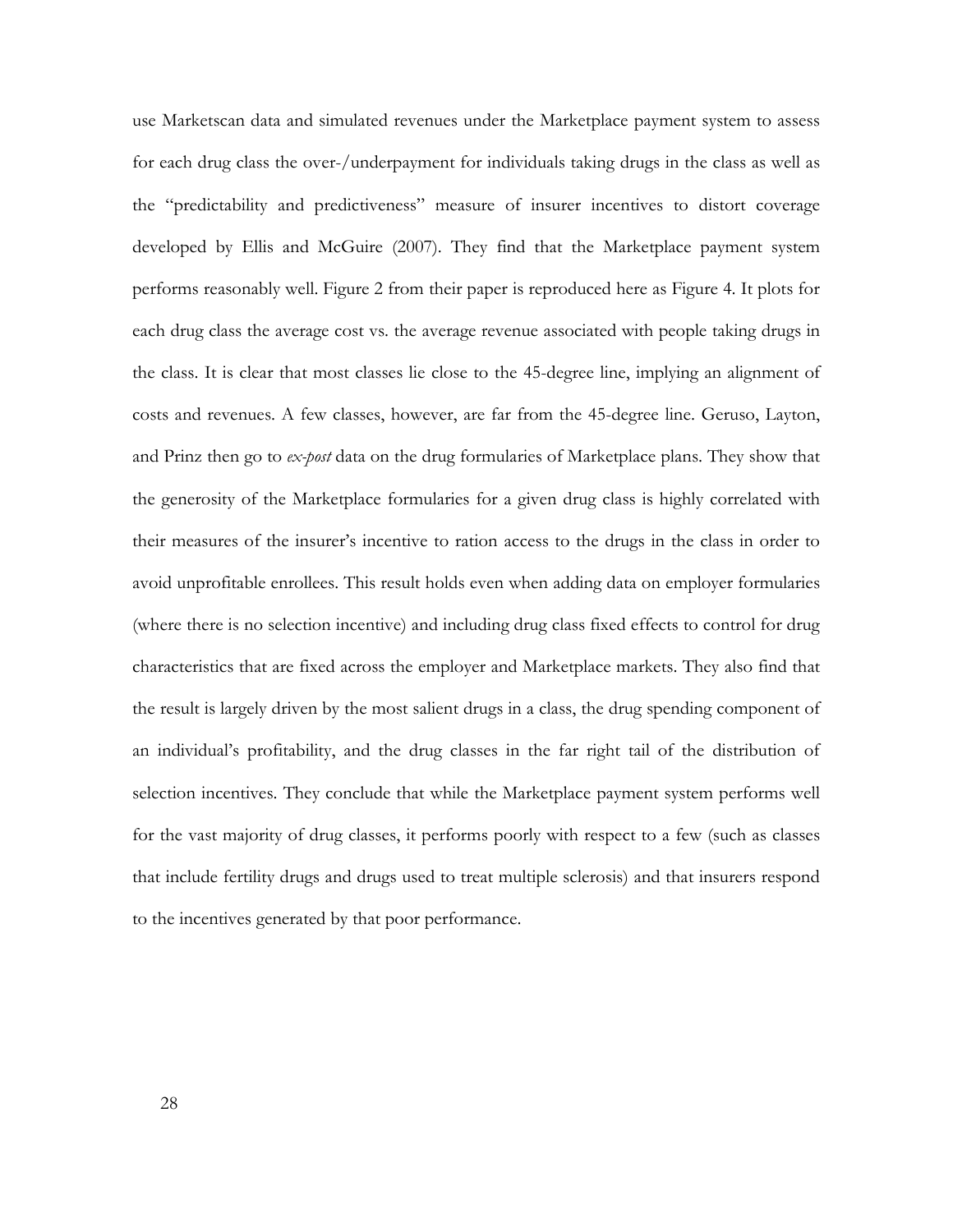### **17.5. Ongoing Issues and Reforms**

# **17.5.1 High Cost Cases**

One of the major issues cited by insurers exiting the Marketplaces between 2016 and 2017 was the end of the federal reinsurance program, described in Section 17.3. Under this program, a per capita assessment was collected from most insurers (including from plans in the separate group insurance market), and the proceeds of the assessment were paid out to reimburse individual market insurers for spending on extremely high-cost cases. This program was intended to limit insurer risk during the Marketplaces' early years in order to encourage entry and boost competition. It was intended to be a complement (rather than a substitute) for private reinsurance that insurers themselves can purchase, in that it covered a range of high cost cases that typically fall below the cutoffs in private reinsurance contracts.

It also differed from private reinsurance in two important respects likely to favor highercost plans (and those that attract sicker enrollees). First, the program involved a net transfer of funds into the individual market, since fees were collected from both group and individual market plans but payouts were made only to individual market plans. Second, the fees funding the program were a flat per-capita amount for all plans, regardless of their cost structure or likelihood to attract sicker enrollees. A private reinsurer, by contrast, would likely charge a higher fee to plans that were *predictably* higher-cost or adversely selected (e.g., plans with broad networks) and therefore more likely to draw on reinsurance. Together, these factors suggest that the ACA reinsurance program involved a net subsidy to the individual market and specifically to its highest-cost plans.<sup>[10](#page-28-0)</sup>

-

<span id="page-28-0"></span><sup>10</sup> As a result, the end of reinsurance has been cited as contributing factor for the large (and politically damaging) premium increases in 2017.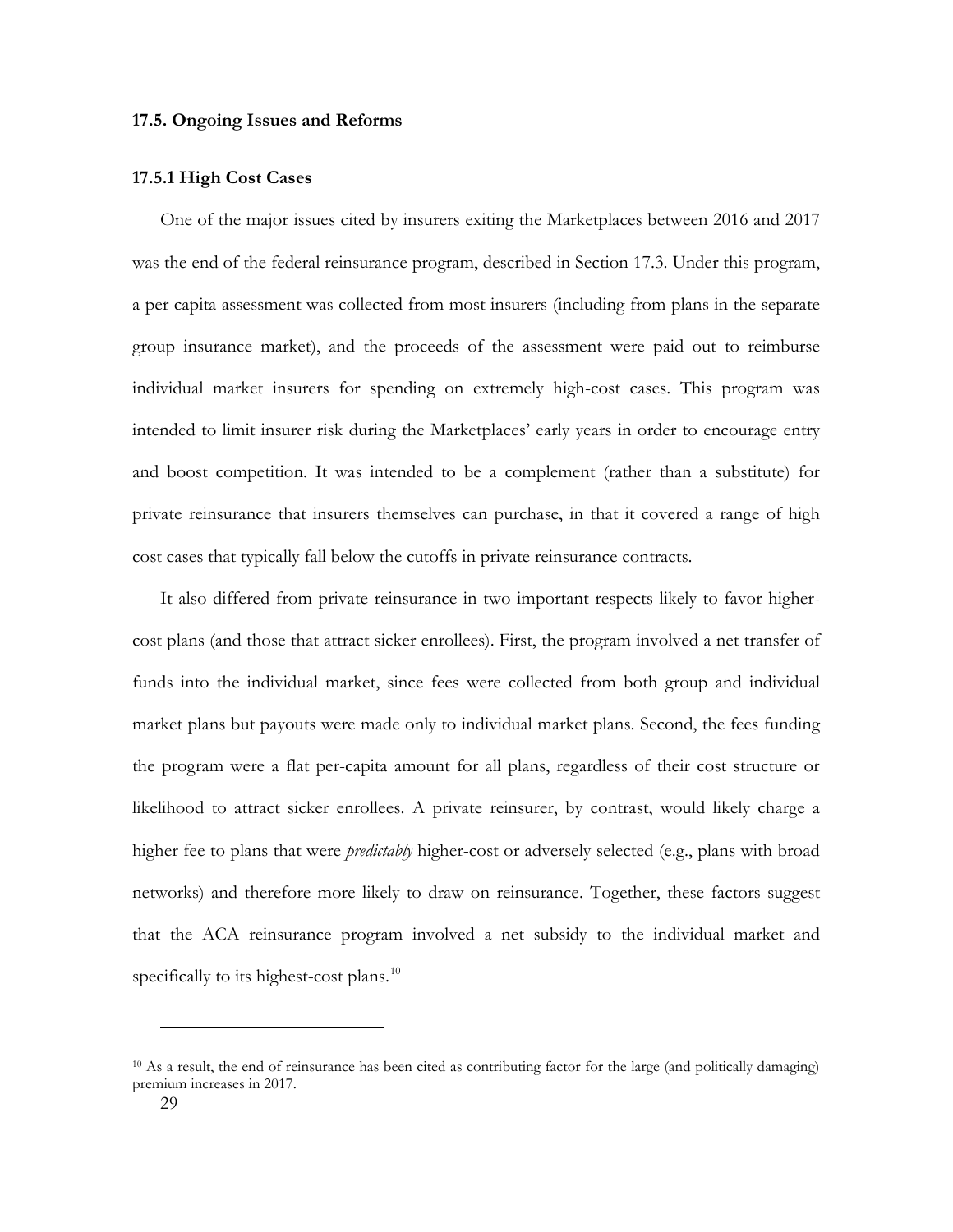The recent exit of insurers citing the end of the reinsurance program as a factor in their decision suggests that the program may have been successful at inducing entry into the Marketplaces. Some insurers may have been induced to enter but later decided they could not remain viable in these markets without the reinsurance subsidy. This has spurred some discussion about a way to embed a permanent, budget-neutral version of the original reinsurance program in the Marketplaces, while complying with statutory language requiring the original reinsurance program to end in 2016.

There are several potential motivations for an extension of this program. First, the program has the potential to reduce the risk faced by insurers in the Marketplaces. Many insurers purchase private reinsurance, suggesting risk aversion (Layton and McGuire 2017). A public reinsurance program can provide insurers with risk protection without the profit margin collected by private reinsurers. Second, reinsurance acts as a subsidy to plans that attract costly individuals, potentially combatting adverse selection problems and weakening insurer incentives to distort plan benefits to attract healthy enrollees (Layton, Ellis, McGuire, and van Kleef 2017). Of course, these motivations must be weighed against the standard concern that reinsurance weakens plan incentives to control costs.

HHS recently proposed to modify the risk adjustment formula to include effective reinsurance for high-cost cases, though budget-neutral transfers across plans within the individual market rather than a transfer from group market plans to individual market plans (US Department of Health and Human Services 2016). The proposal calls for extremely high cost cases to be pooled across insurers via the risk adjustment transfer formula discussed in Section 17.3. This option is explored along with an additional option of incorporating reinsurance into the risk adjustment formula developed in Layton and McGuire (2017) who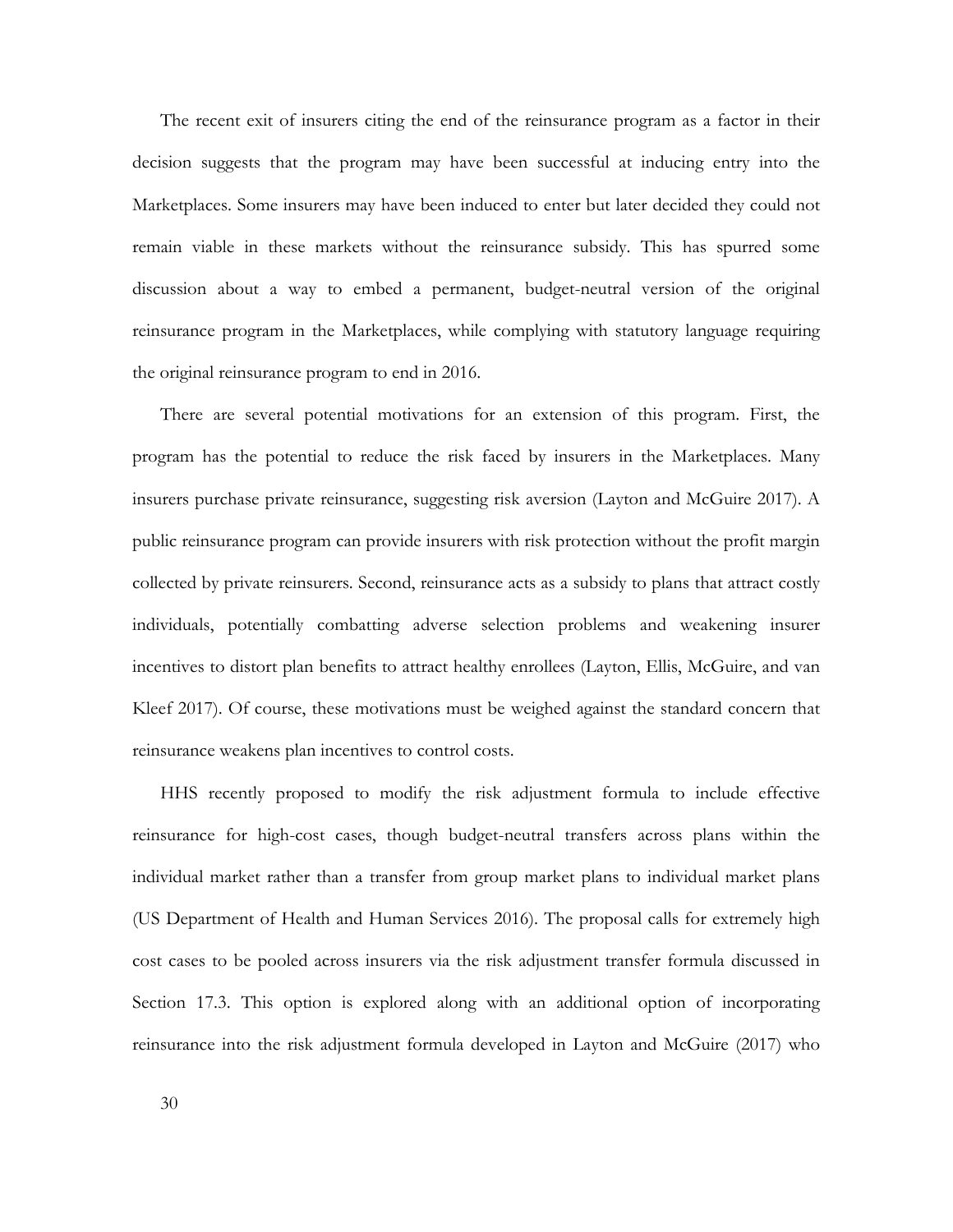show analytically that both the HHS proposal and their alternate plan (which incorporates spending above a threshold as a risk adjustment factor) are equivalent to a conventional budget neutral reinsurance policy. They also show that with a minor modification (accounting for reinsurance when estimating risk adjustment weights), these methods actually improve upon conventional reinsurance in terms of payment system fit. They argue that incorporating reinsurance into the risk adjustment system is better than a conventional public reinsurance system because all reinsurance-related administrative costs are eliminated. Finally, they show via simulation that all policies have significant effects on the probability that a small insurer faces a catastrophic loss, but essentially no effect on the level of risk faced by a large insurer. Notably, however, their proposal would not include the inflow of funds into the individual market that occurred under the ACA's reinsurance program.

HHS is currently implementing the risk adjustment formula modification just discussed for 2017. The current HHS rule calls for a policy that protects insurers from cases exceeding \$1 million in a year. Choosing the "correct" level of protection is a difficult task because the benefits of insurer risk protection must be weighed against the possibility of weakening insurer incentives to control costs (e.g., via care management or aggressive price negotiations with providers). A policy providing partial coverage can mitigate this problem but will not fully eliminate it. Despite these difficulties, it is likely that a great deal of risk protection can be achieved with limited effects on insurer incentives: Layton and McGuire show that with a cutoff of \$500,000, only 0.02% of their sample is affected, but risk of a large loss is greatly reduced for small insurers. Additionally, recent evidence shows that in Medicaid managed care insurers' ability to affect the spending of the high cost cases affected by these reinsurance policies is fairly limited (Geruso, Layton, and Wallace 2016), suggesting that the weakening of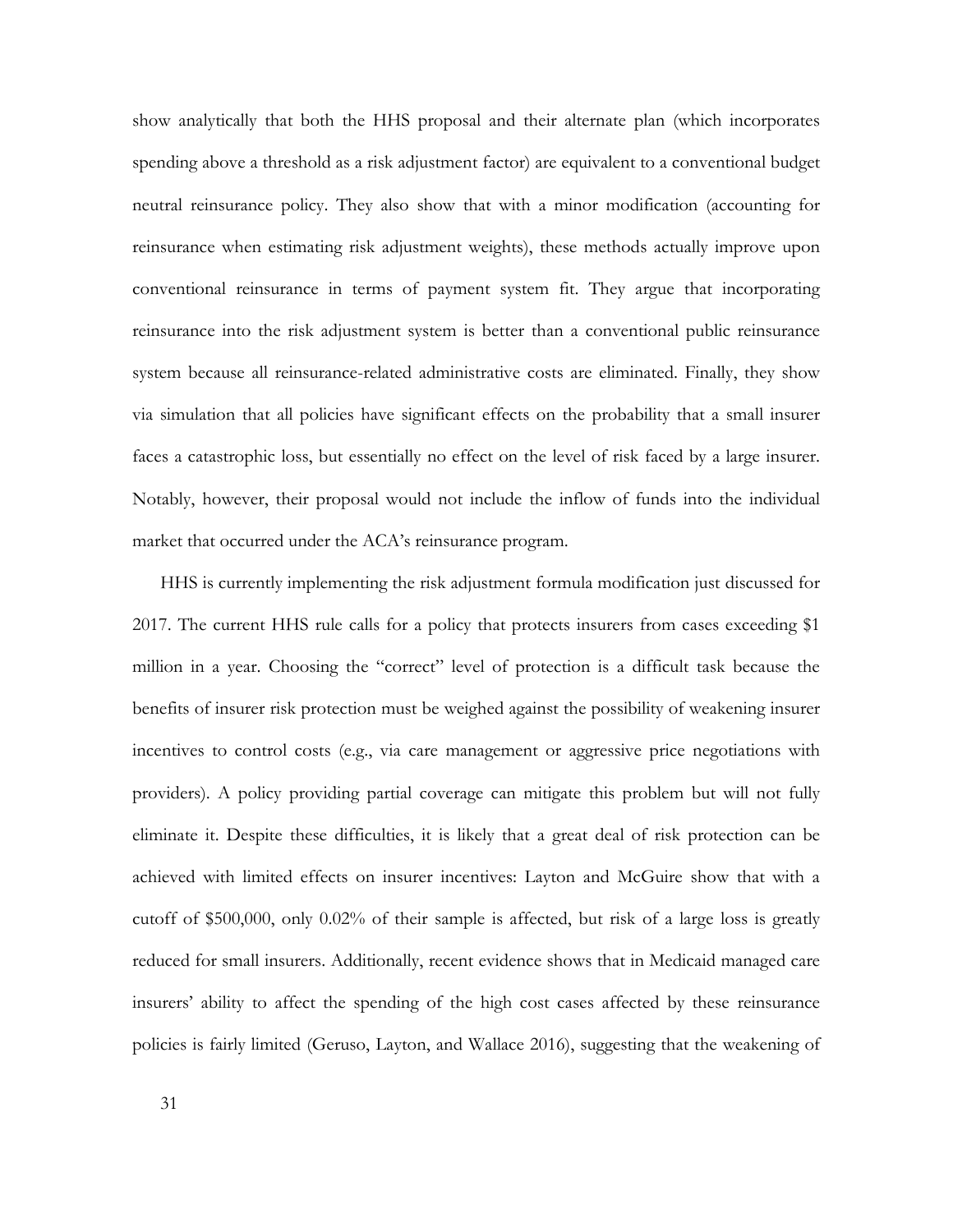insurer cost-control incentives for these extremely high cost cases may be a second-order concern. It is important to note, however, that while this policy will protect insurers against risk, it will not provide a net subsidy to individual market plans as the previous reinsurance policy did.

#### **17.5.2 Selection Against the Marketplaces within the Individual Market**

While the ACA established the Marketplaces, it did not require that all individual market policies be sold through them. It is not widely known that 38% of individuals with individual market coverage are enrolled in an off-Marketplace plan (US Department of Health and Human Services 2016). When individuals purchase off-Marketplace coverage, however, they are not eligible for the subsidies available when purchasing a plan on the Marketplace.

While all new off-Marketplace plans are required to comply with ACA rating and benefit rules, there are plans offered off-Marketplace in the individual market that are not subject to some of the new rules. These so-called "grandfathered" and "grandmothered" plans – the first a construct of the ACA law and the second the result of an administrative ruling – were intended to create a smooth transition to the fully-reformed ACA individual market. However, these plans likely contribute to adverse selection against the ACA-compliant market, since healthier individuals are more likely to find the pre-ACA health-rated premiums to be attractive. These plans are decreasing in number and will likely be all but gone by 2018.

A grandfathered health plan is a plan that was in place on the date of enactment of the ACA (March 23, 2010) which has continuously covered at least one person and has not changed coverage terms. These plans are essentially exempt from all of the ACA market changes. Grandmothered plans were created as a transitional policy (to end December 31, 2017) by the administration to allow plans newly created between March 23, 2010 and January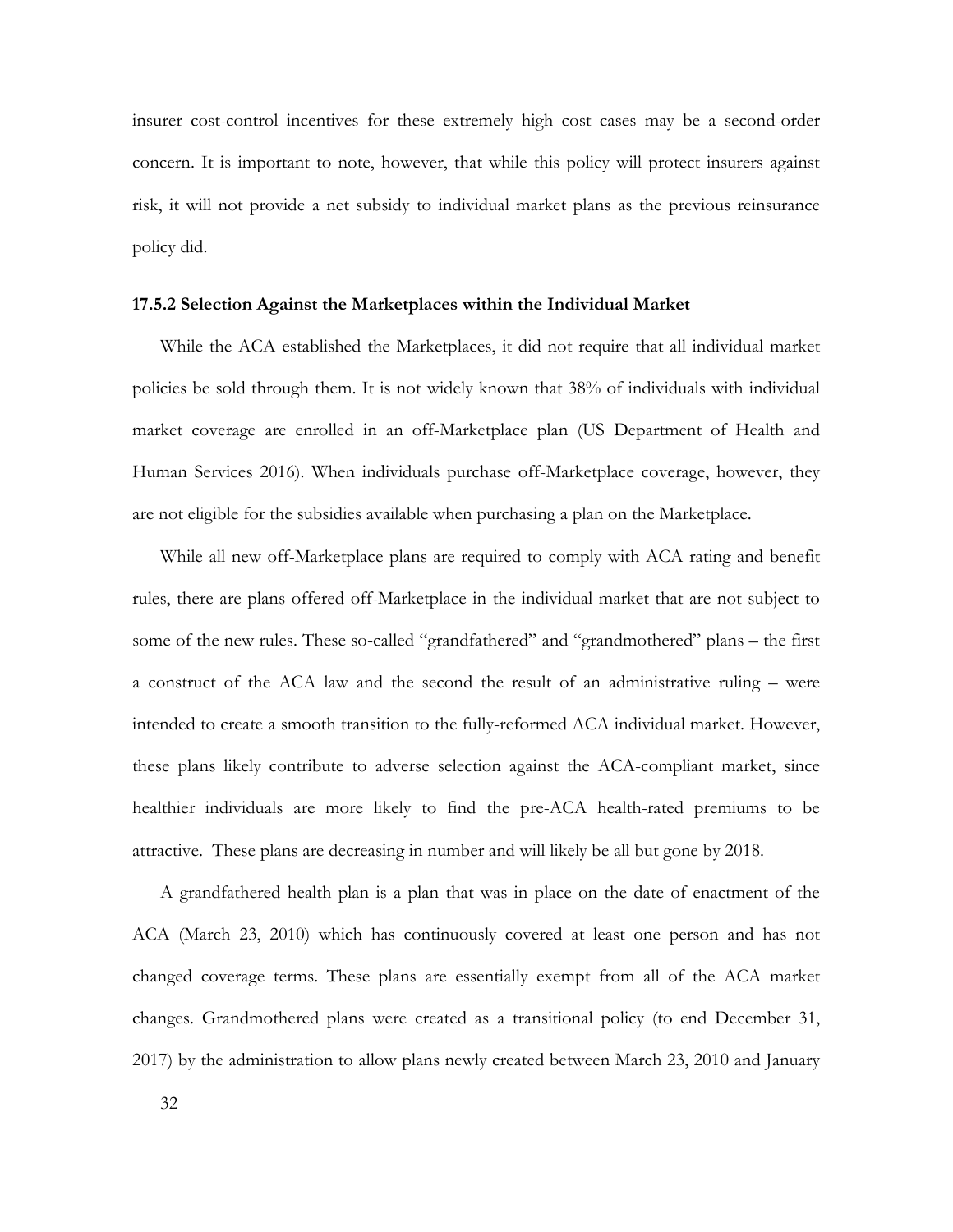1, 2014 to continue to operate under the post-2010 and pre-2014 rules for their existing enrollees if allowed by their regulating states. Grandmothered plans must comply with more ACA regulations than grandfathered plans (e.g., prohibition on annual and lifetime limits on coverage) but do not have to comply with rating and benefit rules put in place in 2014.

Even without the grandfathered and grandmothered plans, this off-Marketplace/on-Marketplace distinction presents a potential for adverse selection. While the entire individual market (both on- and off-Marketplace) makes up a single risk pool (for risk adjustment) and is subject to the same pricing and guaranteed issue regulations, the off-Marketplace individual market may still have more attractive enrollees. If lower-income individuals eligible for subsidies are higher cost *conditional on risk adjustment*, plans may wish to avoid them by only offering their products off-Marketplace where subsidies are not available, an action allowed by most states. Many of the large insurers exiting the on-Marketplace market in 2017 remained in the off-Marketplace individual market, suggesting differential risk selection patterns in these two segments of the market (Families USA 2012).<sup>[11](#page-32-0)</sup> However, at this point there is no empirical evidence regarding the differential risk profiles on- and off-Marketplace. More research is needed to understand whether and to what extent this is a problem, and to what extent the price-linked subsidies available in the Marketplaces counteract the consequences of adverse selection.

# **17.5.3 Adverse Selection into the Individual Market**

While in the previous section we discuss selection against the Marketplaces within the individual market, we now turn to the topic of adverse selection into the entire individual

-

<span id="page-32-0"></span><sup>11</sup> A HIPAA provision may also have contributed to the decision by these insurers to remain in the off-Marketplace individual market. The provision states that if an insurer exits the individual market, it is banned from re-entering the market for 5 years.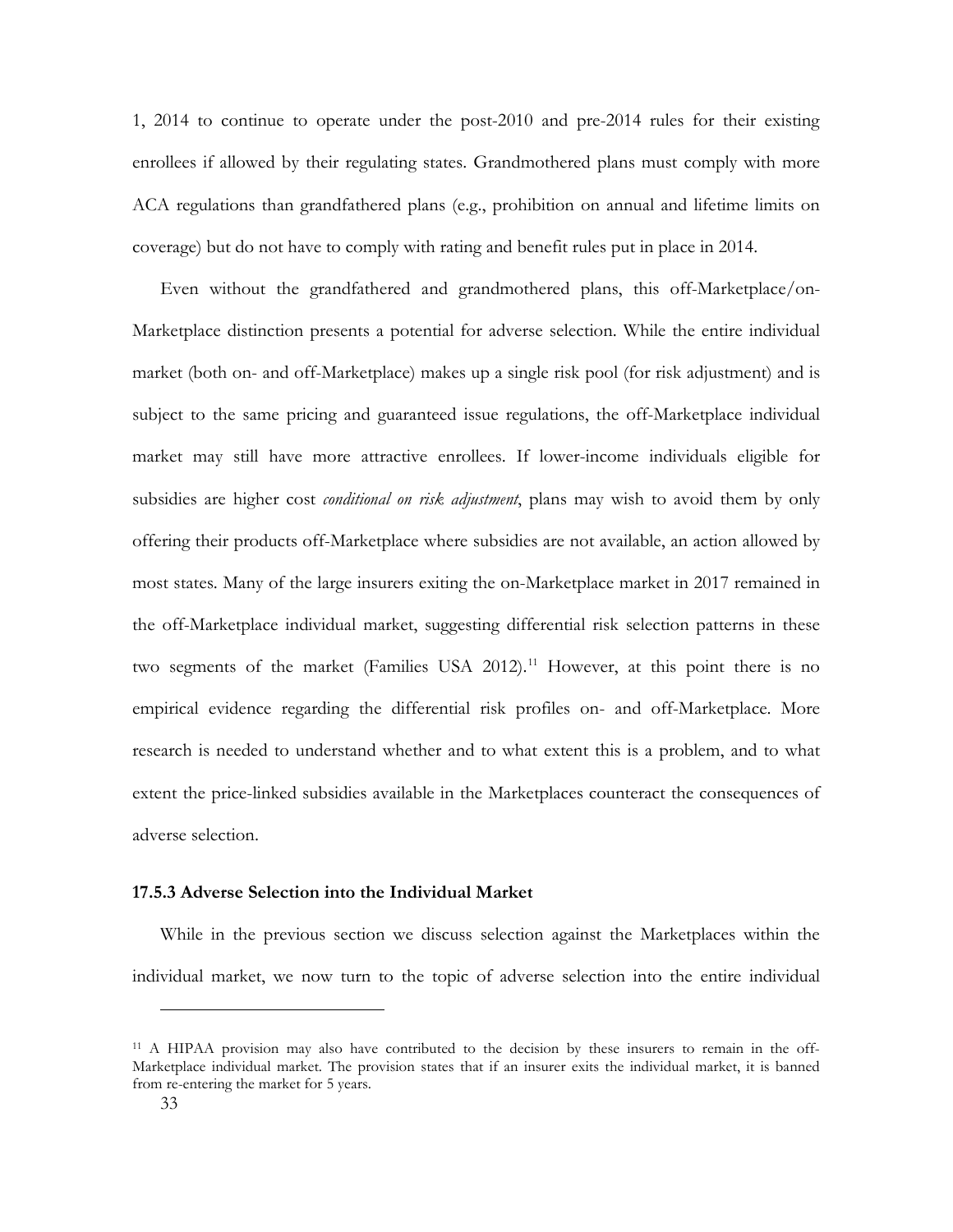market, both on- and off-Marketplace. The ACA includes both carrots (subsidies) and sticks (coverage mandates/penalties) to encourage Americans to obtain insurance. Both subsidies and mandates/penalties can address the consequences of adverse selection (Einav and Finkelstein 2011). In the Marketplaces, the system of carrots and sticks have not led to complete take-up of insurance. Subsidies are only available to low- and middle-income enrollees, and the size of the subsidy declines with income, reaching zero for people whose incomes exceed 400% of the FPL. In contrast, in Medicare *all* consumers effectively receive a voucher equal to (or approximately equal to in the case that they choose a Medicare Advantage plan) their expected cost in Fee-for-Service Medicare. These limited subsidies mean that healthy middle- to high-income people may be unwilling to buy coverage at Marketplace prices, which reflect higher demand for insurance among the sick.

The stick in the ACA is an income-based tax penalty on all individuals who do not obtain insurance. While this stick encourages coverage, it appears to not be large enough to lead to universal take-up of insurance. In 2016, 10.7 million individuals eligible for coverage through the Marketplaces remained uninsured. 8.1 million households paid a penalty for not purchasing insurance in 2015, with the average annual penalty equal to \$210.

This mix of carrots and sticks makes the Marketplaces an experiment with regulated competition that allows for empirically relevant levels of "opting out" of the market. Allowing consumers to "opt-out" of coverage may interact in important ways with the payment system. Specifically, a budget neutral risk adjustment system like the one embedded in the Marketplace payment system can only alleviate problems of adverse selection across plans *within* the market. Such a policy does nothing to weaken the forces of adverse selection *into* the market (i.e. healthier people choosing to remain uninsured).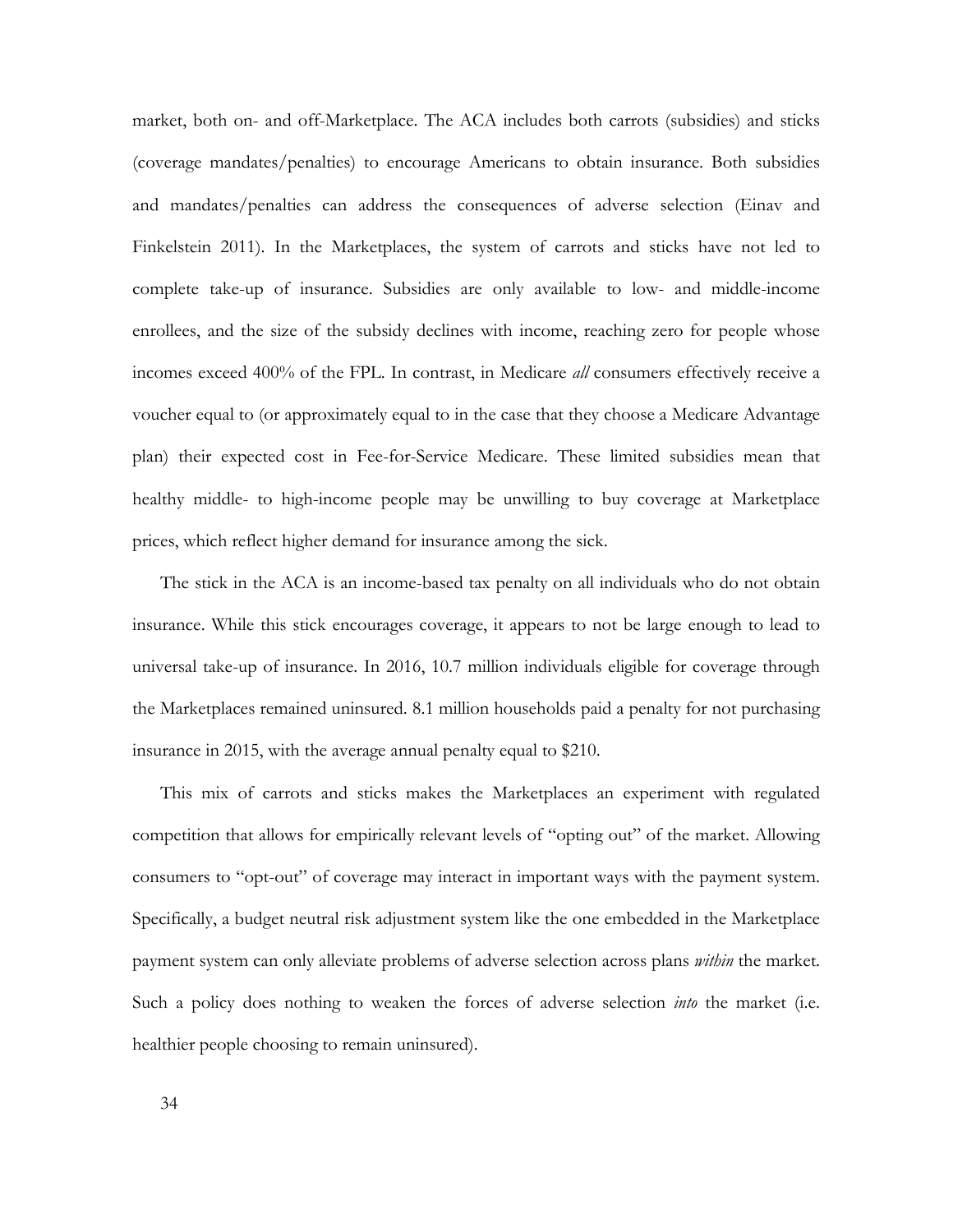Newhouse (2017) considers the design choice between the "zero-sum" Marketplace risk adjustment system versus the Medicare Advantage system. He makes the conceptual point that the zero-sum system protects the government from payments increases due to "upcoding" of conditions by insurers. But the cost is that the zero-sum system does not protect insurers from adverse selection into the market. He argues that selection into the market can still lead to death spirals, despite the presence of risk adjustment.

In fact, risk adjustment may have unintended consequences in this voluntary environment. Consider the case of an insurer that offers low-cost basic coverage and an insurer that offers high-cost enhanced coverage. With no risk adjustment, the price of the basic plan will be low due to its low costs *and* its healthy enrollees. If risk adjustment is implemented, the basic plan will be required to pay transfers to the enhanced plan to compensate the enhanced plan for its sicker enrollees. This will increase the price of the basic plan and decrease the price of the enhanced plan, leading some individuals to shift from basic to enhanced coverage. But it may also lead some individuals in the basic plan to drop out of the market due to the plan's higher price, possibly worsening welfare. The net efficiency consequences of risk adjustment in this environment are thus theoretically ambiguous.<sup>[12](#page-34-0)</sup>

Panhans (2016) provides recent evidence on the extent of this problem. He exploits price variation due to rating area boundaries to find that a 1% increase in premiums in a given market leads to a 0.8% increase in the average cost in the market. He also estimates willingness-to-pay for insurance, allowing him to use the Einav, Finkelstein, and Cullen (2010) framework to assess the welfare losses due to adverse selection in these markets. His analysis

<u>.</u>

<span id="page-34-0"></span><sup>12</sup> We note that the mechanism discussed in this paragraph applies only to the Marketplaces' unsubsidized enrollees. For subsidized enrollees, the ACA's "price-linked" subsidy design (see discussion below) means if there is adverse selection into the market, subsidies automatically increase to keep the post-subsidy price of the basic plan equal to a target "affordable" amount.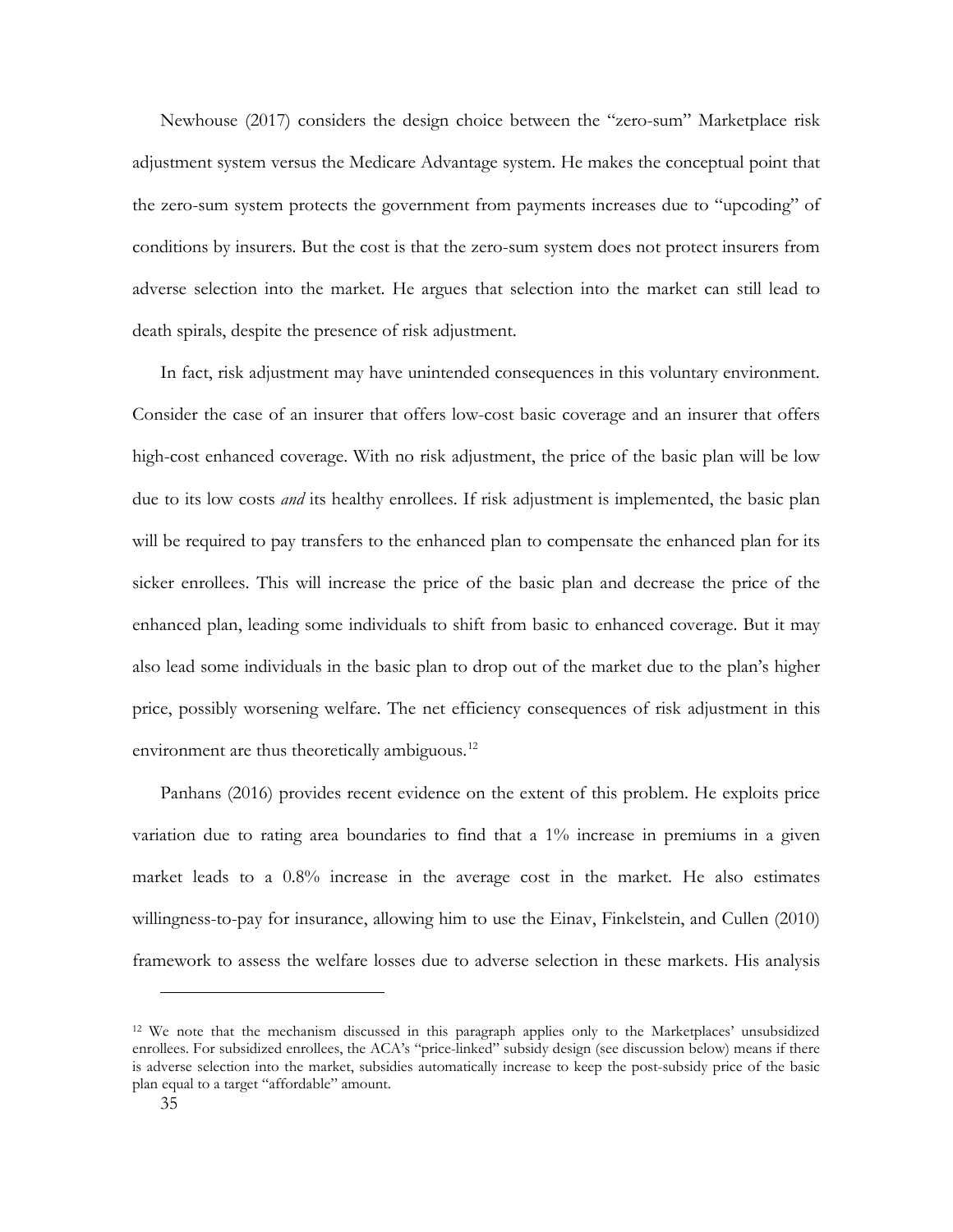suggests that the current premium subsidies are "too low," and that higher subsidies would improve welfare. He also finds that age-targeted subsidies that are higher for younger consumers are a more efficient way to improve welfare than the income-based subsidies currently in place (a point also made by Tebaldi (2016)).

### **17.5.4 Transfer Formula**

The mechanism by which risk adjustment is implemented in the Marketplaces is the socalled risk adjustment "transfer formula" presented in Section 17.3. Interestingly, the transfer formula used in the Marketplaces differs from that of most other public health insurance programs. One key feature of the transfer formula may have important implications for adverse selection and the incentive for an insurer to offer generous plans.

Other public insurance markets (e.g., Medicare Advantage (MA) and the pre-ACA Massachusetts Connector) use an "own-price" transfer formula. After calculating an enrollee's risk score – which captures the person's expected costliness relative to an average individual – the risk score multiplies the *plan's price* to determine what the insurer receives. So a plan with price  $P_i$  that covers an enrollee with risk score  $r_i$  receives a payment of  $r_i P_i$ . This payment can be written as the sum of the plan's price plus a transfer amount:

$$
Payment_{ij} = P_j + (r_i - 1) \cdot P_j
$$
 (MA Formula)

The key feature of MA's own price formula is that the transfer amount scales with both the enrollee's risk score and the plan's price.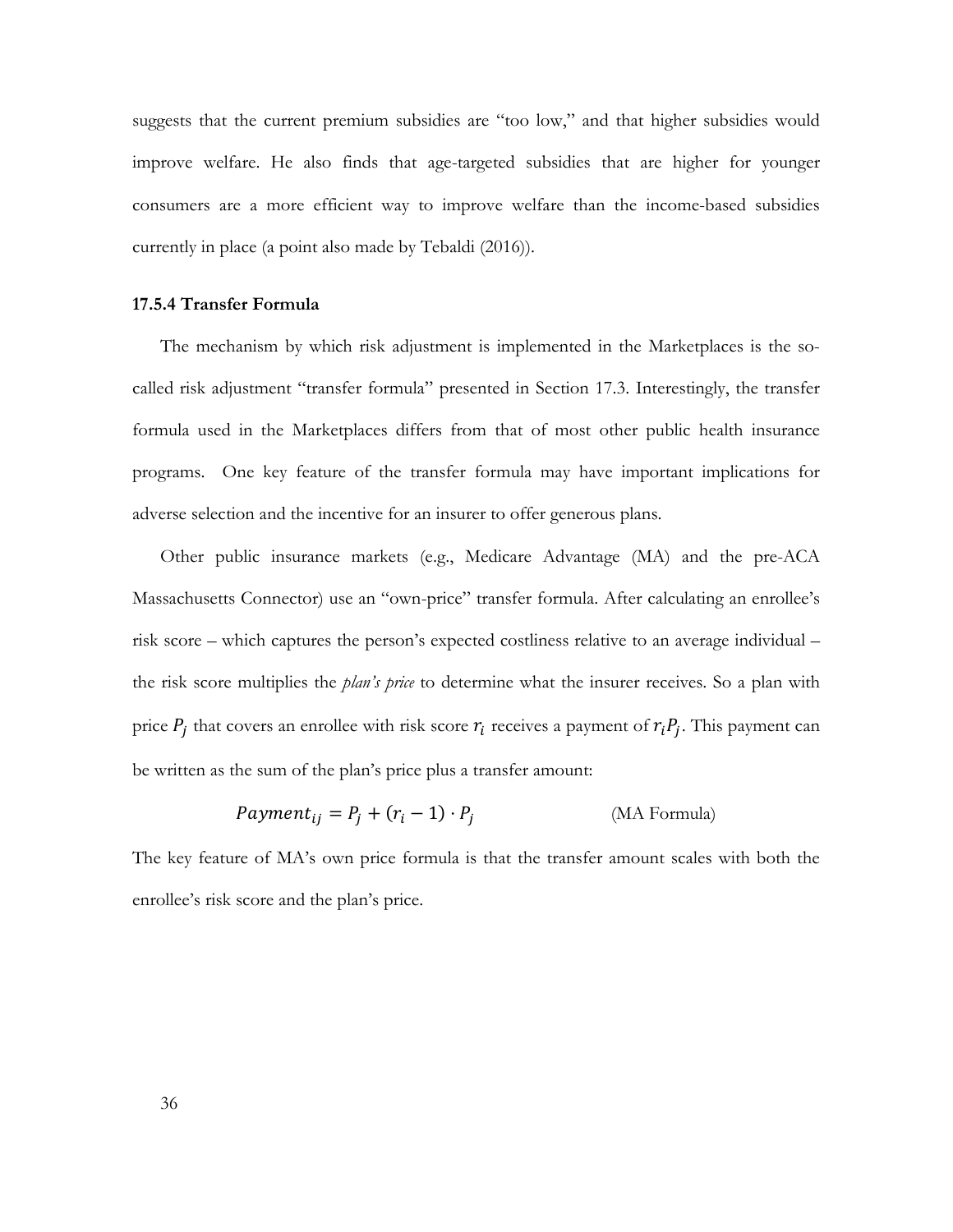The ACA Marketplaces use a different transfer formula, which we call an "average price" transfer. Conceptually, the transfer is based on the enrollee risk score times the *average plan price* in the market,  $\bar{P}$ <sup>[13](#page-36-0)</sup> Formally:

$$
Payment_{ij} = P_j + (r_i - 1) \cdot \bar{P}
$$
 (ACA Formula)

Because Marketplace risk scores are normalized to have mean 1.0 (as discussed above), the ACA formula ensures that transfers are budget neutral when averaged over all enrollees and plans. Guaranteeing budget neutrality seems to be the practical reason this formula was adopted (Pope et al. 2014).

However, the different format has real implications for payments to different types of plans and therefore insurer incentives. Specifically, high-price plans (i.e.,  $P_i > \overline{P}$ ) that attract sicker enrollees  $(r_i > 1)$  do worse under the ACA's average price formula than under the MA own-price formula. If high-price plans have a higher cost structure (e.g., because they have a broader provider network), then the transfer for sicker enrollees may not make up for these enrollees' extra costs.<sup>[14](#page-36-1)</sup> Insurers would then have an incentive to discontinue high-cost, highprice plans that are adversely selected on *observable* risk – even if there is no unobserved risk selection. This dynamic would augment any incentive to reduce generosity because of unobserved risk selection (as we discussed earlier).[15](#page-36-2)

<u>.</u>

<span id="page-36-0"></span><sup>&</sup>lt;sup>13</sup> The full ACA transfer formula is conceptually similar but more complicated (see Section 17.3.3).

<span id="page-36-1"></span><sup>14</sup> Note that the logic we have discussed requires that the cost increase of a high-cost plan for sicker enrollees must be greater than for healthier enrollees. This would be true, for instance, if a high-cost plan raised all enrollees' costs proportionally (e.g., by 20%), but would not be true if it raised all enrollees' costs by a fixed amount (e.g., \$50).

<span id="page-36-2"></span><sup>&</sup>lt;sup>15</sup> Interestingly, low-price  $(P_j < \overline{P})$  plans that attract healthy  $(r_i < 1)$  enrollees also do worse under the ACA's formula. This suggests that rather than a "race to the bottom" – as typically occurs under adverse selection – there could be a "race to the middle." In practice, if enrollees are highly price sensitive, the average price will be close to the cheapest plans' prices, making this issue more significant for high-price plans. Additionally, if the "own-price" transfer formula were modified to be budget neutral by adding a per capita risk adjustment fee equal to the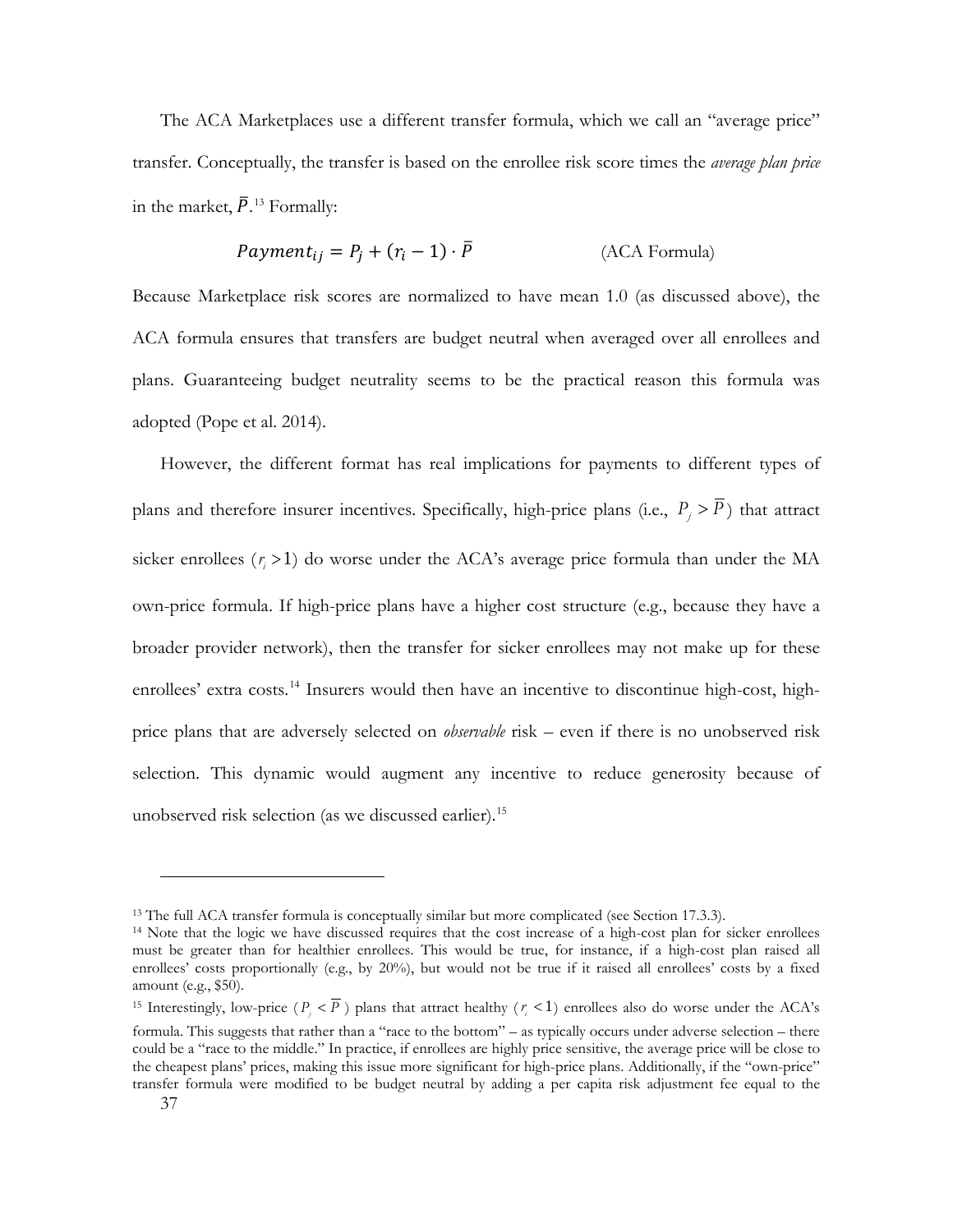This brief analysis of differences between these two risk adjustment systems serves to cast light on a component of risk adjustment systems that has not received much attention from researchers but that can have important implications for the plan payment and thus market outcomes. All countries implicitly use some form of a transfer formula. This analysis shows that it may be beneficial for policymakers and researchers to study these formulas more explicitly. More research is needed in this area to understand the empirical significance of the differences between transfer formulas. Additional work is also needed in order to understand the efficiency consequences of transfer formula design. For example, in the case of the MA vs. the Marketplace formula it is not clear whether the ACA's formula is more or less desirable than MA's for achieving efficient market outcomes. It is possible that the MA formula overpays high-price plans for sick enrollees, leading to levels of generosity that are "too high" from a social efficiency perspective and too little competition on prices.

## **17.5.5 Price-Linked Subsidies**

A key feature of the Marketplaces' subsidies is that they are linked to insurers' prices, specifically the price of the second-cheapest silver-tier plan in a given market. Subsidies are set so that this plan's post-subsidy price equals an "affordable" amount based on a consumer's income (which varies between 2-10% of monthly income). If a consumer buys a higher- or lower-price plan, they pay or save the incremental price, as long as this does not push their payment below zero.

Jaffe and Shepard (2017) and Tebaldi (2016) analyze what this "price-linked" subsidy design means for competition, relative to a system in which policymakers set a "fixed" subsidy

-

average risk adjustment transfer, low-cost plans would likely be worse off under the "average price" formula relative to the "budget neutral own-price" formula.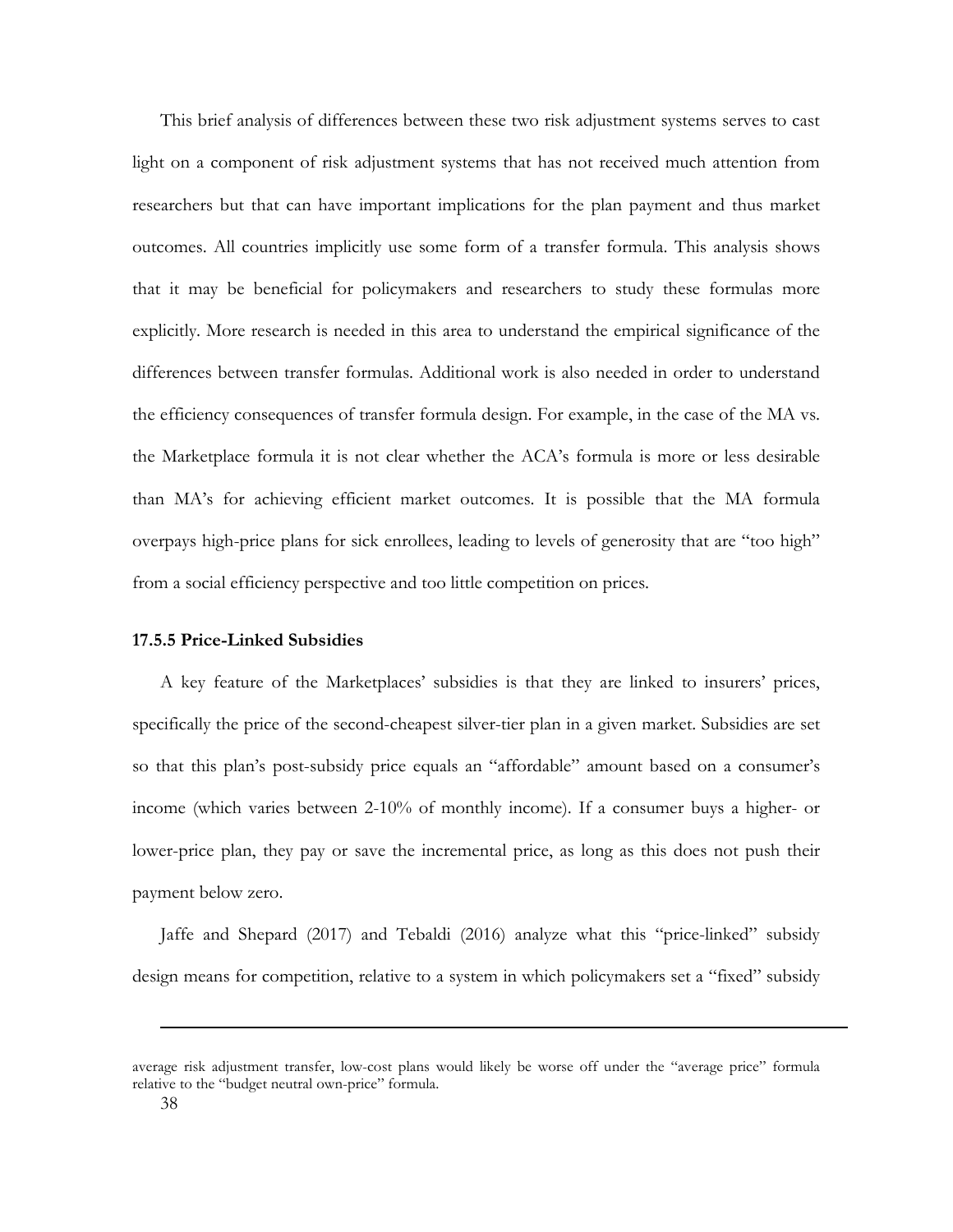amount based on their best estimate of what prices will be. They show that price-linking weakens price competition, since insurers that expect to be "subsidy pivotal" have a greater incentive to markup their plans' prices.

However, the price-linked design also has desirable properties in the presence of uncertainty about medical costs or the selection of consumers into the Marketplaces. In particular, if all prices rise in tandem (e.g., because of a cost increase from an expensive new drug), government subsidies automatically increase to bear the costs. Essentially, the government bears the risk of unexpected price/cost shocks, which Jaffe and Shepard (2017) argue is desirable in some circumstances. In particular, they argue that price linking may stabilize participation and the level of coverage. For instance, if prices increase sharply – as is occurring in the Marketplaces in 2017 – the automatic adjustment to subsidies means that *postsubsidy* prices (for the benchmark plan) will not increase for the  $\sim 85\%$  of enrollees who are below 400% of poverty and receive federal subsidies. Therefore, it is unlikely that there will be a substantial reduction in coverage for this group. Price-linked subsidies therefore may be able to arrest an adverse selection death spiral before it starts. Of course, the inverse is true as well: if costs decline unexpectedly, there will not be gains in coverage, as federal subsidies will instead fall.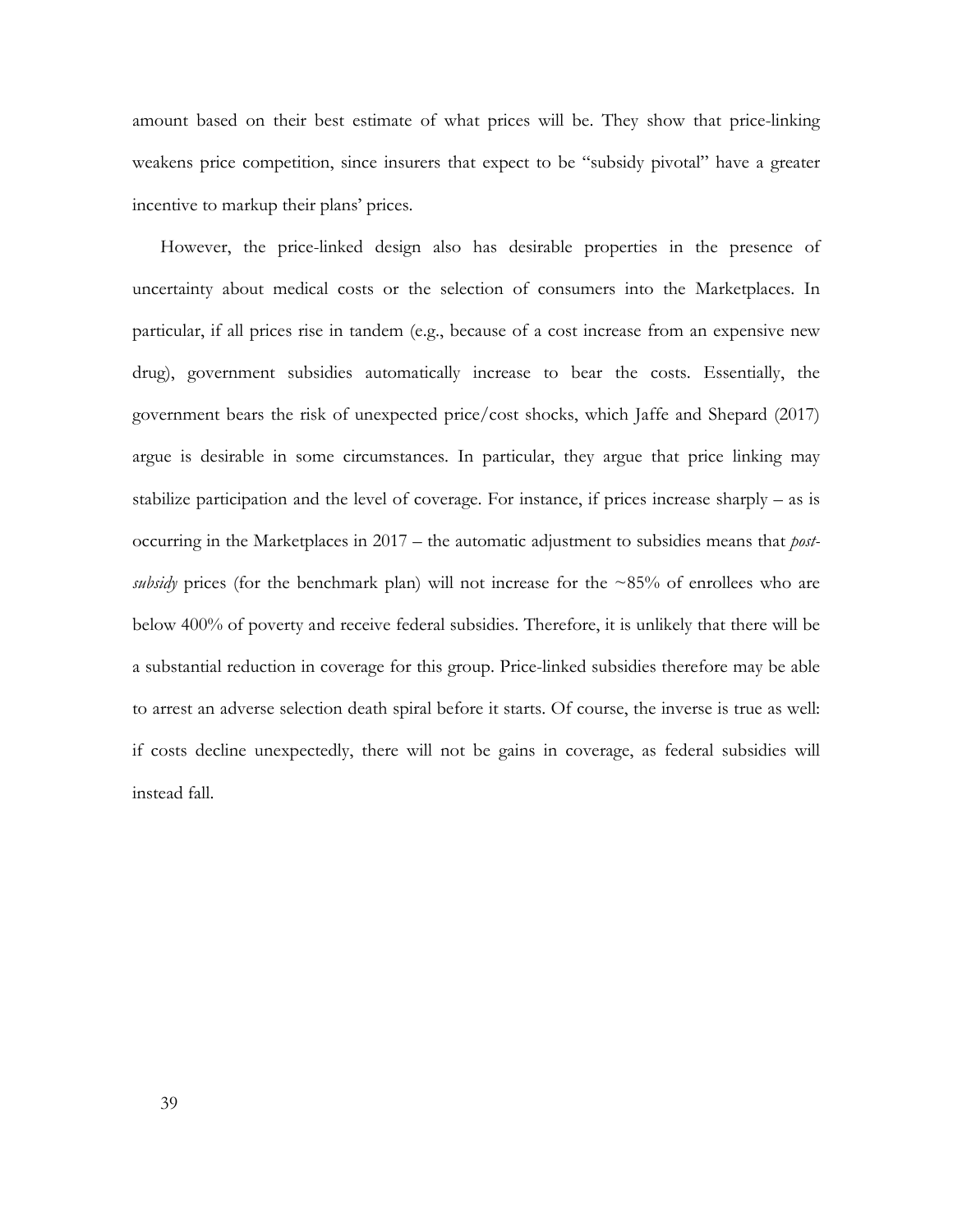

Figure 1: Growth of the Individual Market (2011-2015)

Notes: Number of total covered lives in the individual market is calculated by summing the "life years" reported across all insurers in the individual market in the Medical Loss Ratio data from the Department of Health and Human Services (CMS 2015). Life years are calculated by summing the number of individuals enrolled on a given day in each month divided by 12). The number of Marketplace covered lives is taken from the "effectuated enrollment" numbers as reported by the Office of the Assistant Secretary for Planning and Evaluation at the Department of Health and Human Services. Effectuated enrollment numbers represent the number of confirmed customer paying premiums at a given point during the year, in this case, March. The number of off-Marketplace covered lives is calculate by taking the different between total and on-Marketplace enrollment. The authors note there is measurement error in this calculation because of the manner in which covered lives are calculated in the MLR data compared to effectuated enrollment data. There does not exist a consistent measure of total and on- and off-Marketplace enrollment overtime. As such, Figure 1 should be taken as representative.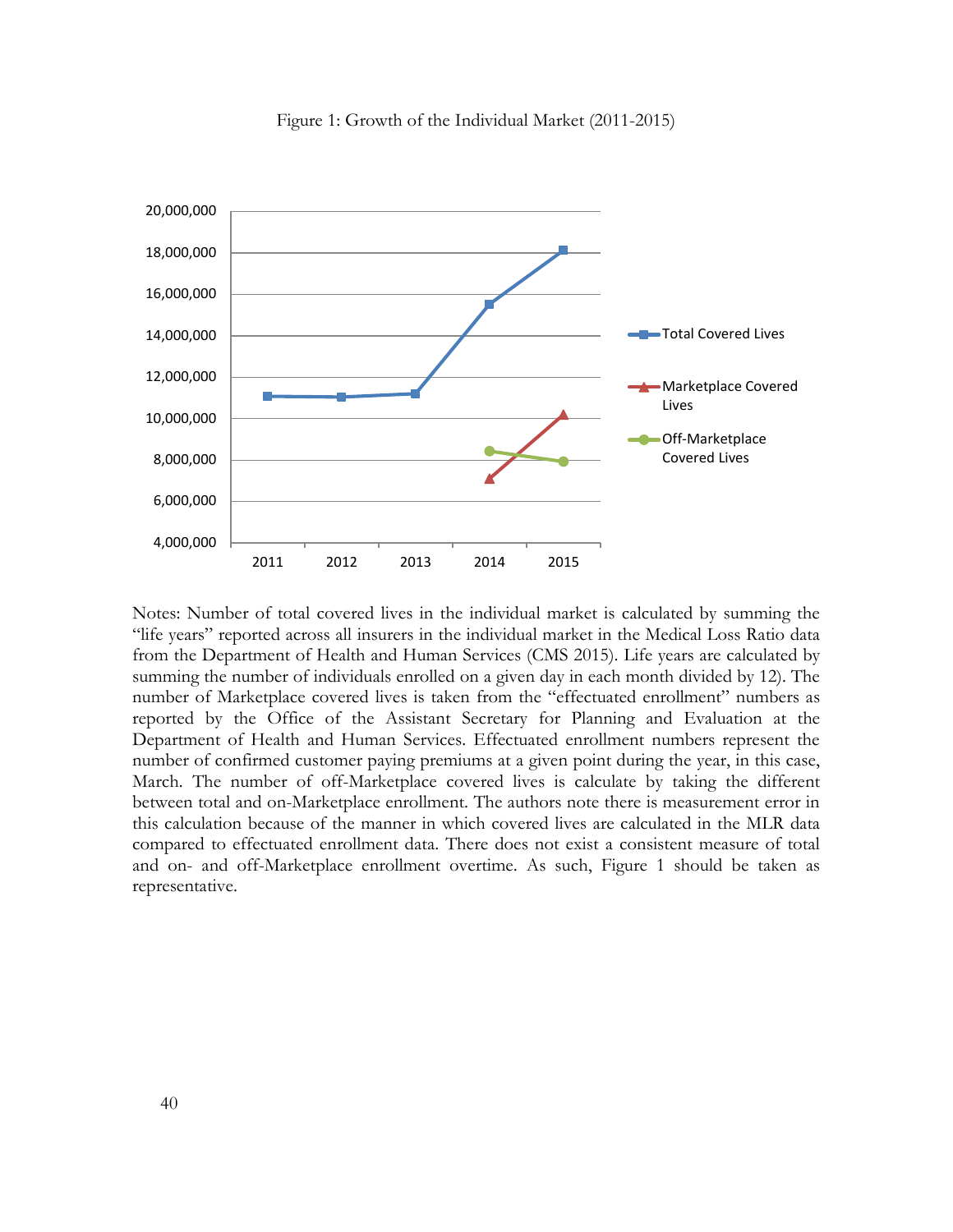

## Figure 2: Payment Flows under the Marketplace Plan Payment System

Notes: This figure illustrates payment flows across actors in the U.S. health insurance market under the Marketplace payment system. Six components of the Marketplace payment system are illustrated: the penalty for remaining uninsured, premium tax credits, cost-sharing subsidies, risk corridor payments, risk adjustment transfers, and reinsurance transfers/payments. Penalties are paid by the uninsured to the government. The government pays premium tax credits to Marketplace plans. Risk corridor payments are made by profitable Marketplace and non-Marketplace insurers to the government and by the government to unprofitable Marketplace and non-Marketplace insurers. Risk adjustment payments are made by Marketplace and non-Marketplace insurers with low-risk enrollees to Marketplace and non-Marketplace insurers with high-risk enrollees. All insurers (individual and group market) make reinsurance contributions. Marketplace insurers and non-Marketplace insurers with high-cost enrollees receive reinsurance payments.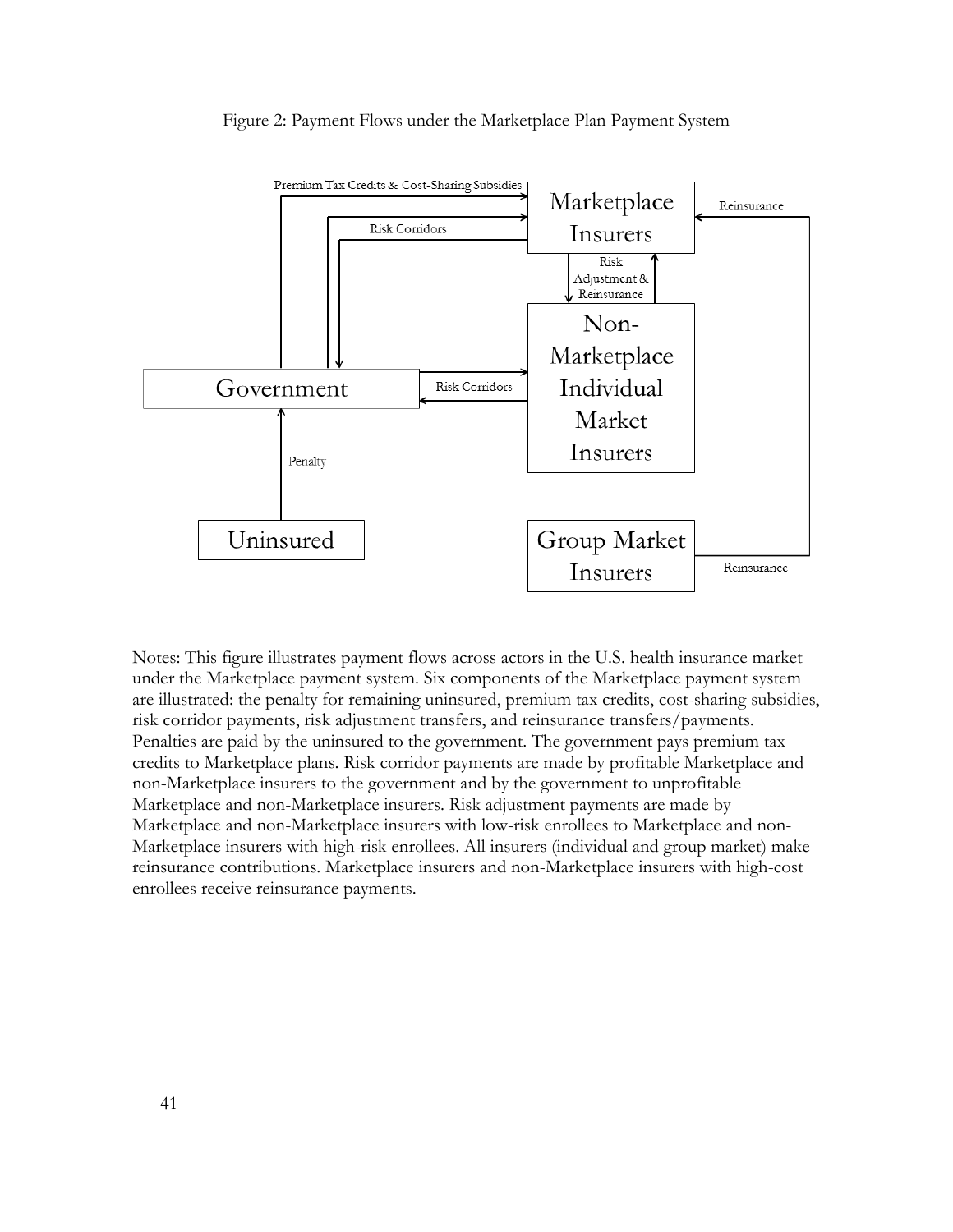# Figure 3: Mapping of ICD-10 Diagnoses to Hierarchical Condition Categories (HCC): The Case of Diabetes



Source: Risk Adjustment: HHS-Developed Risk Adjustment Model Algorithm Software. https://www.cms.gov/CCIIO/Resources/Regulations-and-Guidance/index.html#Premium Stabilization Programs

Notes: The figure illustrates the mapping from ICD-10 diagnosis codes to Hierarchical Condition Categories (HCCs) for the case of diabetes. The HCC system starts by mapping every diagnosis code to a Condition Category (CC). HCCs are then generated by setting to zero any CC for which the individual has a more severe CC in the same hierarchy.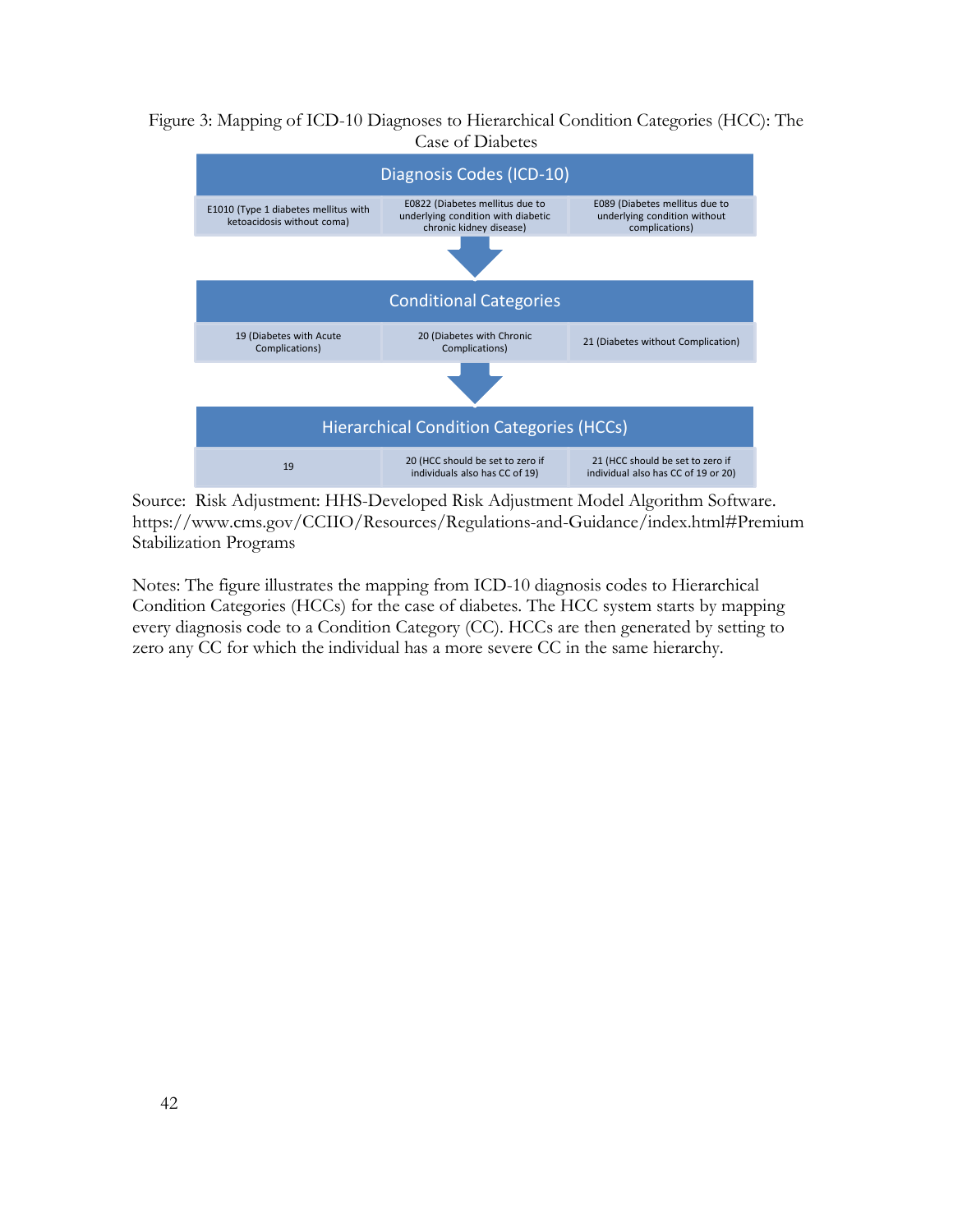Figure 4: Costs vs. Revenues for Individuals Taking Drugs in Different Therapeutic Classes



Notes: This figure is from Geruso, Layton, and Prinz (2016). Each point represents a drug class, with the size of the point indicating the importance of the drug class in terms of individuals. The x-axis shows average simulated revenue for individuals taking a drug in the class. The y-axis shows average total (drug and non-drug) spending for individuals taking a drug in the class.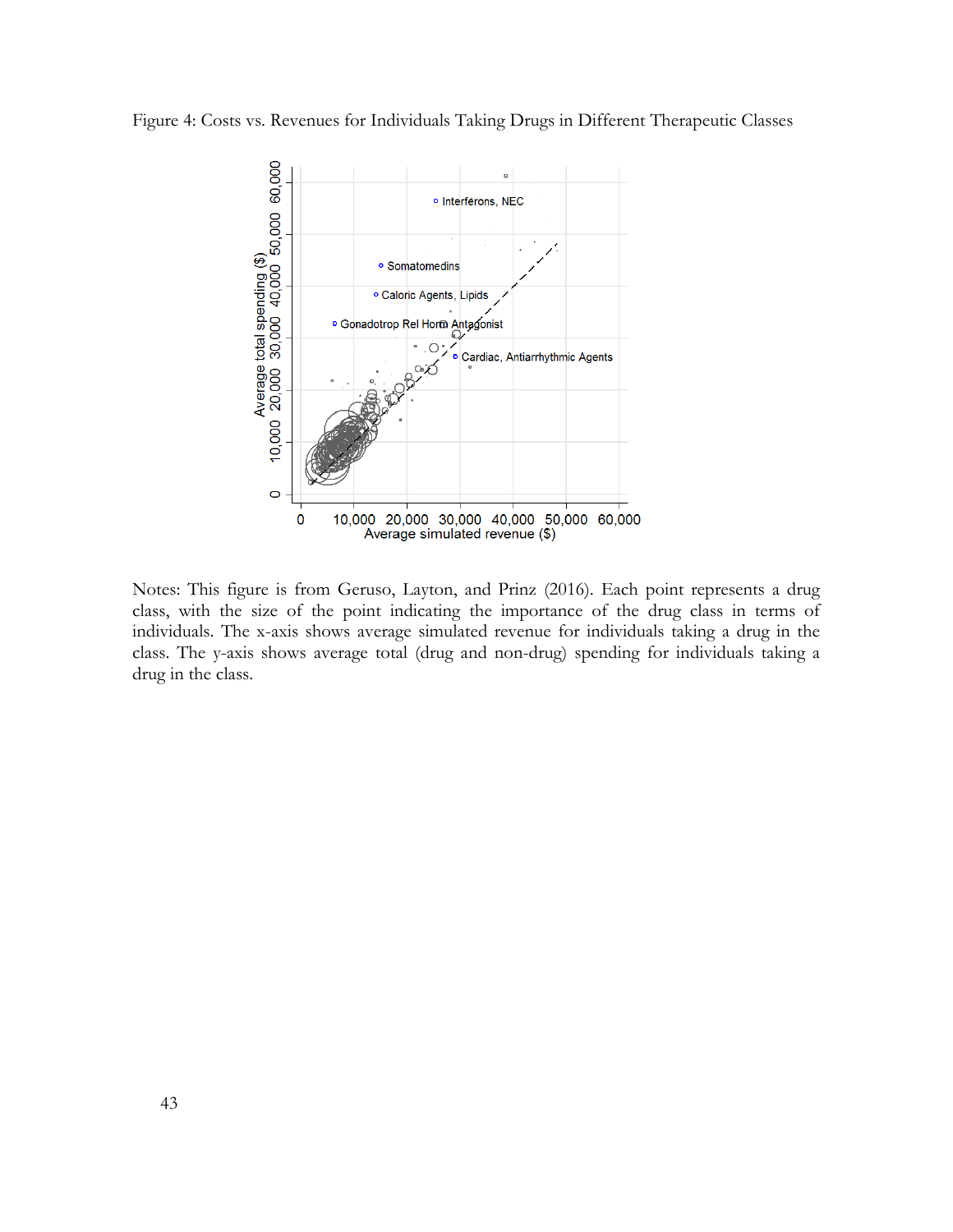### References

- "2016 Qualified Health Plan Recertification and New Entrant Regulation." In *Proceedings of California Health Benefit Exchange Board Meeting*. Sacramento, CA. January 15, 2015. Accessed January 10, 2017. [http://board.coveredca.com/meetings/2015/1-](http://board.coveredca.com/meetings/2015/1-15/QHP%20Recert%20and%20New%20Entrant%20Regulation%20text%20and%20docs.pdf) [15/QHP%20Recert%20and%20New%20Entrant%20Regulation%20text%20and%20](http://board.coveredca.com/meetings/2015/1-15/QHP%20Recert%20and%20New%20Entrant%20Regulation%20text%20and%20docs.pdf) [docs.pdf](http://board.coveredca.com/meetings/2015/1-15/QHP%20Recert%20and%20New%20Entrant%20Regulation%20text%20and%20docs.pdf)
- Adler, Laura and Paul Ginsburg. (2016, July 16). Obamacare Premiums Are Lower Than You Think. Retrieved from: [http://healthaffairs.org/blog/2016/07/21/obamacare](http://healthaffairs.org/blog/2016/07/21/obamacare-premiums-are-lower-than-you-think/)[premiums-are-lower-than-you-think/.](http://healthaffairs.org/blog/2016/07/21/obamacare-premiums-are-lower-than-you-think/)
- Center for Medicare and Medicaid Services: The Center for Consumer Information & Insurance Oversight. (2015). *Medical Loss Ratio Data and System Resources*. 10 Jan. 2017. Retrieved from: https://www.cms.gov/CCIIO/Resources/Data-Resources/mlr.html.
- Ellis, Randall and Thomas McGuire. Predictability and Predictiveness in Health Care Spending. Journal of Health Economics, 26(1): 25-48, 2007.
- Kautter, J., Pope, GC., Ingber, M., Freeman, S., Patterson, L., Cohen, M. and Keenan, P. (2014), "The HHS-HCC Risk Adjustment Model for Individual and Small Group Markets under the Affordable Care Act," Medicare & Medicaid Research Review. 4(3): E1-E11
- Einav, Liran, Amy Finkelstein, and Mark Cullen (2010). Estimating Welfare in Insurance Markets Using Variation in Prices. Quarterly Journal of Economics. vol. 123, no 3, August, pp: 877-921.
- Einav, Liran, and Amy Finkelstein (2011). Selection in Insurance Markets: Theory and Empirics in Pictures Journal of Economic Perspectives, vol 25, Number 1, pp115-138, Winter.
- Families USA. (2012) "When a Health Insurer Leaves the Individual Market: What States Can Do Before Certain Affordable Care Act Changes Take Effect in 2014. May 1. Accessed 10 January 2017. Retrieved from: <http://familiesusa.org/sites/default/files/> product\_documents/When-Insurers-Leave-Individual-Market.pdf
- Frean M, Gruber J, Sommers B. (2016). Premium Subsidies, the Mandate, and Medicaid Expansion: Coverage Effects of the Affordable Care Act. NBER Working Paper 22213.
- Geruso M, Layton T, and Prinz D. (2016). Screening in Contract Design: Evidence from the ACA Health Insurance Exchanges. NBER Working Paper 22832.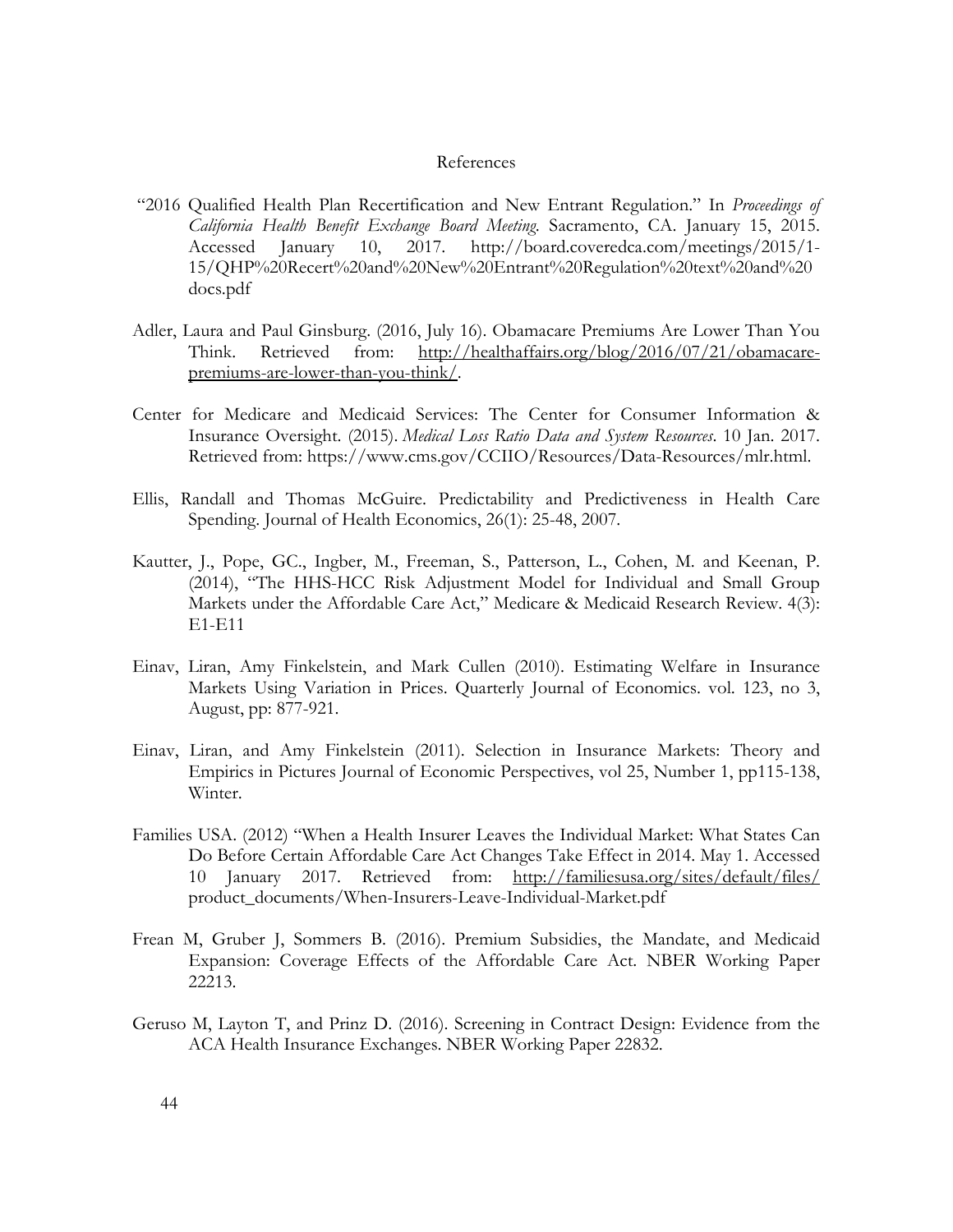- Geruso M, Layton T, and Wallace J (2016). "Are All Managed Care Plans Created Equal? [Evidence from Random Plan Assignment in New York Medicaid Managed Care"](http://scholar.harvard.edu/timothylayton/publications/are-all-managed-care-plans-created-equal-evidence-random-plan-assignment). In preparation.
- Geurso M, Layton TJ. Upcoding or Selection? Evidence from Medicare on Squishy Risk Adjustment. NBER Working Paper 21222. 2015. Submitted at the Journal of Political Economy
- Handel, Ben, Igal Hendel and Michael Whinston (2015). "Equilibria in Health Exchanges: Advrse Selection vs. Reclassification Risk Supplement. Econometrica 83(4): 1261-1313.
- Jaffe, Sonia and Mark Shepard. (2017). Price-Linked Subsidies and Health Insurance Markups. NBER Working Paper 23104.
- Layton TJ. 2015. Imperfect Risk Adjustment, Risk Preferences, and Sorting in Competitive Health Insurance Markets. Working paper.
- Layton TJ, Ellis RP, McGuire TG. Assessing Incentives for Adverse Selection in Health Plan Payment Systems. NBER Working Paper 21531. 2015.
- Layton TJ, Ellis RP, McGuire TG, van Kleef R. 2017. Measuring Efficiency of Health Plan Payment Systems in Managed Competition Health Insurance Markets. Journal of Health Economics, forthcoming.
- Layton TJ and McGuire TG. 2017. Marketplace Plan Payment Options for Dealing with High-Cost Enrollees. *American Journal of Health economics*, forthcoming.
- Layton TJ, McGuire TG, Sinaiko AD. Risk Corridors and Reinsurance in Health Insurance Exchanges: Insurance for Insurers. American Journal of Health Economics 2016. 2(1): 66-95.
- Kaiser Family Foundation. "Marketplace Enrollment as a Share of the Potential Marketplace Population." March 31, 2016. [http://kff.org/health-reform/state](http://kff.org/health-reform/state-indicator/marketplace-enrollment-as-a-share-of-the-potential-marketplace-population-2015/?currentTimeframe=0)[indicator/marketplace-enrollment-as-a-share-of-the-potential-marketplace-population-](http://kff.org/health-reform/state-indicator/marketplace-enrollment-as-a-share-of-the-potential-marketplace-population-2015/?currentTimeframe=0)[2015/?currentTimeframe=0#](http://kff.org/health-reform/state-indicator/marketplace-enrollment-as-a-share-of-the-potential-marketplace-population-2015/?currentTimeframe=0)
- McGuire, Thomas, Joseph Newhouse, Sharon-Lise T. Normand, Julie Shi, and Samuel Zuvekas. Assessing Incentives for Service-Level Selection in Private Health Insurance Marketplaces. Journal of Health Economics, 35(1): 47-63, 2014.
- Montz EJ, Layton TJ, Busch AB, Ellis RP, Rose S, McGuire TG. Selection Incentives Associated with Mental Health and Substance Use Disorders in Risk Adjustment of Marketplace Health Plan Payments. 2016. Revisions Requested at Health Affairs
- Newhouse, J. 2017. Risk Adjustment with an Outside Option. Journal of Health Economics, forthcoming.